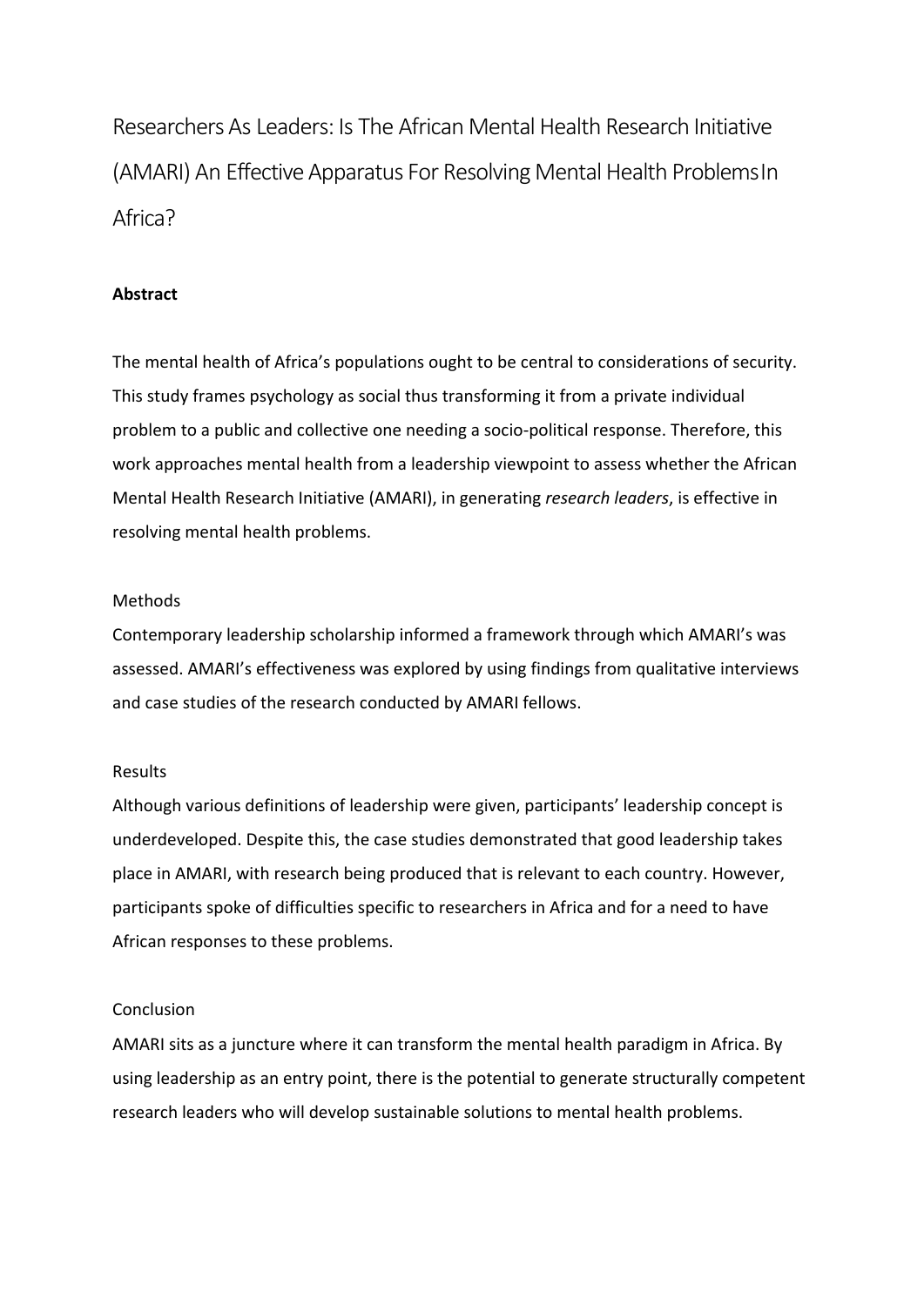### TABLE OF CONTENTS

| <u> 1989 - Johann Stoff, deutscher Stoff, der Stoff, der Stoff, der Stoff, der Stoff, der Stoff, der Stoff, der S</u> |
|-----------------------------------------------------------------------------------------------------------------------|
| <u> 1989 - Johann Harry Harry Harry Harry Harry Harry Harry Harry Harry Harry Harry Harry Harry Harry Harry Harry</u> |
|                                                                                                                       |
|                                                                                                                       |
|                                                                                                                       |
| <u> 1989 - Jan Samuel Barbara, margaret e a seu a componente de la propia de la propia de la propia de la propia</u>  |
|                                                                                                                       |
|                                                                                                                       |
|                                                                                                                       |
| <u> 1989 - Johann Stoff, amerikansk politiker (d. 1989)</u>                                                           |
|                                                                                                                       |
| AMARI Goal 2: Leading high-quality mental health research programs and developing sustainable career                  |
|                                                                                                                       |
|                                                                                                                       |
|                                                                                                                       |
|                                                                                                                       |
| 32                                                                                                                    |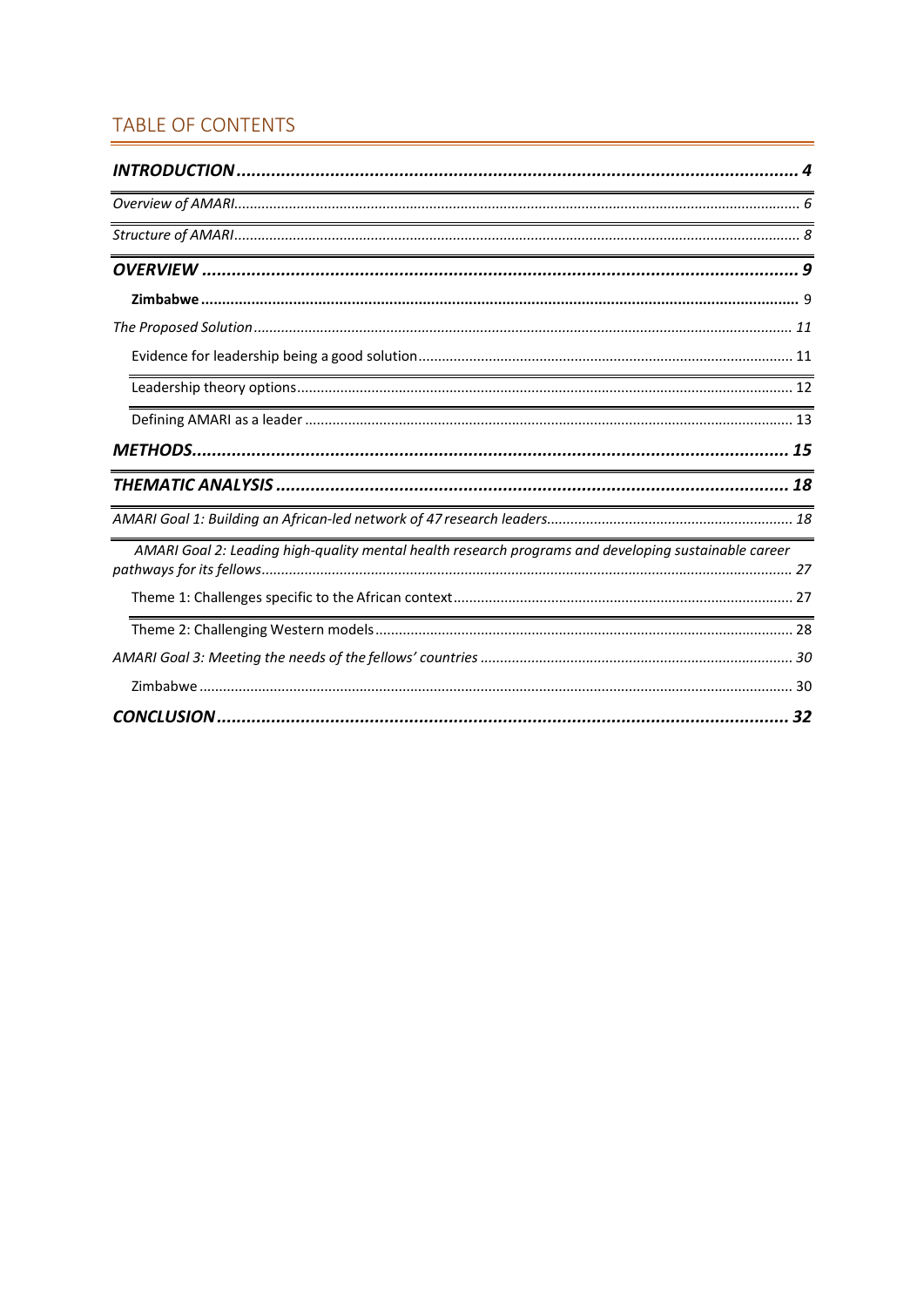## Figures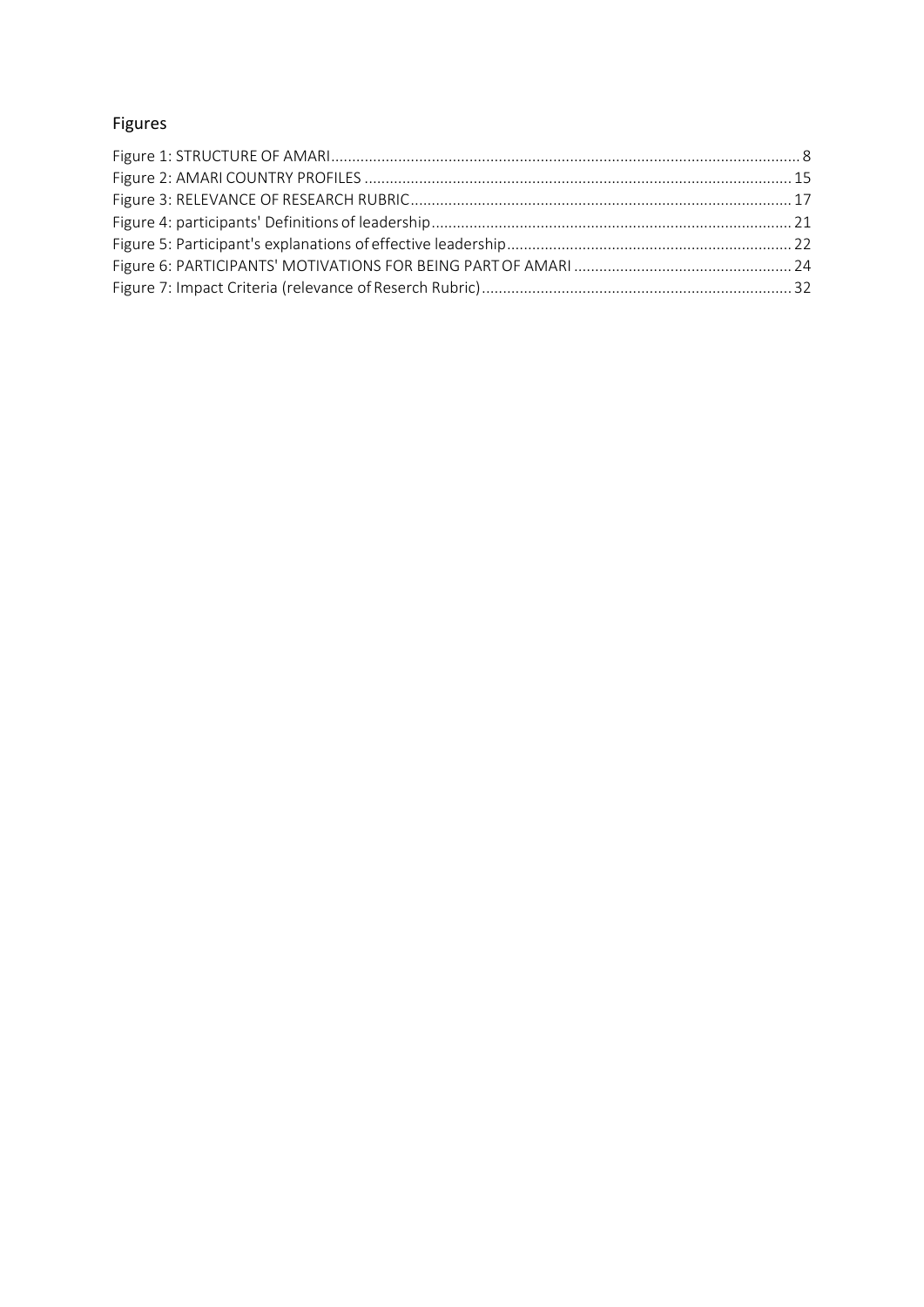#### INTRODUCTION

Peace is the absence of violence.<sup>1</sup> Violence 'is present when human beings are being influenced so that their actual somatic and mental realizations are below their potential realizations.'2 The working definition to be used in this study will thus define violence as 'the cause of the difference between the potential and the actual'.<sup>3</sup> Typical conceptions of violence involve a subject-action-object relation where a person (subject) commits the violent act. This personal violence is easily visible and can be pointed to in acts such as a person beating their partner. Another, more insidious, form of violence, devoid of the subject-action-object relation, is structural violence. It is woven into the scaffolding of society and shows up as unequal power resulting in unequal life chances.<sup>4</sup> Educational opportunities favouring boys over girls, which results in limited career options for girls is a structural violence.

Mental illness therefore, with its reduction in one's potential, can be seen a violence. The process of finding *peace* of mind has to encompass and factor in the structural forces at play in the aetiology, pathophysiology and management of mental illness. This requires a departure from Western post-Enlightenment psychiatric conceptions in which the mind (constructed as ''psychology'') is located inside the body and what is "social" located outside of the body. Instead, this pursuit of peace must 'see our psychology as having a root outside the body, in the way that we live'.<sup>5</sup> Placing psychology outside necessarily relocates this violence from the mental space to the socio-political space thus transforming it from a private individual problem to a public and collective one requiring a *socio-political* response. The Movement for Global Mental Health in its call for action on improving access to care and promoting the human rights of people with mental disorders globally, seeks to do this.<sup>6</sup> Global mental health discourse has emphatically voiced the dire mental health situation in Africa stressing the increasing contribution of mental illness to the global burden of disease.

<sup>1</sup> Galtung, Johan (1969), 'Violence, Peace, and Peace Research', *Journal Of Peace Research*, Vol. 6, No. 3, p.167 <sup>2</sup> Galtung (1969), p.168

<sup>&</sup>lt;sup>3</sup> Galtung (1969), p.168

<sup>4</sup> Galtung (1969), p.171

<sup>5</sup> Summerfield, Derek (2012), 'Afterword: Against "Global Mental Health"', *Transcultural Psychiatry,* Vol. 49, No. 3-4, p. 527

<sup>6</sup> Patel, Vikram (2014), 'Why Mental Health Matters To Global Health', *Transcultural Psychiatry*, Vol. 51, No.6, pp. 784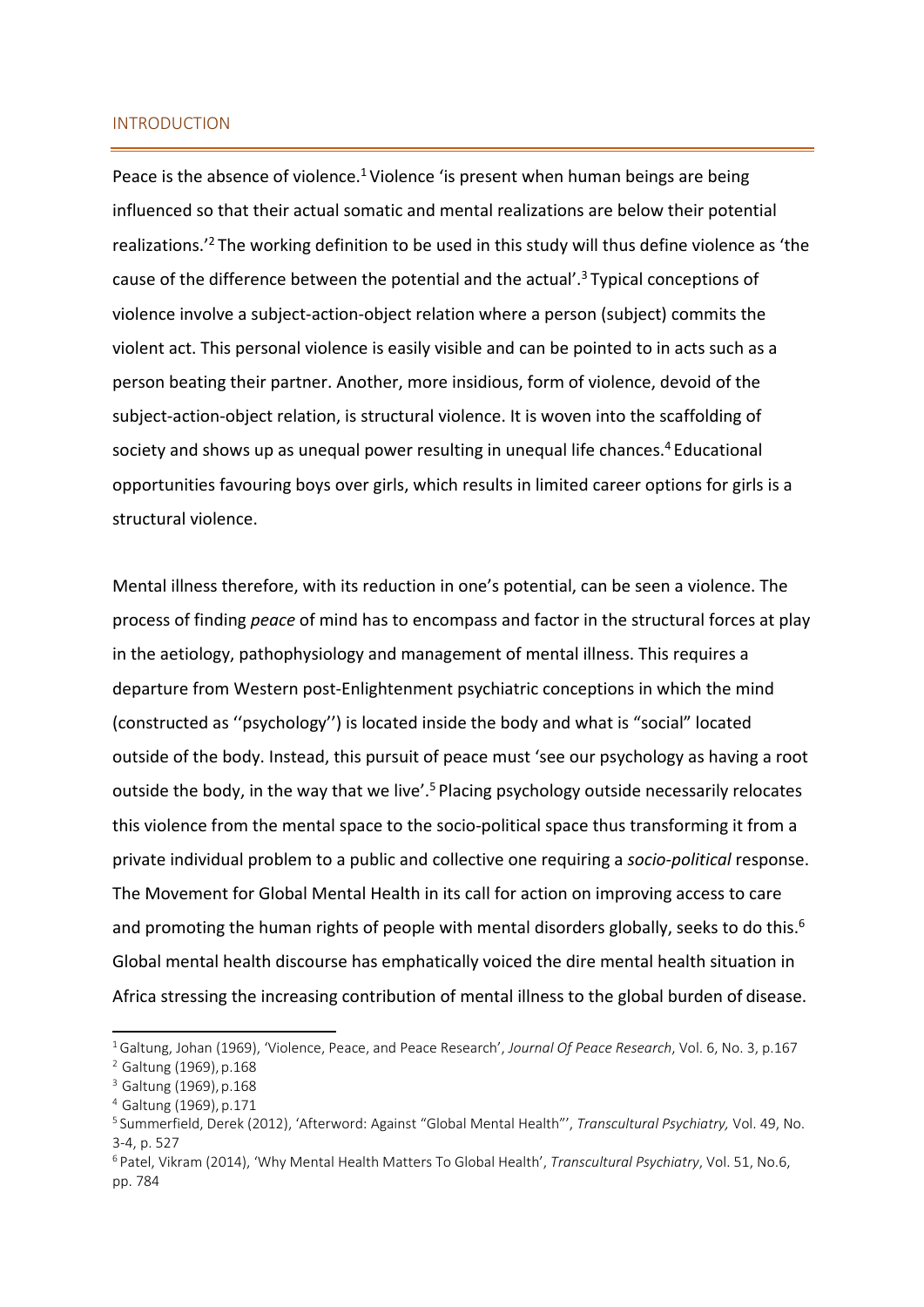The scale of the burden of disease is typically understood using two metrics: years lived with disability (YLD) and disability-adjusted life year (DALY). The global burden of mental illness accounts for 32.4% of YLDs and 13.0% of DALYs surpassing both cardiovascular disease burden in terms of YLD and circulatory diseases for DALY's. By 2020, it is estimated that 1.5 million people will die each year by suicide, and between 15 and 30 million will make the attempt.<sup>7</sup> The violence of the reduced quality of life of millions of people and premature death is particularly acute in Africa where despite the considerable burden of disease, mental illness receives disproportionally little attention from researchers, global and national policy makers, funders and governments.<sup>8</sup>

This disproportional attention is seen in the shortage of research into mental health problems on the continent.<sup>9</sup> In its 5 years of existence, the Lancet Global Health committed to focusing on 'disadvantaged populations, be they whole economic regions or marginalised groups within otherwise prosperous nations'.10 637 papers that referenced Africa were published by May 2018.11 A search for "mental health disorders" in Africa produces just 16 items. 12 The dearth of research is echoed in the limited mental health services in the region. Levels of public spending on mental health is scant in low-income and middleincome countries (LMIC): mental health receives less than 1% of health-care funding and of this more than 80% is allocated to mental hospitals.<sup>13 14</sup> In already resource deplete areas, this low spend on mental health becomes a double disadvantage: the poorest countries spend the smallest proportion of their already limited health-care resources on mental health.15 The case for human resources is dire: the median number of mental health

<sup>7</sup> Bertolote, José & Fleischmann, Alexandra (2015), 'A Global Perspective In The Epidemiology Of Suicide' *Suicidologi* Vol. 7, No. 2, pp. 6

<sup>8</sup> Lopez, Alan & Murray, Christopher (1998), 'The Global Burden Of Disease, 1990–2020', *Nature Medicine,* Vol. 4, No.11, pp. 1241-1243

<sup>9</sup> Sankoh, Osman, Sevalie, Stephen &Weston, Mark (2018), 'Mental Health In Africa', *The Lancet Global Health*, Vol.6, No. 9, p. 954

 $10$  Sankoh (2007), p. 954

<sup>11</sup> Sankoh (2007), p. 954

<sup>&</sup>lt;sup>12</sup> Sankoh (2007), p. 954

<sup>13 &#</sup>x27;WHO Mental Health Atlas', World Health Organization, (2017)

<sup>&</sup>lt;sup>14</sup> A balance between hospital-based and community-based mental health services has been shown to be the most effective form of comprehensive mental health care. However, this balance has only been achieved in a few high income settings with – most formal mental health service provision tends to lean heavily towards hospital-based services despite community-based care being more efficacious.

<sup>15</sup> Saxena (2007), p. 883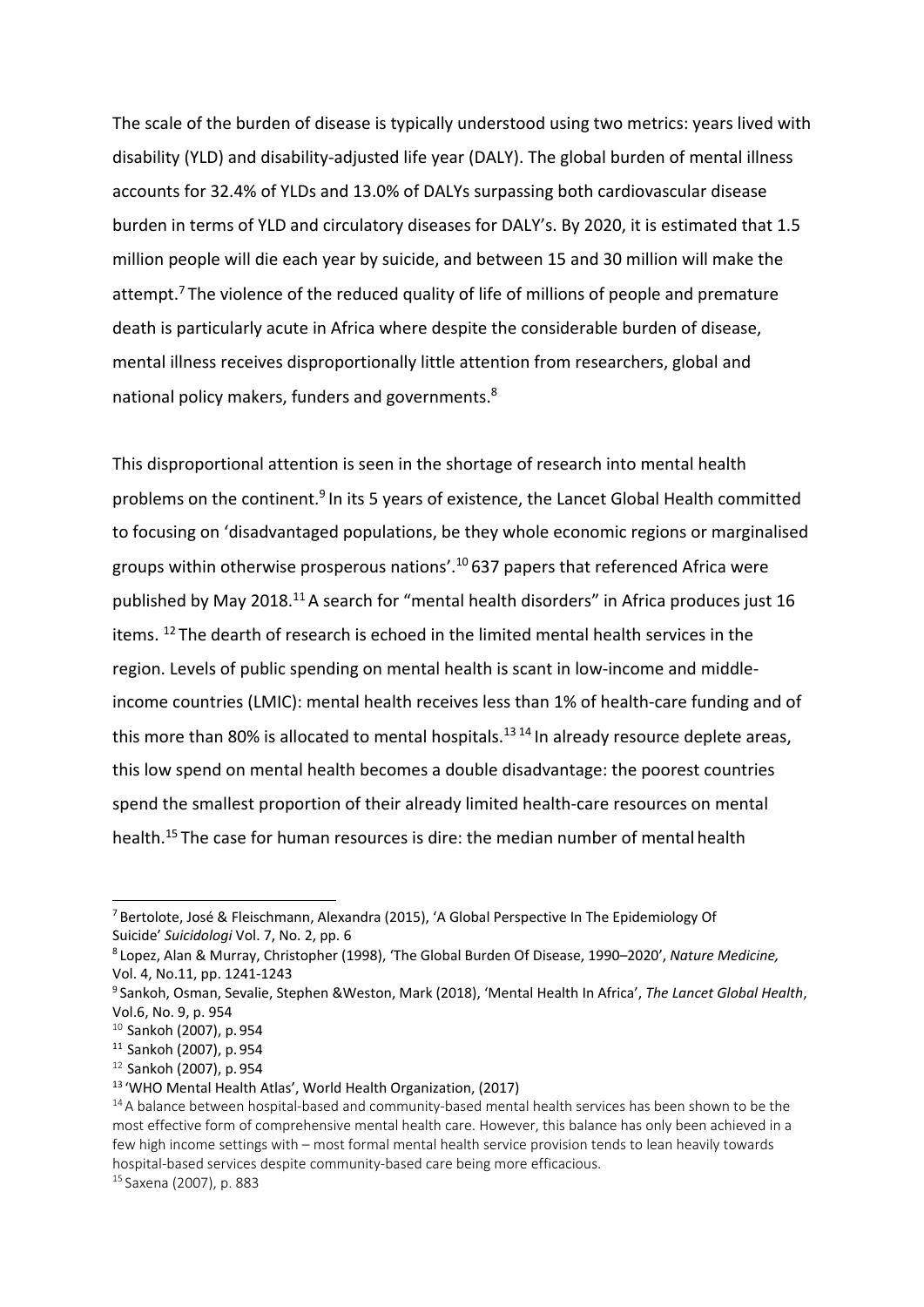workers globally, whilst having extreme variation, is 9 per 100, 000.<sup>16</sup> Between 2014-2016, there were 0.1 psychiatrists and 0.3 psychiatric nurses per 100 000 population in lowincome countries. In comparison, the rate of psychiatrists in high income countries is 120 times greater and is more than 75 times greater for nurses. $17$ 

The problem of the scarcity of mental health resources is compounded by inequitable distribution of these resources between countries, between regions and within local communities. Need and access tend to be inversely linked to one another: those with highest need have the least access to care. Mental, neurological and substance use (MNS) disorders and the need for care are highest in poor people, women and young people, those with the lowest education and rural communities: yet these groups have the lowest access to appropriate services. For example, between 76% and 85% of people with mental disorders in LMICs receive no treatment for their disorder; in Sierra Leon, up to 98% if patients with mental illness can go untreated 18 19 20

#### OVERVIEW OF AMARI

The African Mental Health Research Initiative (AMARI) seeks to contribute to the resolution of the violence of mental health in Africa. The Wellcome Trust fund the Alliance for Accelerating Excellence in Science in Africa (AESA) through the African Academy of Sciences (AAS). AESA then select and fund 11 Developing Excellence in Leadership, Training and Science (DELTAS) programs of which AMARI was one in May 2015.<sup>21</sup> This program seeks to alleviate the mental health problems in the region by building an Africa-led network of 47 research leaders in MNS disorders in Zimbabwe, Ethiopia, Malawi and South Africa. AMARI set out to recruit 21 research fellows at MPhil level, 20 PhD researchers and 6 Post-Doctoral

<sup>&</sup>lt;sup>16</sup> World Health Organization (2017)

<sup>&</sup>lt;sup>17</sup> 'Psychiatrists and nurses (per 100 000 population)', Global Health Observatory (GHO) data, World Health Organisation, 2016

<sup>18 &#</sup>x27;Mental Disorders', World Health Organisation, (2017)

<sup>&</sup>lt;sup>19</sup> Lund, Crick, De Silva, Mary, Plagerson, Sophie, Cooper, Sara, Chisholm, Dan, Das, Jishnu, Knapp, Martin & Patel, Vikram (2011), 'Poverty and mental disorders: breaking the cycle in low-income and middle-income countries', *Lancet*, Vol, 378, No.9801, pp.1502-1514

<sup>&</sup>lt;sup>20</sup> Yoder, Helene, Tol, Weitse, Reis, Ria, & Jong, Joop (2016), 'Child Mental Health in Sierra Leone: A Survey and Exploratory Qualitative Study', *International Journal of Mental Health Systems*, Vol.10, No. 48, pp.1-13 21 'AMARI: An Africa-Led Network Of Research Excellence', AMARI (2019)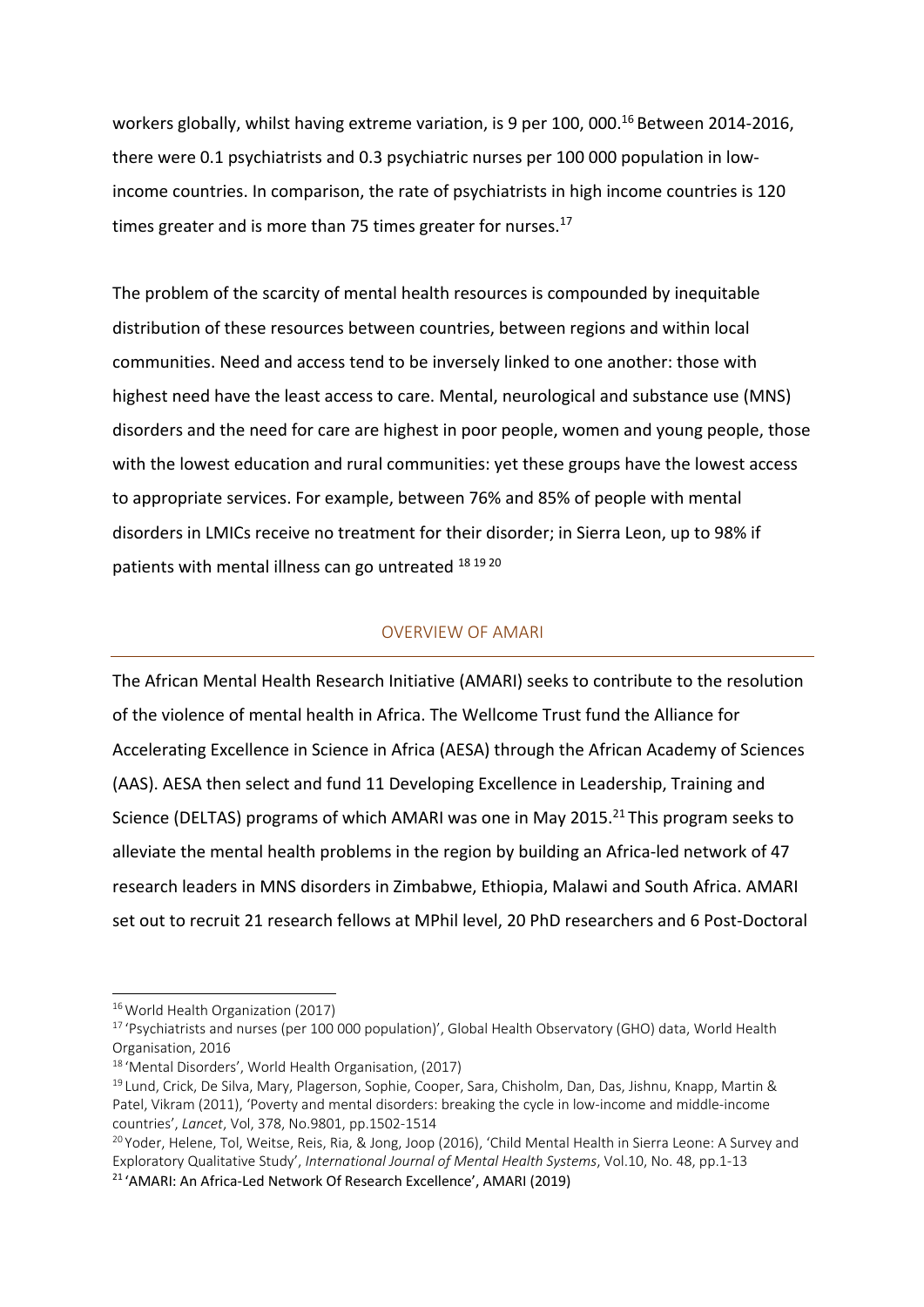(post doc) researchers equipping them to lead high quality mental health research programs that meet the needs of their respective countries.

The 47 AMARI fellows receive a number of training courses to prepare them for their fellowships and future careers. Included in this training package is an introductory course to the PhD and Post-Doctoral research programs, introduction to epidemiology, a statistics course, and an Academic Career Enhancement Series (ACES). The ACES course covers nonacademic skills needed to build a career in research. This includes training in mentoring, presentation skills, the use of digital media, work-life balance, teamwork skills, teaching techniques, grant writing, and strategic career planning.<sup>22</sup>

<sup>22</sup> AMARI (2019)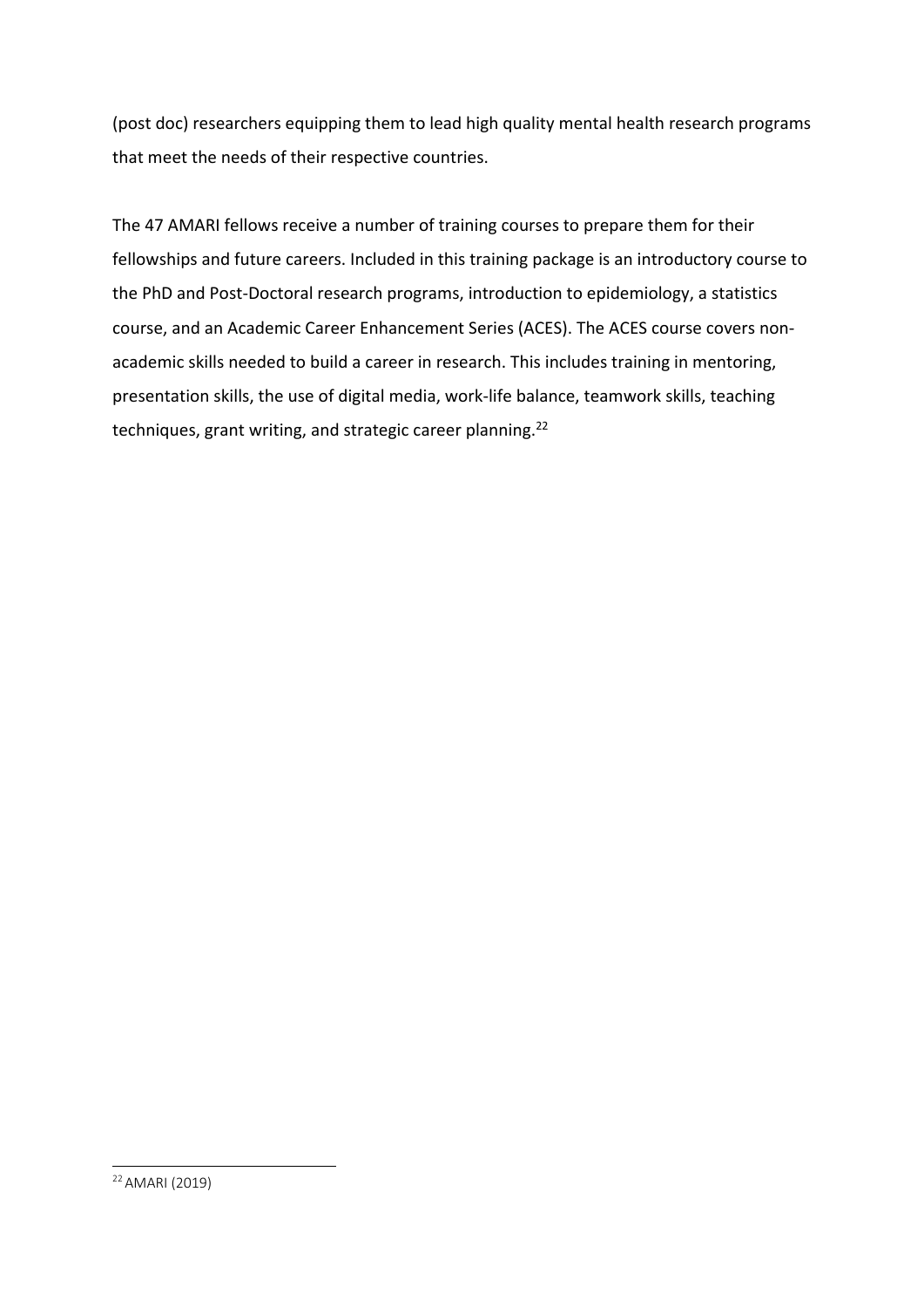

FIGURE 1: STRUCTURE OF AMARI

As mental illness can be seen as an inherent violence preventing those with mental health disorders from reaching their fullest potential, it follows that a resolution of this problem must be the pursuit of peace. Olonisakin in her exploratory research proposes that 'peacemaking is… about "leadership building"'. 23 Therefore, AMARI, whose overall goal is to build an Africa-led network of future leaders in MNS disorder research, makes a fascinating case for leadership analysis.

Since these fellows look specifically at the mental health needs of their respective countries, AMARI places emphasis on responding to the situation of a particular context which avoids providing a homogenous solution for the problem of mental illness in Africa. This demonstrates a much needed appreciation of the psychology as social. This study seeks to

<sup>&</sup>lt;sup>23</sup> Olonisakin, Funmi (2015), 'Re-conceptualising Leadership for Effective Peacemaking and Human Security in Africa', *Strategic Review for Southern Africa*, Vol.37, No.1, p. 149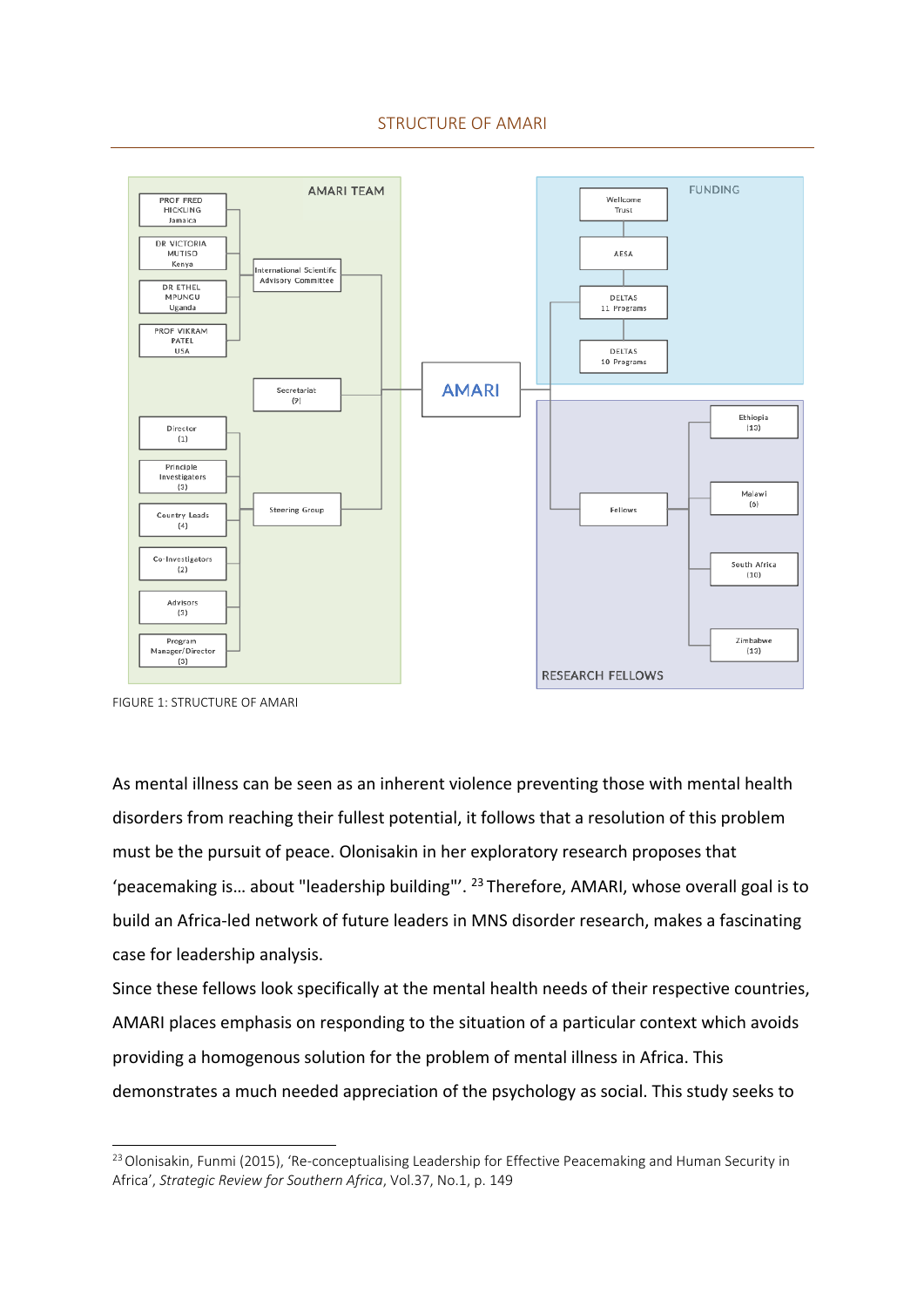understand whether AMARI, in training researchers as leaders, is an effective apparatus for resolving mental health problems in Africa with a particular focus on Zimbabwe.

#### OVERVIEW

ZIMBABWE

#### CONTEXT

Zimbabwe has experienced its worst economic crisis in the last decade with an inflation rate currently sitting at 200%.<sup>24</sup> This economic instability is compounded by a turbulent sociopolitical climate and vulnerability to adverse weather which culminate in high living costs, commodity and power shortages, stagnant salaries and 90 percent unemployment rates, and increasing discontent of Mnangagwa's government. The devastation caused by Cyclone Idai has further exacerbated these issues. The effects on health care are acute. Zimbabwe is proposing the designation of health services as "essential" in an attempt to limit strikes by medical personnel: public sector doctors striked for the second time in less than a year demanding a increases in salaries.<sup>25</sup> Mental health service provision is threatened by a decimated infrastructure, gross supply chain challenges and deteriorating access to services which. The exodus of many mental health care professional into the private sector or to other countries further perpetuated this.26 Economic uncertainty increases stress and contributes to the increasing burden of mental illness; of note alcohol and substance misuse has increased in Zimbabwe.27 28

#### INFRASTRUCTURE

<sup>&</sup>lt;sup>24</sup>Muronzi, Chris (2019), 'Discontent Swells In Zimbabwe Amid Crackdown, Economic Woes', *Aljazeera*

<sup>&</sup>lt;sup>25'</sup>Zimbabwe Proposes Designating Health Services As Essential Amid Doctor's Strike', Reuters, 2019 <sup>26</sup> Khameer, Kidia, Machando, Debra, Mangezi, Walter, Hendler, Reuben, Crooks, Megan, Abas, Melanie, Chibanda, Dixon ,Thornicroft, Graham Semrau, Maya & Jack, Helen (2017), 'Mental Health In Zimbabwe: A Health Systems Analysis', *The Lancet Psychiatry*, Vol.4, No.11, pp. 876-886

 $27$  Khameer (2017),

<sup>&</sup>lt;sup>28</sup> 'National Strategic Plan for Mental Health Services  $2019 - 2023$ : Towards Quality of Care in Mental Health Services', Ministry of Health and Child Care Zimbabwe, (2019)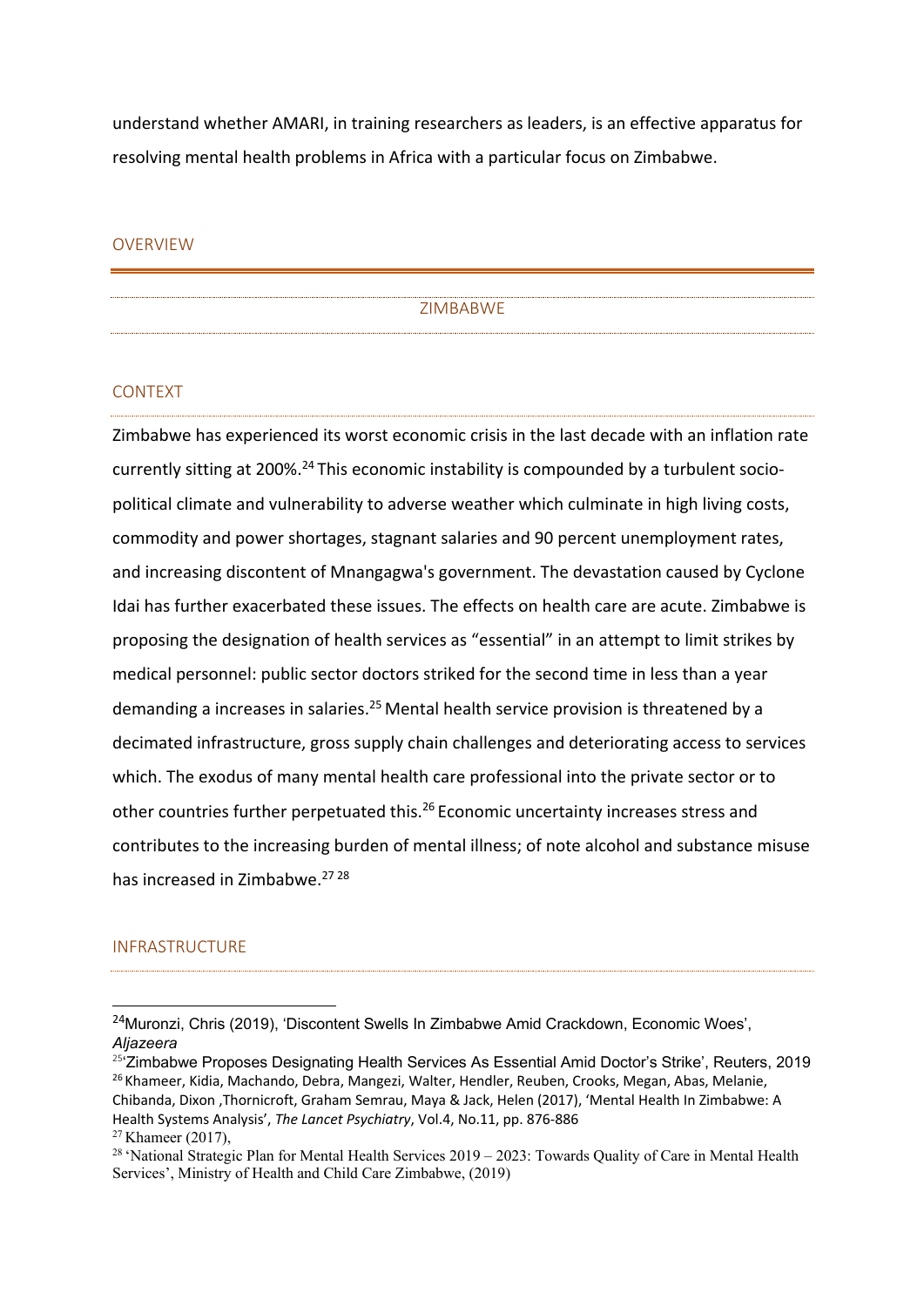Zimbabwe's mental illness burden is estimated to be 15-30%. Issues around limited financing and resources, policy and law, criminal justice and forensic services, shortages of a workforce, training and research as well as stigma against mental illness contribute to the problem of mental health.29 Like many other LMICs, less that 1% of health-care funding is allocated to the provision of mental health care services. Available funds are typically directed towards central psychiatric centres rather than community based facilities. Currently, there are 4 tertiary psychiatric units which are located in Harare (2 facilities), Bulawayo and Masvingo as well as 4 provincial psychiatric units and 2 forensic psychiatric facilities.30 Some psychiatric units have closed down or are non-functioning as a result of inadequate resources: only the Harare Hospital Psychiatric Unit has been refurbished recently (with funding from Medicines Sans Frontier) leaving the other facilities in dire need of refurbishment. Zimbabwe also faces an issue of its workforce being concentrated around the central facilities. Of the 17 registered psychiatrists in Zimbabwe, only 14 work in the country and of these 12 are based in Harare. Consequently, despite the majority of the population residing in rural areas, most of the country is left without access to specialist care.31

#### FUTURE PROSPECTS

Despite this bleak context, much is taking place in Zimbabwe to tackle mental illness. There is political will to address and scale up mental health services across the country. The Ministry of Health and Child Care (MoHCC) launched the National Strategic Plan for Mental Health Services 2019 – 2023 with a commitment from the government of Zimbabwe to raise the standards of care and bring mental health services closer to communities. There is also a vibrant and thriving research community which has made substantial progress and attracted more mental health funding for the country. Of note, 2 of the 5 research and training programs sighted in the National Strategic Plan for Mental Health Services 2019 – 2023 include the "Friendship Bench Project" and "AMARI" of which Dixon Chibanda and Walter Mangezi (AMARI director and Steering Group member) are leads.<sup>32</sup>

<sup>29</sup> Khameer (2017), p.877

<sup>30</sup> Ministry of Health and Child Care Zimbabwe (2019), p. 8

<sup>&</sup>lt;sup>31</sup> Khameer (2017), p.881

<sup>&</sup>lt;sup>32</sup> Ministry of Health and Child Care Zimbabwe (2019), p. 11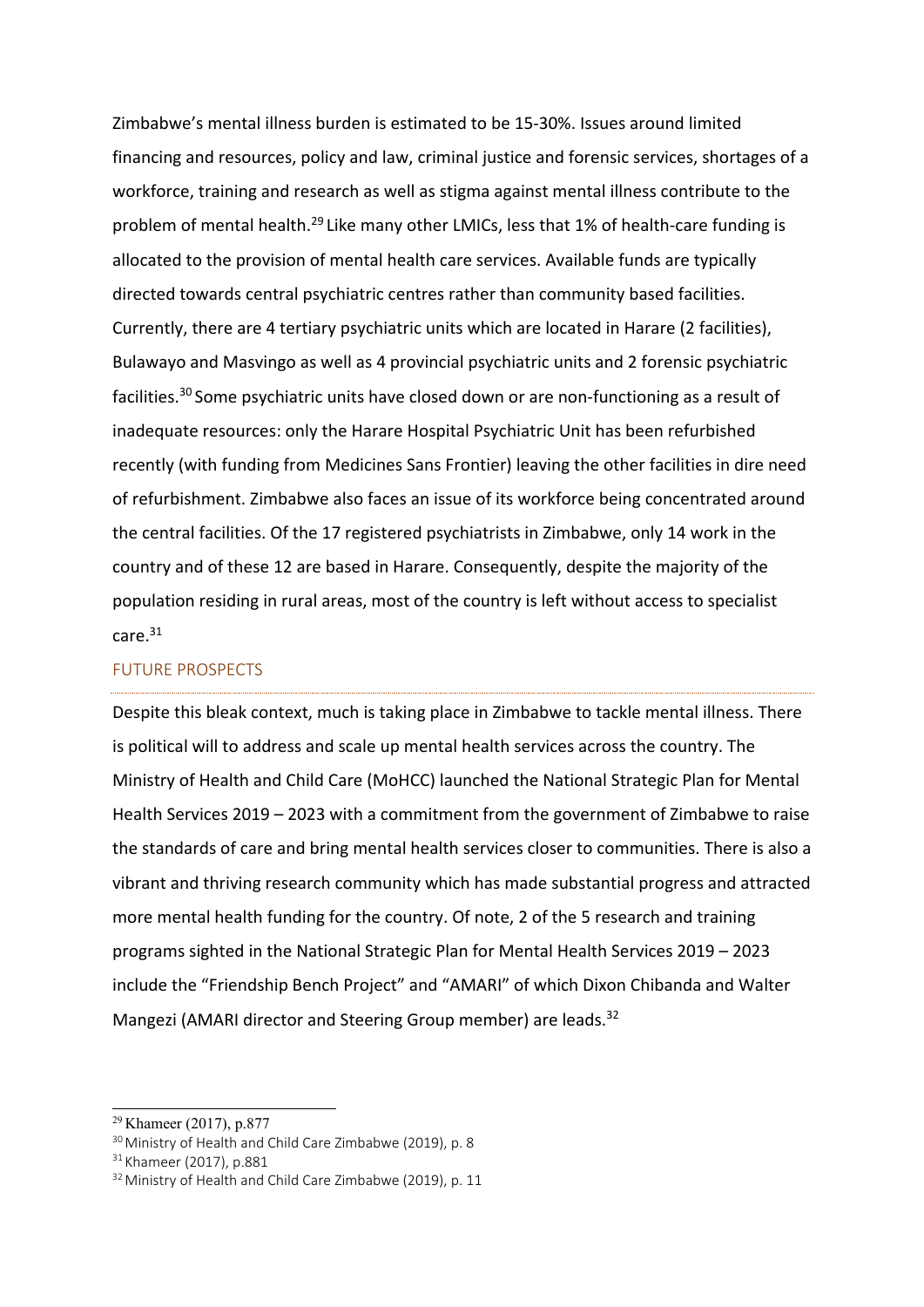#### EVIDENCE FOR LEADERSHIP BEING A GOOD SOLUTION

Zimbabwe's context is replete with insecurity with evidence of violence that is both personal and structural. If the most intractable challenge to human security in Africa is violent conflict (personal violence) that is not abating but continually mutating or relapsing, destabilising and decimating societal infrastructure (structural violence), and leaving a legacy of trauma, then the inheritance of hundreds of millions of people across the continent is structural poverty and injustice, unstable economies rife with crippling debt repayments, environmental degradation and exceptionally inadequate health, education and social service provision.<sup>33 34</sup> Human security in Africa is a luxury. Challenging the idea that the wellbeing of the individuals ought to be central to considerations of security, given Africa's precarious context, then becomes superfluous.<sup>35</sup> If then, we accept the warnings of the increasing burden of mental health disorders in which 'depression' is predicted to be the most debilitating disease, 'what is "mental health" in a broken social world?'<sup>36</sup> As such, any approach attempting to resolve the mental health problems in Africa that divorces the social contexts in which these individuals are situated is erroneously short sighted at best. That millions of people might cite poverty and a lack of rights as a basis of their misery as opposed to depression, for example, ought not to be disregarded. It is imperative to avoid a distorted view of the 'burden of mental illness' in which the contributions of human insecurity are ignored. Addressing inequality in the healthcare settings requires that practitioners attend to the social structures that shape and enable the perpetuation of these realities. However, these structures are frequently rendered invisible in the biomedical healthcare ecosystem. 37Structural competency offers an entry point for expanding the myopic lens of health care. Metzl defines structural competency as

'the trained ability to discern how a host of issues defined clinically as symptoms, attitudes, or diseases (e.g., depression, hypertension, obesity, smoking, medication "non-compliance," trauma, psychosis) also represent the downstream implications of

35 Olonisakin (2015), p.124

<sup>33</sup> Olonisakin (2015), p. 124

<sup>&</sup>lt;sup>34</sup> Summerfield, Derek (2004), Cross-Cultural Perspectives on the Medicalization of Human Suffering, in Rosen, G.M (Ed.), *Posttraumatic stress disorder: Issues and controversies*, (New York: John Wiley & Sons Ltd)

<sup>36</sup> Summerfield (2004), p.526

<sup>&</sup>lt;sup>37</sup> Metzl, Jonathan & Hansen, Helena (2014), 'Structural Competency: Theorizing A New Medical Engagement With Stigma And Inequality', *Social Science & Medicine*, Vol. 103, p.131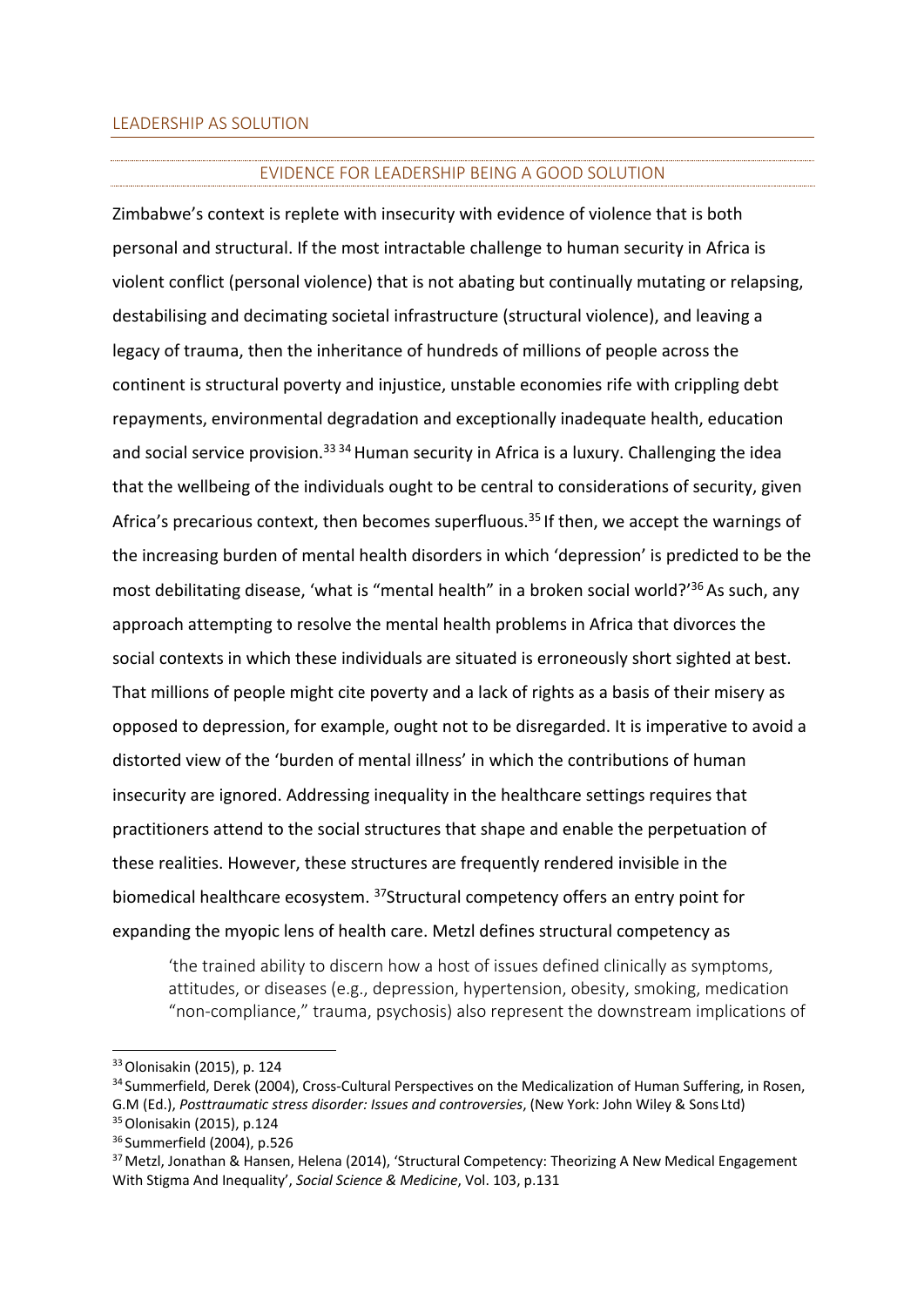a number of upstream decisions about such matters as health care and food delivery systems, zoning laws, urban and rural infrastructures, medicalization, or even about the very definitions of illness and health'. 38

If the problem of mental illness is to be meaningfully addressed, it is essential that practioners depart from the narrow biomedical model and instead recalibrate and expand their concept of mental health by utilising a framework that adequately captures the structural forces at play. An approach that is less than will be enacting and perpetuating violence. Leadership, with its concern with establishing human security through meeting the needs of people can provide an entry point to alleviating the problem of mental health in Africa.

#### LEADERSHIP THEORY OPTIONS

The idea that leadership is a useful framework for approaching the complex healthcare landscape is uncommon. As is often the case in other fields, when leadership does appear, it is often in the form of a surrogate for management. To assess whether AMARI is an effective apparatus for resolving the mental health problems in Africa, it is necessary to conceptualise its leadership. Conventional approaches are unfitting because their entry point to leadership are at the individual level. Popular views of leadership are often person-centric: they are limited to the position or person based leadership typologies.<sup>39</sup> A position-based approach to leadership relies on hierarchical structures in which power and responsibility are aggregated to a particular position which a **person** assumes; by virtue of assuming such a position one becomes a leader.<sup>40</sup> A person based approach is concerned with a property or set of properties endowed in varying degrees to different people. Therefore, this standpoint implies that leadership resides *in* **select people** and confines leadership to those who are believed to have special, usually innate, leadership traits. <sup>41</sup> Murphy convincingly asserts that leadership '…is unstable, that the qualities necessary at one time are unnecessary at

<sup>38</sup>Metzl (2014), p.128

<sup>&</sup>lt;sup>39</sup> Grint, Keith (2010), Leadership: A Very Short Introduction, (Oxford: Oxford University Press), p.4

<sup>40</sup> Olonisakin, p.129

<sup>41</sup> Northouse, Peter Guy ( 2010), *Leadership: Theory And Practice*, 5th edn, (Los Angeles, London, New Delhi, Singapore, Washington DC: Sage)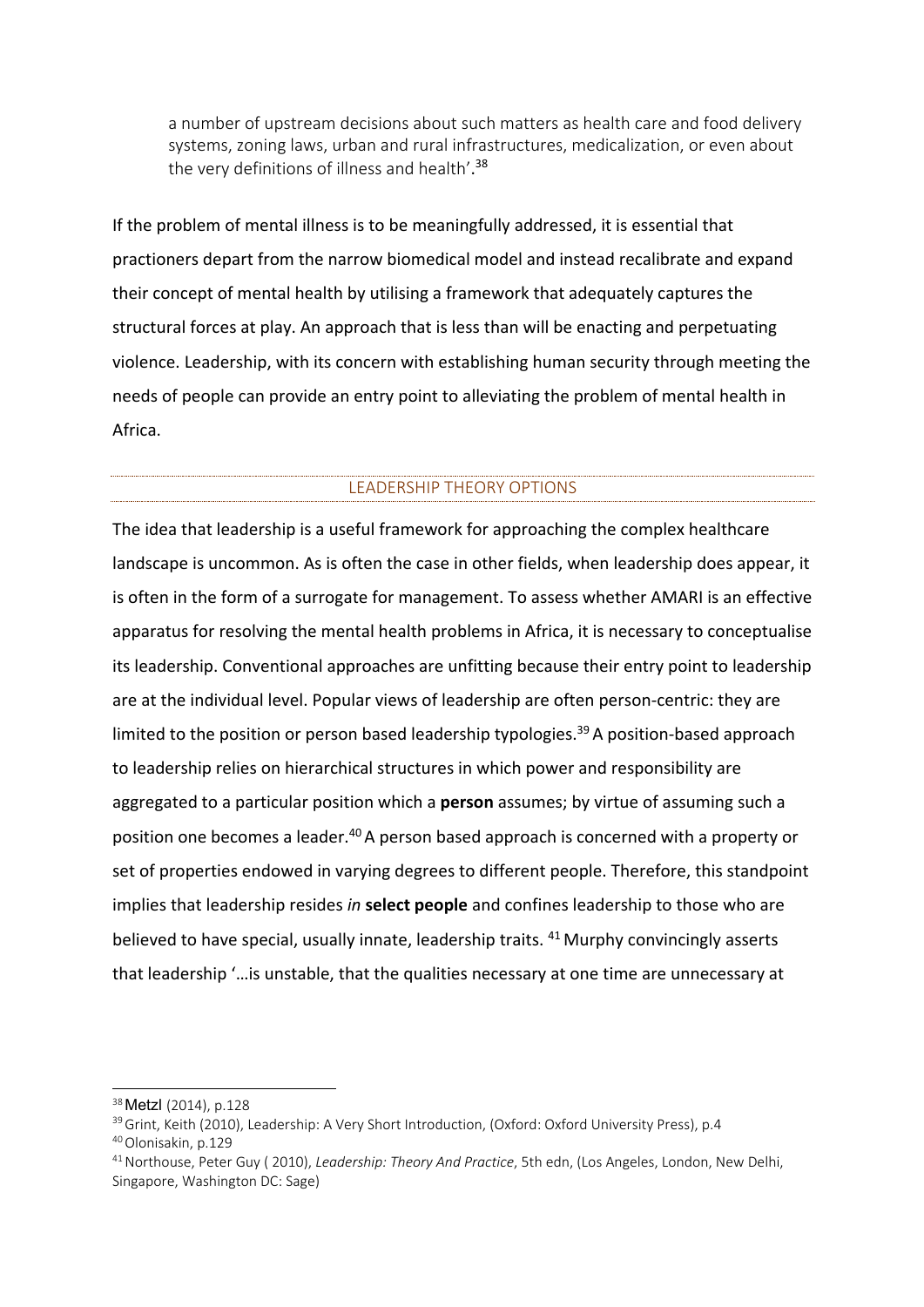other times…'.42 Thus, leadership study requires a departure from the static person-centric frameworks and calls for a flexible situational approach instead.

Northouse's conceptualisation of leadership defined as *'a process whereby an individual influences a group of individuals to achieve a common goal'* is a more useful entry point. This leadership as process implies a relationality between leader and follower whereby the leader affects and is affected by followers. Therefore leadership exists **between** the interactions of the 'leader' and the 'follower'. As a result, leadership as a non-linear multidirectional event is emphasised. Thus leadership becomes available to everyone and is not restricted to the formally designated leader in a group.<sup>43</sup> With this viewpoint, the leader-follower binary as leadership must be dissolved. Instead, the interactions between the two must be further analysed. It is the essence of this interaction between the leader and the follower that can provide an entry point for analysing AMARI. If there are different interactions taking place between different leader-follower relationships, and, there are different situations with distinctive needs calling for a particular response, then leadership cannot be distilled to a particular 'thing'. Since it is based on ever changing interactions between individuals who are responding to changing situational needs, it cannot be boxed to a property or set of properties, unlike a list of traits. Therefore, a mechanism for capturing and measuring these various interactions is needed.

#### DEFINING AMARI AS A LEADER

A results based approach is useful for understanding the various dynamics taking place in AMARI. This typology utilises the products of leadership as an 'indicator of the degree to which the purpose of the exercise of leadership is realised'.<sup>44</sup> To answer the research question, this research will combine the process and results based approaches to leadership. This study adopts Bentley's declaration that '[l]eadership is not an affair of the individual leader. It is fundamentally an affair of the group'.<sup>45</sup> It is crucial to resist the temptation of reducing the entity to the sum of its components. Since the component parts

<sup>42</sup> Murphy, Albert (1941), 'A Study of the Leadership Process', *American Sociology Review*, Vol.6, No.5, pp. 674- 687

<sup>43</sup> Northouse (2010), p. 3

<sup>44</sup> Grint (2010), p.8

<sup>45</sup> Burns, James (1978), *Leadership*, (New York:Harper and Row), p.302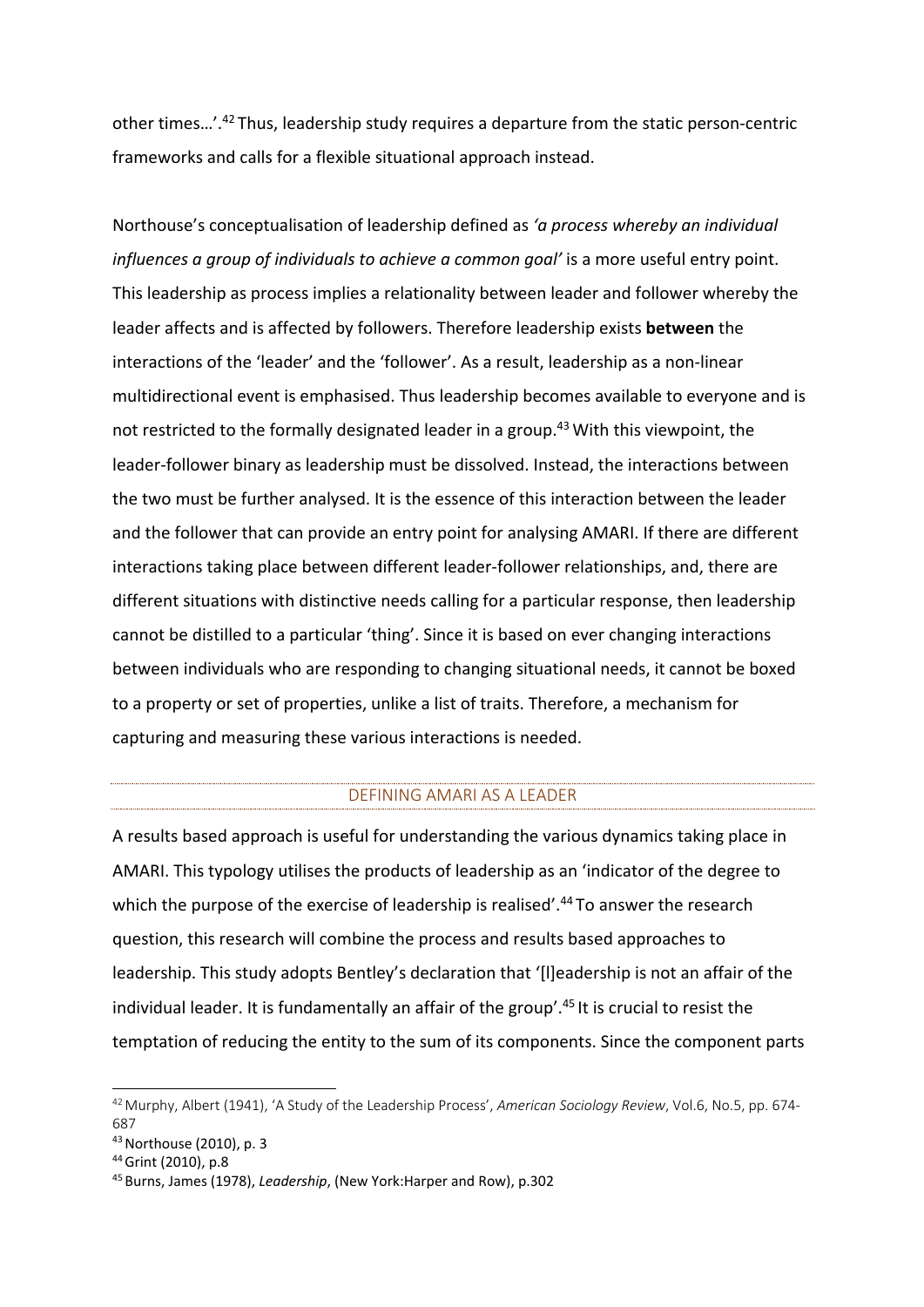of an entity may change over time (e.g. an AMARI steering group member leaves), without altering its *leadershipness,* it is necessary to maintain that the entity is greater than the sum of all its parts and therefore is a leader in its own right.<sup>46</sup>

For the purposes of this study, Murphy's definition stating that '*leadership process is a response to a situational need'* will be utilised.<sup>47</sup> AMARI is the entity responding to the mental health situation in Africa – it is the leader. The leadership process will be taken to be the method(s) of response to aforementioned need(s). This thesis seeks to assess whether AMARI, as a leader is effective in its response to the mental health problems in Africa, with a particular focus on Zimbabwe. To do this, effectiveness will be assessed across three planes by exploring the following questions:

- 1. Has AMARI achieved its internally set goals?
- 2. Can the AMARI fellows solve the articulated problem?
- 3. Are the needs of those with mental illness being met (focus on Zimbabwe)?

<sup>46</sup> Jackson, Brad & Parry, Ken (2011), 'Very Short Fairly Interesting and Reasonably Cheap Book About Leadership', (London: Sage Publication)

<sup>47</sup> Murphy (1941)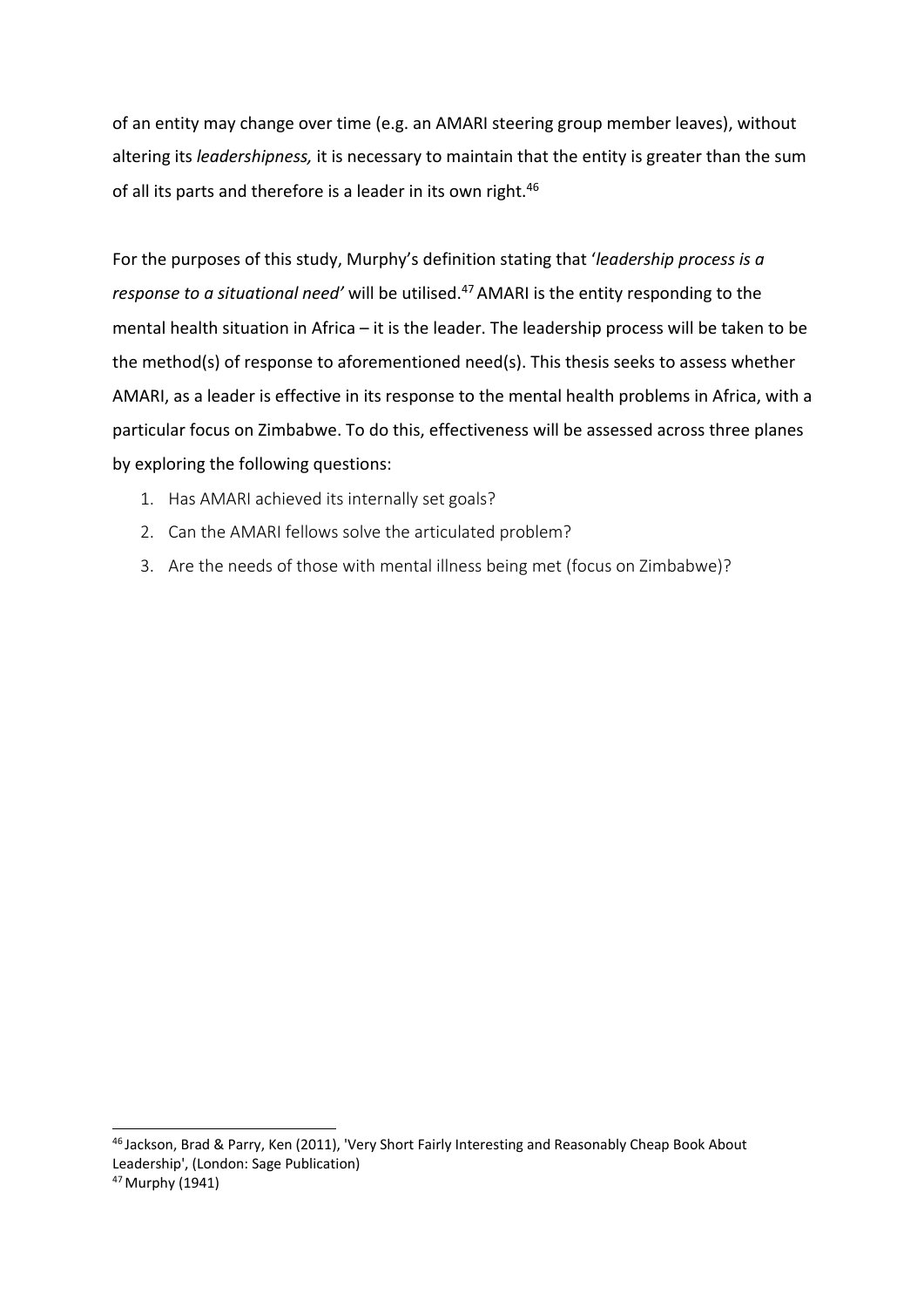#### METHODS

#### COUNTRY PROFILE

#### **Contextual information about mental health in Zimbabwe**

WHO Mental Health Atlas country profiles were used to compile an overview of Zimbabwe capturing the salient MNS problems.48 Global burden of disease data were collected from the Institute for Health Metrics and Evaluation.<sup>49</sup>

#### QUALITATIVE INTERVIEWS

AMARI fellows and key informants (AMARI Steering group members and AAS staff) were approached to take part in individual, semi-structured interviews. Purposive sampling and snowballing were used to achieve representation across the spectrum of level of study (MPhil, PhD and post doc), country and gender.<sup>50</sup> 13 participants took part in the semi structured interviews. The final sample included 10 AMARI fellows, and 3 key informants (2 AMARI steering group and 1AAS staff).

In the final sample, of the 3 key informants, 2 were men and 1 a woman representing Ethiopia, Kenya and Zimbabwe. The final fellow sample is shown in Figure 2.

| Country         | Level of Study |  | Gender |  |
|-----------------|----------------|--|--------|--|
| <b>Ethiopia</b> |                |  |        |  |
| Malawi          | Post doctoral  |  | Female |  |
| South Africa    | PhD            |  |        |  |
| Zimbabwe        | MPhil          |  | Male   |  |

FIGURE 2: AMARI COUNTRY PROFILES

Before the study ethical approval and Research Data Protection Registration (KDPR) approval were obtained from the King's College London (KCL) College Research Ethics Committee (CREC) and the KCL Research Governance Office respectively. Before interview,

<sup>48</sup> The most recent published WHO Mental Health Atlas available were used for Ethiopia, South Africa and Zimbabwe. Malawi did not have a profile from 2017. The available profile from 2011still has a lot of missing information. World Bank data was used for the income classification.

<sup>49</sup> Country profiles - Appendix A

<sup>50</sup> Palinkas, Lawrence, Horwitz, Sarah, Green, Carla, Wisdom, Jennifer, Duan, Naihua & Hoagwood, Kimberly (2013), 'Purposeful Sampling For Qualitative Data Collection And Analysis In Mixed Method Implementation Research', *Administration And Policy In Mental Health And Mental Health Services Research* Vol. 42, No. 5, p.536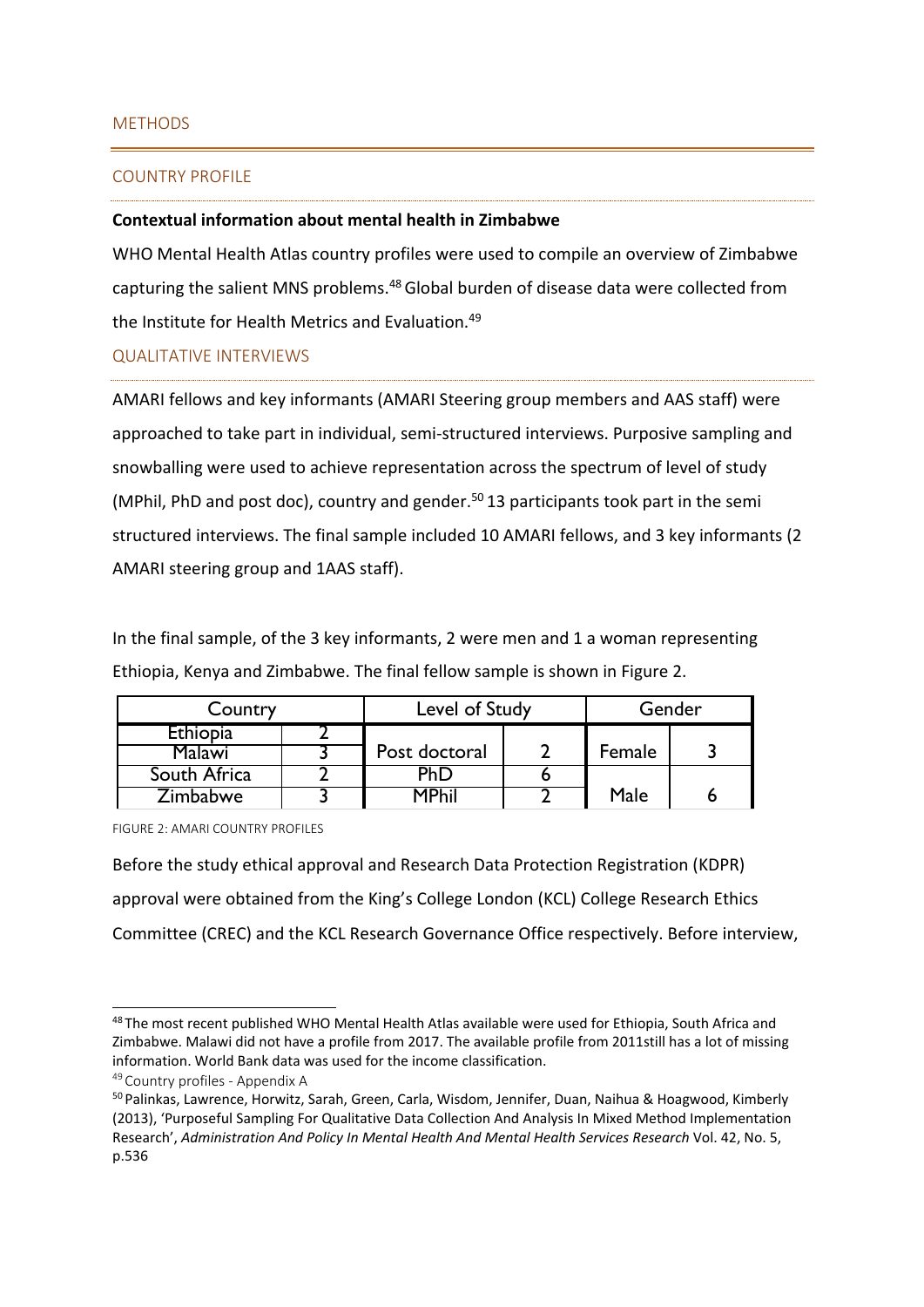the interviewer described the study to the participant in English and obtained written consent.

#### DATA COLLECTION

*Face-to-face* interviews, lasting between 21.39 and 38.06 minutes, were held via Zoom. An interview guide including both closed and open ended questions was generated to cover the following four areas: the AMARI structure, stakeholders and vision, the participant's understanding of leadership, leadership in the participants working environment and the personal leadership of the participant.51

#### DATA ANALYSIS

All interviews were audio-recorded and transcribed verbatim before being entered into NVivo 12. All data were anonymised and then coded. Thematic analysis, with an inductive approach, was utilised to analyse the data; categories and the relationships that emerged between were grouped into overarching themes.

#### ASSESSING RELEVANCE OF THE RESEARCH

Contextual information on the mental health landscape for Zimbabwe, as well as the qualitative interviews, informed the creation of a marking criteria – the Relevance of Research Rubric ( Figure 3 - below) was used to measure whether AMARI is an effective apparatus for resolving mental health problems.

#### The following four indices were used to assess for effectiveness

- Global priorities: this list was compiled using the 25 grand challenges identified by the National Institute of Mental Health
- National priorities: national strategic plan, mental health policies, policy briefs and national reports on the status of mental health were used to identify national priorities for Zimbabwe
- AMARI priorities: this list was informed by the responses from the qualitative interviews

 $51$  Interview guide – Appendix B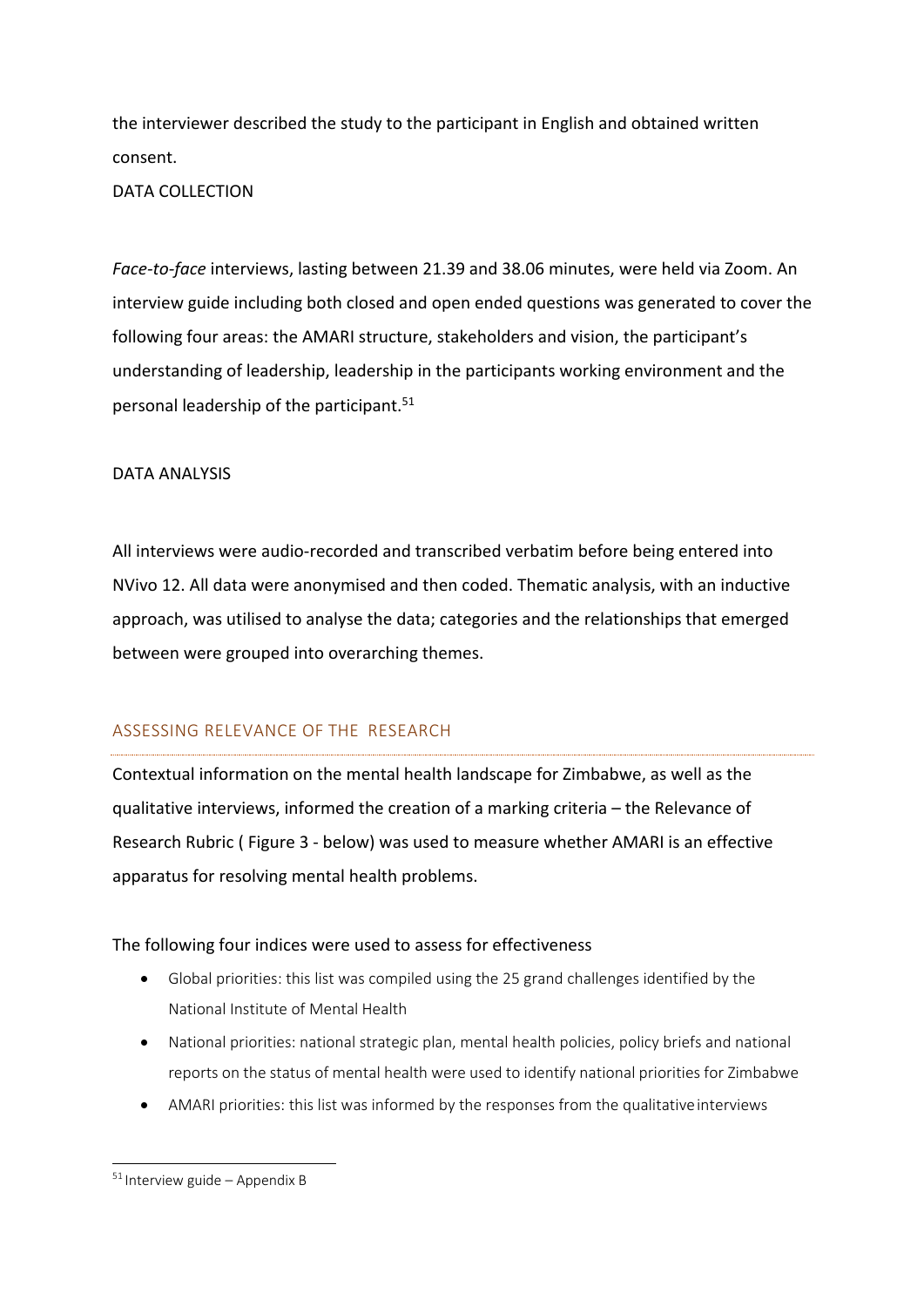• Impact Criteria – critical global mental health literature informed this domain

One research project from Zimbabwe was randomly selected to form the basis of a case study. The four studies were marked using this Relevance of Research Rubric marking guide and given a rating.<sup>52</sup>

| Domain                     | <b>Criteria</b>                | <b>Points</b> |
|----------------------------|--------------------------------|---------------|
|                            | Meets 1 global challenge       |               |
| <b>Global Priorities</b>   | Meets 2 global challenges      |               |
|                            | Meets >3 global challenges     |               |
|                            | Meets 1 national priority      |               |
| <b>National Priorities</b> | Meets 2 national priorities    |               |
|                            | Meets $>3$ national priorities |               |
|                            | Meets 1 AMARI priority         |               |
| <b>AMARI</b> Priorities    | Meets 2 AMARI priorities       |               |
|                            | Meets >3 AMARI priorities      |               |
|                            | Meets 1 Impact criteria        |               |
| Impact Criteria            | Meets 2 Impact criteria        |               |
|                            | Meets >3 Impact criteria       |               |
|                            | Total score                    |               |

FIGURE 3: RELEVANCE OF RESEARCH RUBRIC

<sup>52</sup> Relevance of Research Rubric marking guide - Appendix C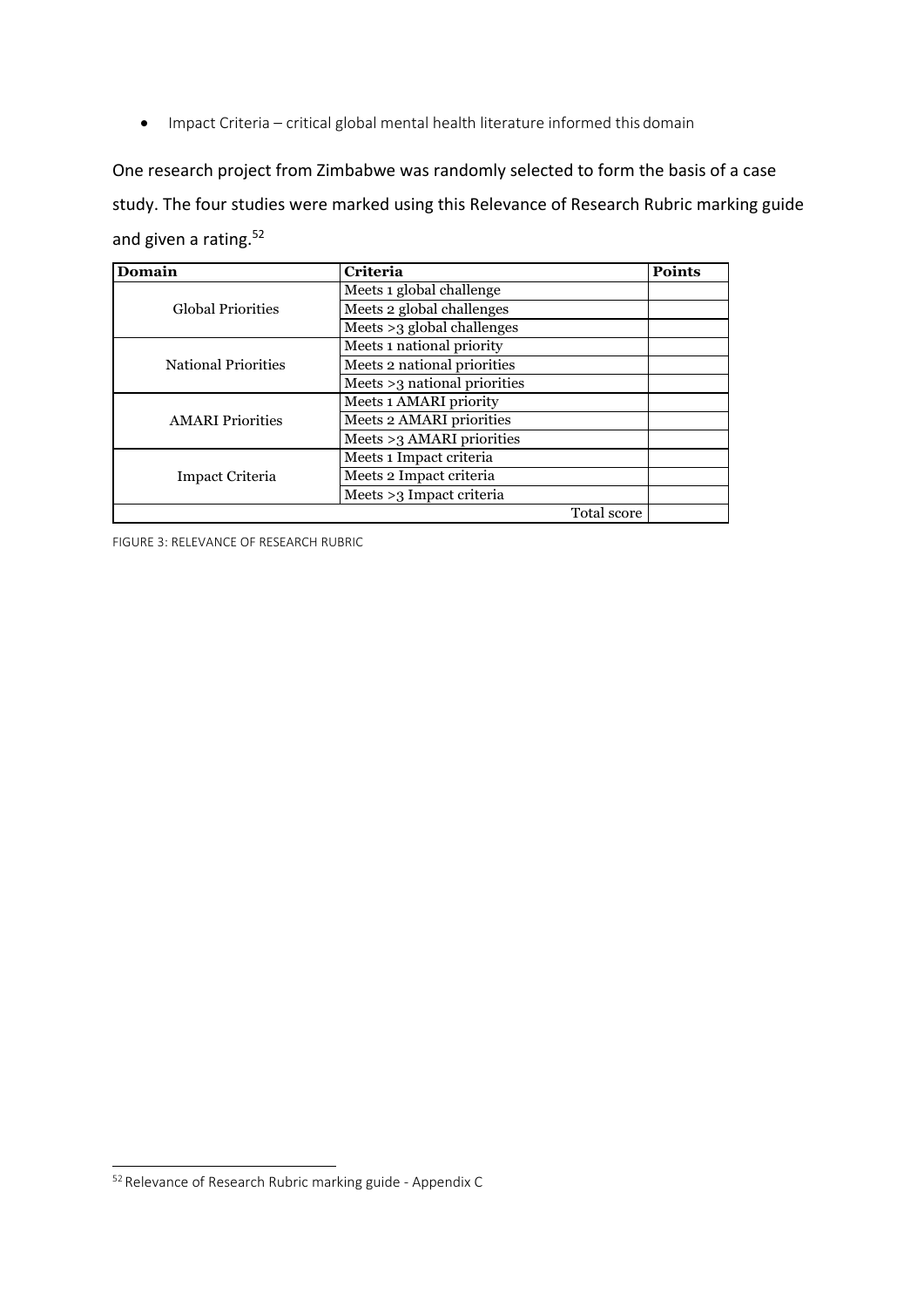#### THEMATIC ANALYSIS

Whether or not AMARI is an effective leadership apparatus for resolving the mental health problems in Africa requires an analysis along multiple planes as mentioned above. The following questions are relevant:

- i. Has AMARI achieved its internally set goals?
- ii. Can the AMARI fellows solve the articulated problem *are they leaders*?
- iii. Are the needs of those with mental illness being met?

A point of departure is to first assess whether or not AMARI has achieved its own internally set goals. This, in turn, encapsulates and speaks to the two remaining questions. The confines of this study only allows for an analysis of AMARI's broad leadership goals therefore the desired outcomes of AMARI will be taken to be:<sup>53</sup>

- 1. Building an African-led network of 47 research leaders in MNS disorderresearch
- 2. Leading high-quality mental health research programs and developing sustainable career pathways for its fellows
- 3. Meeting the needs of the fellows' countries: the research has to be locally relevant

The following sections will explore each goal in turn, utilising data from the semi-structured interview.

#### AMARI GOAL 1: BUILDING AN AFRICAN-LED NETWORK OF 47 RESEARCH LEADERS

To ascertain whether AMARI has effectively achieved its goal to build a cohort of fellows, the perception of leadership of the participants were explored first, followed by their leadership concept and lastly the opinions of leadership effectiveness. This is important for evaluating whether AMARI has in fact produced and will produce research leaders. The following themes arose for each of these domains. PERCEPTIONS OF LEADERSHIP

#### **Theme 1: Lack of researchers/leaders in Africa**

In keeping with scholarship, many of the participants noted the dearth of leaders and research surrounding mental health in Africa:

"…very little human resource you quickly become a leader by default" - *Key* 

*informant*

<sup>53</sup> AMARI (2019)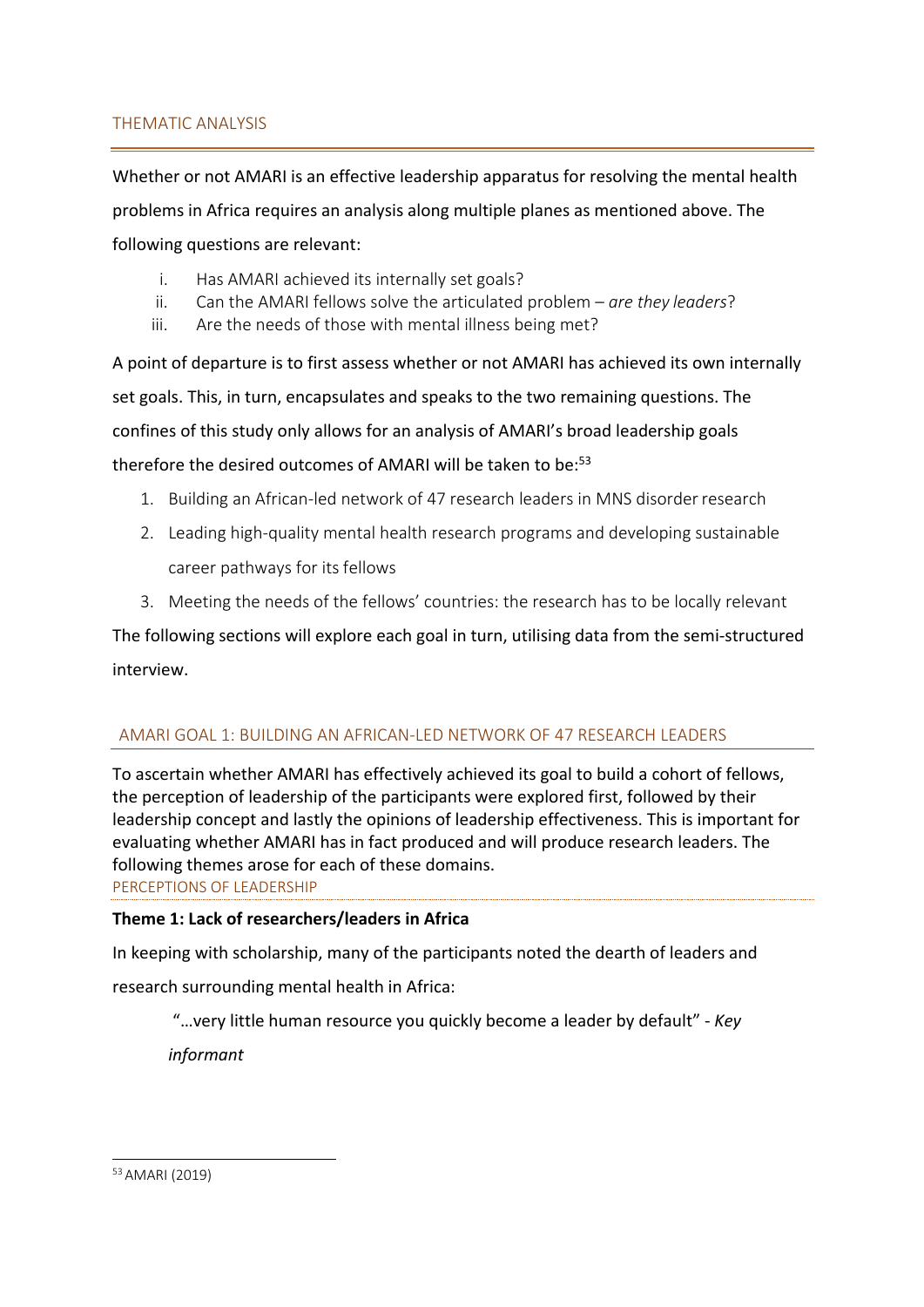"So one of the big problems with research in mental, neurological and substance use disorders in our context is that there's very few people who are trained" - *PhD fellow*

To mitigate for this situation AMARI set out to train 47 researchers: 21 MPhils, 20 PhDs and 6 post-doctoral fellowships.

#### **Theme 2: A different type of fellow**

It was highlighted both in AMARI literature and the interviews that this program seeks to generate a different kind of fellow.

"I think AMARI has *seen the gap* in terms of research skills in terms of the need for developing future leaders, so I see AMARI as a platform where you are taught both the research skills and also leadership skills in the hope that maybe in the future, we'll be able to also meet our own research lines or research programs or projects etc." - *PhD fellow*

There is something peculiar about the what type of fellow is desired which rests in the relationship between "researchers" and "leaders". Both AMARI literature and the participant responses oscillate between different combinations of "researcher" and "leader" whilst seemingly alluding to the same phenomenon. The different variations of this researcher/leader dynamic that arose were:

1. Researchers

"…critical mass of young researchers, who will be able to do research in mental, neurological and substance use disorders." – *PhD fellow*

2. Researchers who lead

"…build a cohort of African researchers who are able to take research in this space to the next level, you know, as leaders." – *Key informant*

3. Leaders who research

"So it is now training, it is just encouraging the African leaders in research"– *Post doc fellow*

4. Research leaders

"In short AMARI wants to achieve future African research leaders" – *PhD fellow*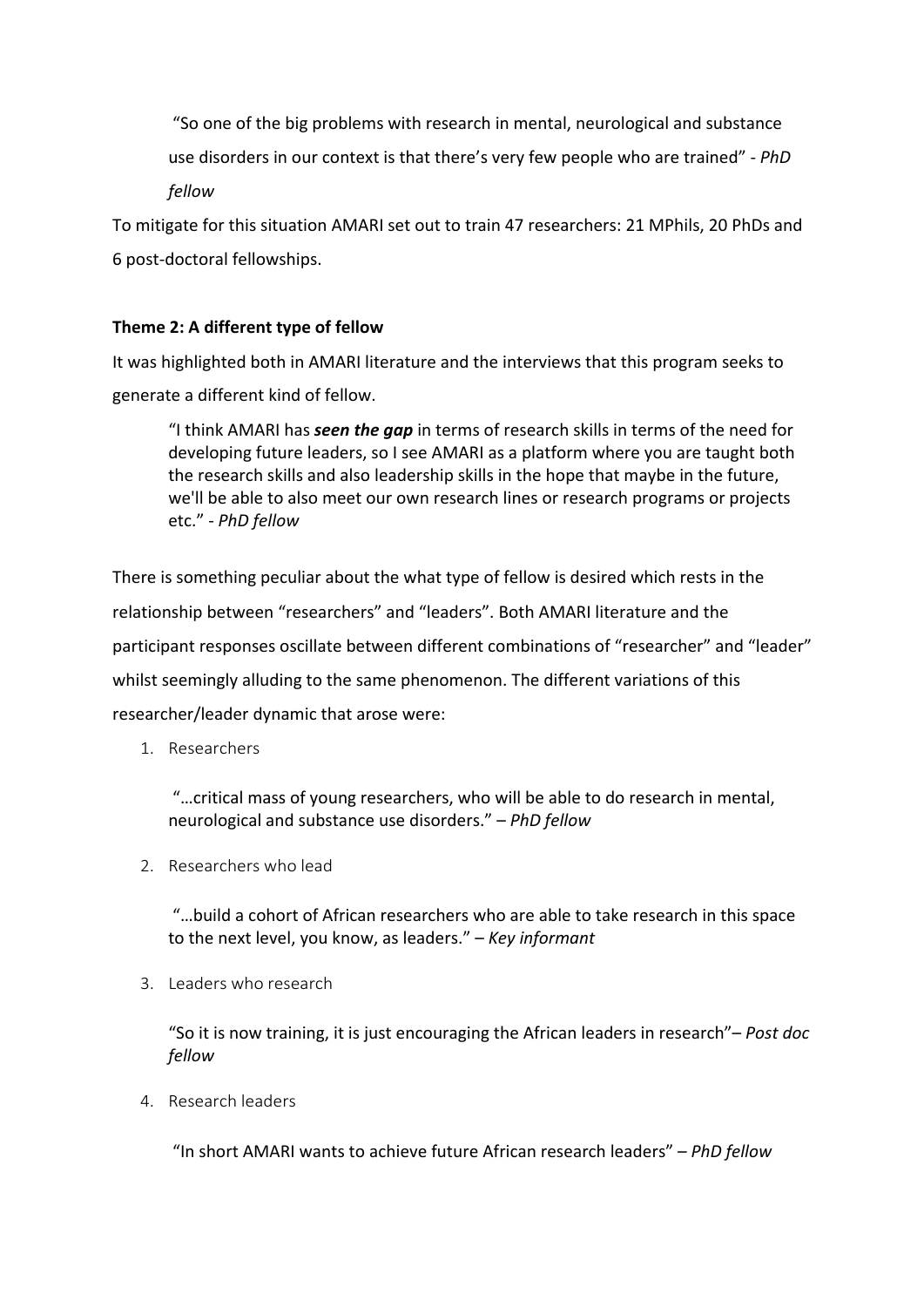One can approach assessing whether or not AMARI has been successful in achieving its first two internally set goals by adopting a black and white or grey lens. The first AMARI fellows were recruited in 2016 and the project will run until 2021.<sup>54</sup>A black and white lens merely requires counting of the number of fellows on the program to assess for success. To date there are 42 fellows. The straight forward answer, therefore, would be yes, AMARI is well on its way to succeeding in equipping 47 fellows. However, a grey lens necessitates that we interrogate and understand what *type* of fellow AMARI seeks to generate before a declaration of success or lack of. There are differences in the typology of the fellow (researcher/leader dynamic) which would dictate a more nuanced review of these results. It seems sensible then that different weighting be placed on the key performance indicators to ensure that they are congruent with the fellow typology being assessed. The key performance indicators specific to leadership articulated in the AMARI Theory of Change which simply state: "Fellows as leaders:….[number] of fellows in leadership roles in research teams….[number] of post doc[s] in teaching…. [and number] of post doc[s] in supervising" are too simplistic in assessing for leadership success, especially when it is unclear what is meant by leader or leadership

Despite there being different typologies of fellow described, the common thread in the articulations is that leadership is involved. The character of this leadership however, is illdefined.

#### THE LEADERSHIP CONCEPT

The participants provided several definitions for leadership (Figure 4 -below).

<sup>54</sup> AMARI (2019)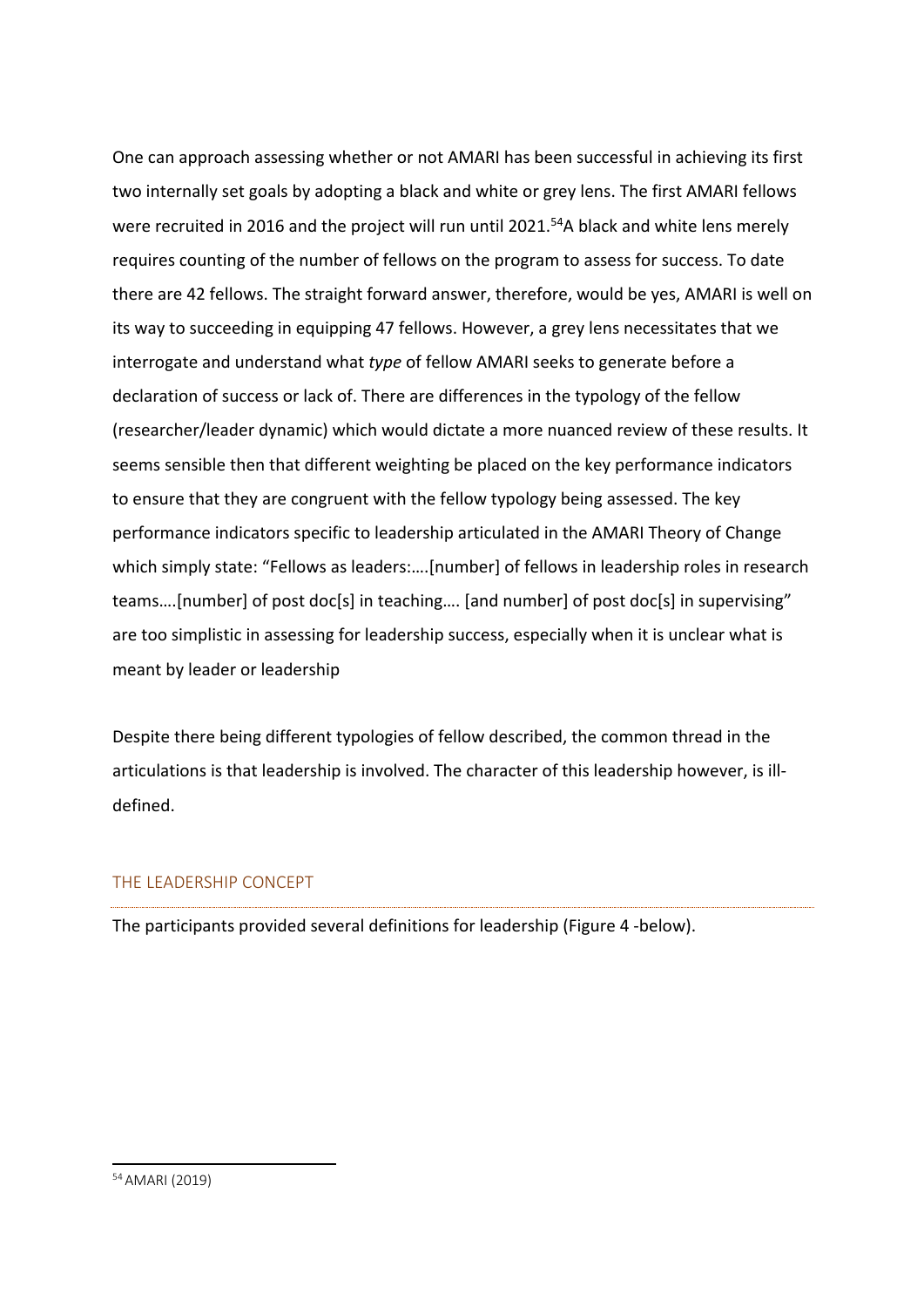| <b>Coverage Definition</b>                 | <b>Example</b>                                                                                                                                                                                               |
|--------------------------------------------|--------------------------------------------------------------------------------------------------------------------------------------------------------------------------------------------------------------|
| 69% Achieveing outcomes                    | I think leadership is when one is leading a certain group of<br>individuals, probably maybe in order to achieve certain goals                                                                                |
| 54% An individual providing a vision       | I should have a vision you know, to be able to see the future of<br>whatever we want to achieve                                                                                                              |
| 54% Helping people realise their potential | I also think leadership is developing the people around you and<br>lifting them up - so really developing capacity around you                                                                                |
| 46% There are different types of leaders   | there are different kinds of leadership                                                                                                                                                                      |
| 38% Being a role model                     | So as generally leadership is becoming the model for there for<br>juniors or for colleagues.                                                                                                                 |
| 31% Having a shared vision                 | so its about being able to kind of bring people that you work<br>with that I guess along into some kind of shared vision and shared<br>sort of set of activities                                             |
| 15% Being a good communicator              | are you able to take your work to your village and explain it to<br>your people in your language? Now that is what I call leadership.                                                                        |
| 8% Influencing others                      | Leading is influencing people to                                                                                                                                                                             |
| 8% Having interpersonal skills             | in fact I think the most important aspect of leadership is not your<br>academic skills, your intellectual skills, it's your people skills.<br>leadership to me also involves dealing with the uncomfortable. |
| 8% Managing conflict                       | things that happen.                                                                                                                                                                                          |
| 8% Servant leadership                      | And I'm like fan of servant leadership, so leading from behind                                                                                                                                               |

FIGURE 4: PARTICIPANTS' DEFINITIONS OF LEADERSHIP55

#### LEADERSHIP EFFECTIVENESS

Much like the defining leadership, determining effectiveness is imprecise – approaches vary across organisational settings, leadership concepts and contexts. Thus, this thesis used different methods to ascertain effectiveness. The participants themselves also provided their own versions of what is it to exercise effective leadership (Figure 5 – below). The themes achieving outcomes, visioning and helping others achieve their potential came up both for leadership effectiveness and the leadership concept and so will be discussed in turn.

<sup>&</sup>lt;sup>55</sup> "Coverage" given as a percentage depicts the proportion of participants who gave this response for each category. This will be the case for the remainder of the data given as coverage.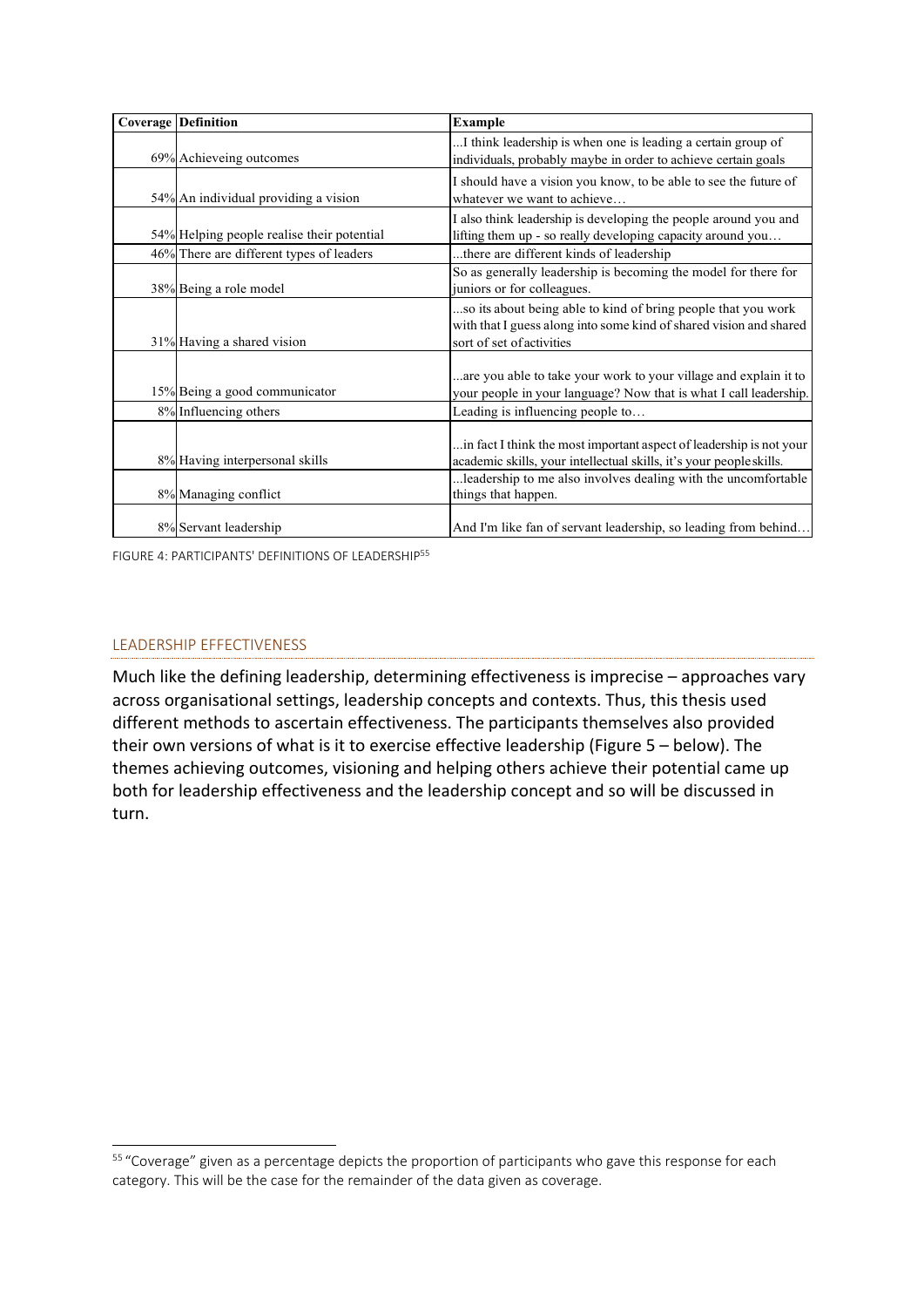| Coverage | <b>Effective leadership involves</b>                               | <b>Example</b>                                                                                                                                                                                                                                                                                                                                           |
|----------|--------------------------------------------------------------------|----------------------------------------------------------------------------------------------------------------------------------------------------------------------------------------------------------------------------------------------------------------------------------------------------------------------------------------------------------|
|          | 54% Setting and achieving goals                                    | all the things and the decisions and the considerations that I have to put in<br>place to enable that program to succeed in an excellent way, the skills that<br>are required to manage all that and produce excellent results will embody<br>what I would consider as leadership                                                                        |
|          | 54% Helping others achieve their potential                         | What she has done effectively, that a lot of people haven't done, is she sits<br>down and she'll give you time, despite having a hectically busy schedule<br>but she will sit down and give you time                                                                                                                                                     |
|          | 46% Being a good role model                                        | there are so many leaders there, so many influential and well recognised<br>leaders there that I want to model them for example. They are so many<br>professors, just for example I want to be like them that is they are models<br>for me and I hope I would be a model for my juniors and for some of my<br>colleagues                                 |
|          | 38% Analysing and responding to a situation focus on and build on. | So I think he probably did some risk assessment of the situation and was<br>able to identify the strengths and weaknesses and the things that you could                                                                                                                                                                                                  |
|          | 38% Providing a vision and pathway                                 | I think a leader has to provide a vision, say, for instance, for us to tackle<br>mental health, we need to do activities, ABC and D.                                                                                                                                                                                                                     |
|          | 31% Good communication                                             | Yes, I think she is a good communicator, which I think is vital. Not only<br>communicate within a team but go out and disseminate results. She has<br>communicated with policy makers and the stakeholders also within the<br>community organisation in the NGO world so yeah that kind of<br>communication and communicating across different settings. |
|          | 23% Being caring and considerate                                   | So with that already, to me, I find it very effective because there are times<br>I'm feeling vulnerable as a person, they would come in and take me<br>through whatever I'm experiencing. Whether I'm stressed with personal<br>life issues, they would help on that. If it is an issue of being stressed<br>professionally, they are also available.    |
|          | 23% Good networking skills                                         | he was very good at networking and building partnerships that were<br>productive                                                                                                                                                                                                                                                                         |
|          | 23% Being transparent about limitations                            | But it wouldn't be so dogmatic that they cant aso sort of say but I don't<br>have all of the answers to this and I need bring you on to help me with this.<br>It needs to have that kind of understanding their limits and how they can<br>effectively use other people.                                                                                 |
|          | 23% Being influencial                                              | One when he speaks people should be listening. And when he gives<br>instructions people should be able to follow and there should be some sort<br>of trust. Both the leader as well as those followers. So that's good<br>leadership                                                                                                                     |
|          | 15% Resolving conflicts                                            | I think also resolving conflict and being willing to stand up and confront<br>something. I think one of the difficult parts of leadership                                                                                                                                                                                                                |
|          | 8% Having a good succession plan                                   | So I think if you really want to have leadership, and if you want to hand<br>over to the next generation it's important that they are involved in the<br>process so that they don't have to reinvent the wheel when they takeover.                                                                                                                       |

FIGURE 5: PARTICIPANT'S EXPLANATIONS OF EFFECTIVE LEADERSHIP

#### THEME 1: ACHIEVING OUTCOMES

The fact that the participants provide different conceptualisations of leadership is in keeping with scholarship.<sup>56</sup> Achieving set outcomes ranked number one for both the definition of

<sup>56</sup> Northouse (2010)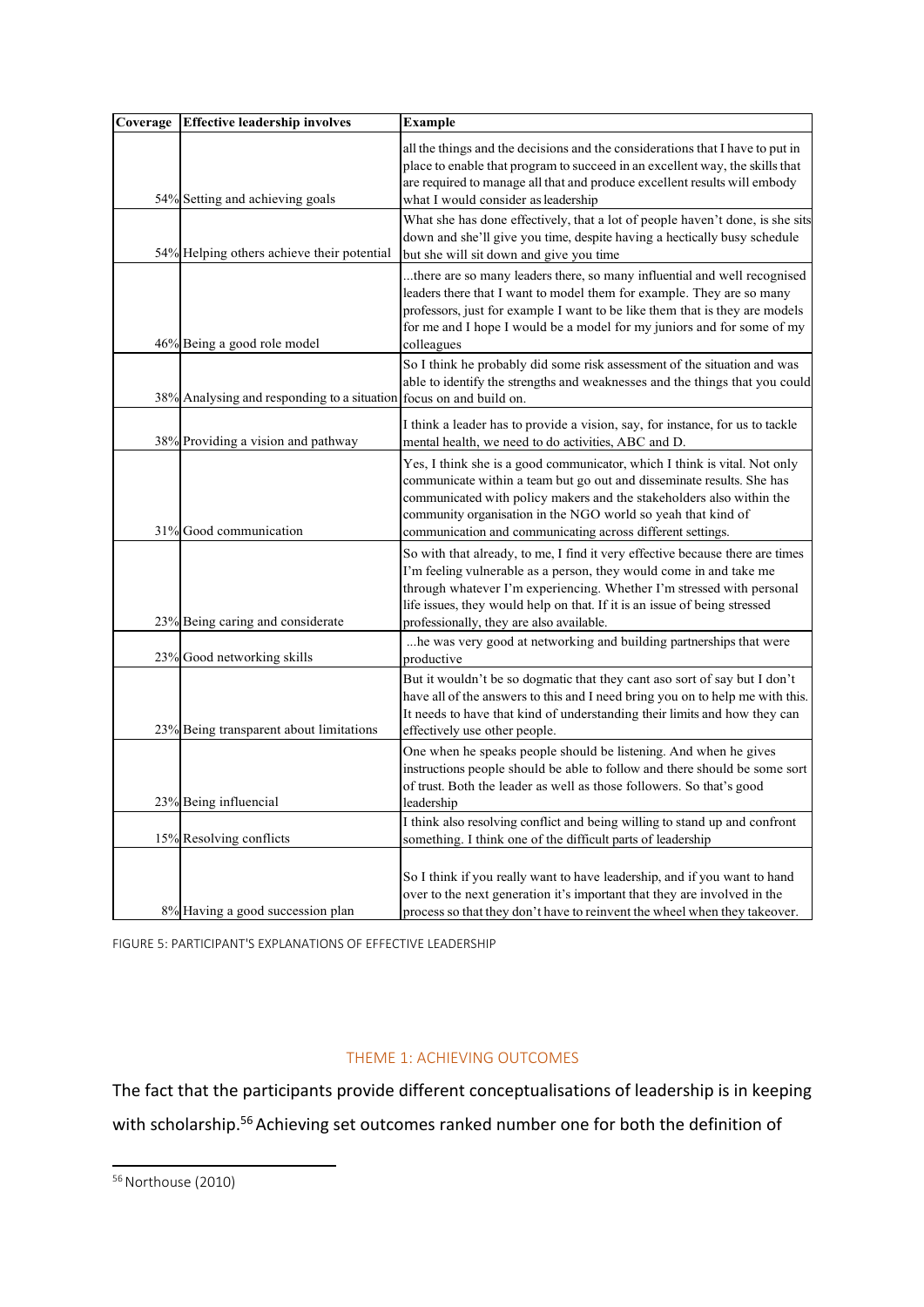leadership and what constitutes effective leadership (Figures 4 and 7). These phenomena will be analysed in conjunction the chosen Murphyian definition which states that the '*leadership process is a response to a situational need'*. 57 AMARI is the entity responding to the mental health situation in Ethiopia, Malawi, South African and Zimbabwe . One of AMARI's responses to the situation is to produce 47 fellows. As alluded to before, because of the different possible typologies of fellow, measuring AMARI's success in doing this is complicated. The level of analysis plays a part in seeing whether the leadership process is successful. Assessing for effectiveness requires looking at AMARI's outcomes at least at two different levels. The first is the macro level – this looks at AMARI as a leadership apparatus churning out fellows. The other the level of analysis is at the micro level at which the individual fellow sits. Incidentally, the individual fellows and AMARI are the top two most named examples of leaders given by the participants. Effectiveness at the macro level calls for AMARI to produce fellows who are each responding to a situational need. The 42 AMARI fellows suggest that AMARI is having success with this particular goal. That each fellow is responding the situational need of their respective country further supports this. Measuring effectiveness at the micro level is more complicated since it is goes beyond merely counting the number of fellows. AMARI seeks to produce a fellow that exercises leadership which necessitates the demonstration of leadership as a marking criteria. Since outcomes are important both in the definition of leadership and its effectiveness, it begs the question 'what outcomes does AMARI desire of its fellows? AMARI's third goal emphatically states the answer to be meeting the needs of the fellows' countries. AMARI places emphasis on responding to the situational needs of the particular contexts (Ethiopia, Malawi, South Africa and Zimbabwe) in order to avoid providing a homogenous solution for the problem of mental illness in Africa. '*Meeting the needs*' is an ambiguous statement which makes evaluation of success potentially troublesome. One must not assume that by virtue of having fellows from different countries AMARI fellows meet the mental health needs of their respective communities. Given the complexities of the mental health landscapes across the continent, is it vital that country specific needs are defined in order to evaluate whether leadership outcomes are being met. It is clear that AMARI seeks to produce multiple leadership dynamics in having various fellows dealing with different country

<sup>57</sup> Murphy (1941) p. 674-687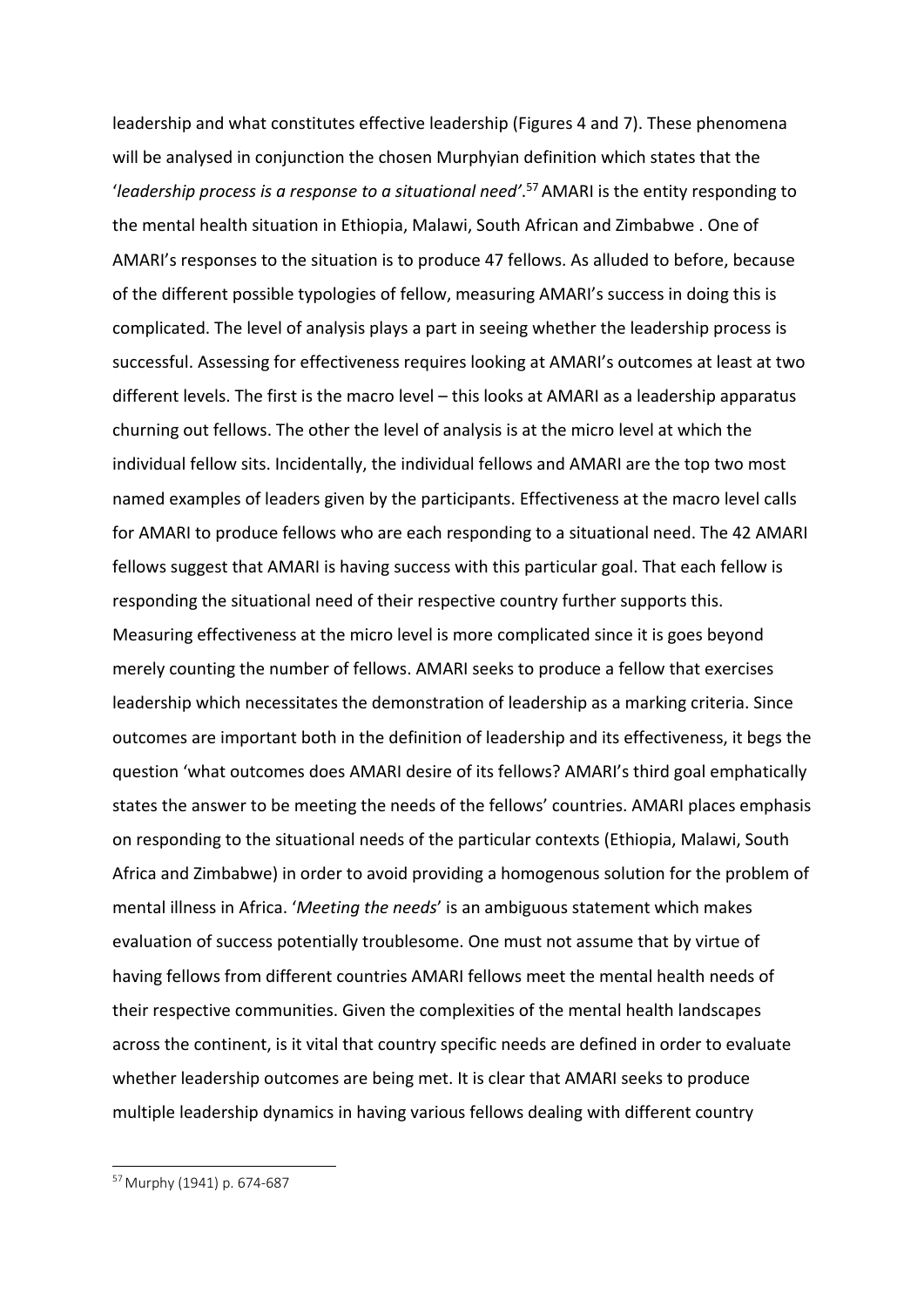contexts in different ways. To go beyond accepting this as a surrogate for needs being met, thus the 'Relevance of Research Rubric will be used to evaluate the effectiveness of the research that the fellows are conducting. This will be discussed later.

#### THEME 2: VISIONING

Having or providing a vision was the most frequent definition of leadership provided by the participants. 5 Participants mentioned it with regards to effectiveness.

"Ok firstly I think it's having a vision of what you set out to do and you know clearly setting out steps to achieve that vision." – *PhD fellow*

Differences appeared in who provided the vision. Most participants insinuated that the vision is provided or held by an individual. Four participants mentioned that this vision was a collective phenomenon.

"But it is truly a partnership with a common vision or goal and, and acknowledgement that is sometimes different routes to take to get there." – *PhD fellow*

When asked about who generated the vision for AMARI 7 participants stated that AMARI Director Dixon Chibanda (alone or with is team) provided it and 4 cited the Wellcome Trust for generating the vision.

| Coverage | Motivation for joining AMARI                                              | Example                                                                                                                                                                                                                                                                                                                                                                                      |
|----------|---------------------------------------------------------------------------|----------------------------------------------------------------------------------------------------------------------------------------------------------------------------------------------------------------------------------------------------------------------------------------------------------------------------------------------------------------------------------------------|
|          | 54% Funding opportunity                                                   | And the challenge that I had was now trying to look for sources<br>of funding in terms of data collection and I applied for<br>AMARI when they advertised the post because I thought it<br>would be something that would facilitate my PhD studies.                                                                                                                                          |
|          | Develop research career or add to body of<br>38% research in home country | So I enjoy research and I think this is what I want to do for my<br>career. So in order to advance my research career and you know<br>to be an independent researcher you need a PhD, that's like a pre-<br>requisite. So when the AMARI opportunity came, I thought it<br>would be good to apply and be involved so that I have the<br>qualifications I need to advance my research career. |
|          | 8% Develop leadership skills                                              | And I thought about this, and then I thought, well, actually, if I<br>want to have any kind of leadership and activist role, which I<br>see myself as being an activist in mental health. being the only<br>way to get taken seriously is to have a PhD. And so this why, I<br>applied and prayed and thankfully was successful, I got accepted<br>on the program                            |

#### *Motivations for taking part in AMARI*

FIGURE 6: PARTICIPANTS' MOTIVATIONS FOR BEING PART OF AMARI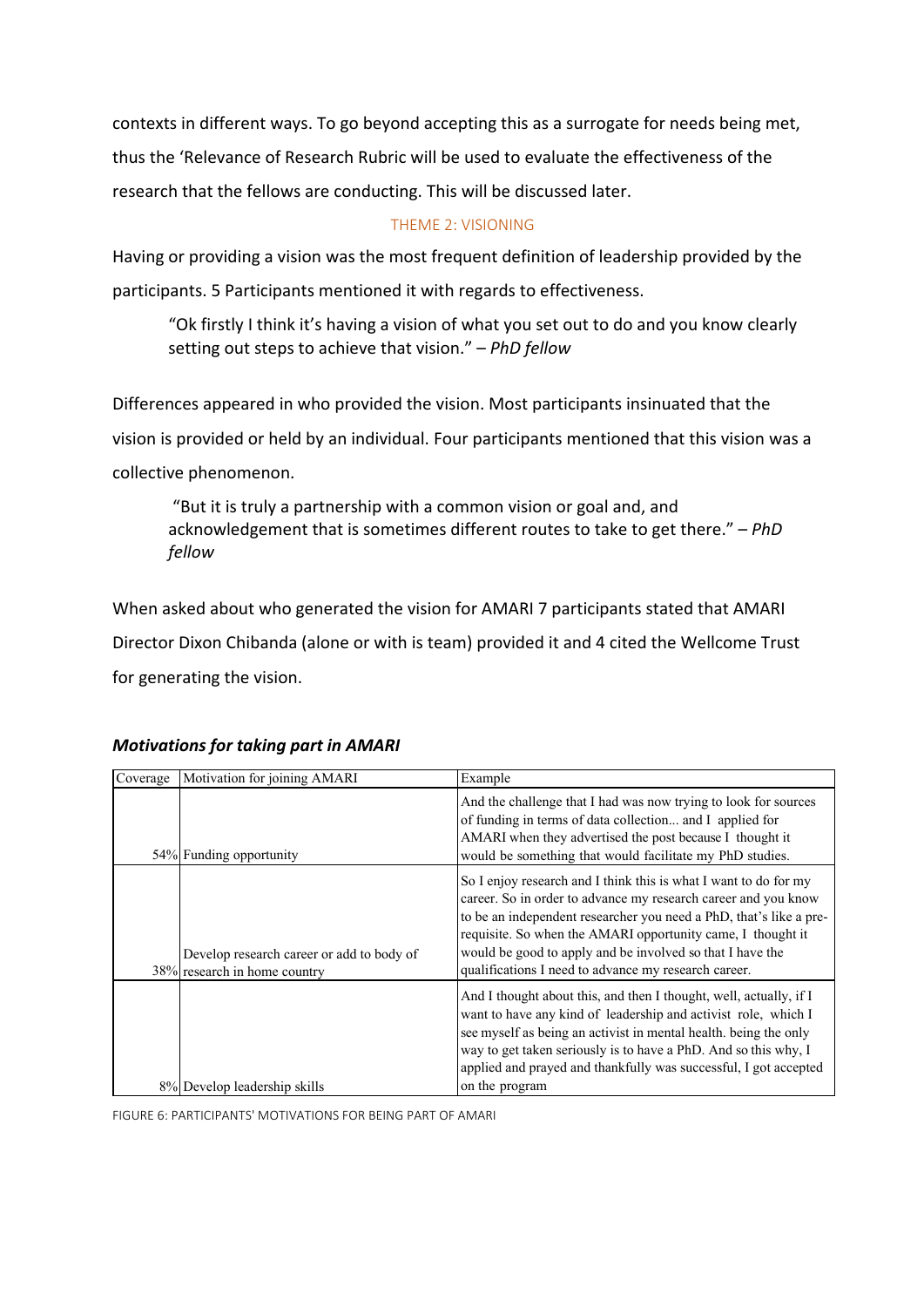It is clear from the participant responses that visioning is an important aspect of defining leadership and what constitutes effectiveness. What is interesting about the part that vision plays in leadership rests in interrogating what the vision is and who dictates it. The participants stated that Dixon Chibanda (AMARI's Director) and the Wellcome Trust were responsible for generating AMARI's vision. This is in keeping with their notions of a single entity, be it an individual or an organisation, setting the vision.

We know that the vision of AMARI is to produce research leaders. The working definition of leadership requires that these leaders respond to the situational needs of their respective contexts. It follows then, that the visions of the fellows have to be congruent with the needs of Ethiopia, Malawi, South Africa and Zimbabwe. Thus the research that is being conducted must speak to these needs. That emphasis is placed on a single entity providing a vision may be of possible concern. Also, the reasons for joining AMARI are potentially controversial. The funding opportunity and a platform for furthering ones research capacity where the predominant reasons cited for joining AMARI, which could mean that AMARI is being misused. It is important to ensure that AMARI is not used as a vehicle for merely meeting the needs of the fellows rather than the needs of the communities. How power and influence are co-opted by these visionaries is very important. This is particularly pertinent in mental health because of the inherent vulnerability of the service users. There is a danger of a paternalism whereby by virtue of their scientific calibre as a researcher - having expert power - the fellows feel as though they have the authority to dictate the needs of this group. Similarly, the reward power of the Wellcome Trust and referent power of Dixon Chibanda could produce and inflict a vision that meets their own personal needs rather than those of the service users. What this could result in is the fellows doing research for research's sake (fellows' vision) or emphasising outputs that serve personal agendas without meaningfully impact community (Wellcome Trust vision).

"… [the] Wellcome Trust focuses on science… they want to see cutting edge science, they want to see that our fellows publish in high impact journals to carry out research, and the leadership thing is a small component, it's almost like a token." – *Key informant*

Having shared vision provides a preventative measure for these outcomes. Four participants mentioned a shared vision in defining leadership and five explicitly stated that service users are the most important stakeholders of AMARI. It is important to draw attention to who the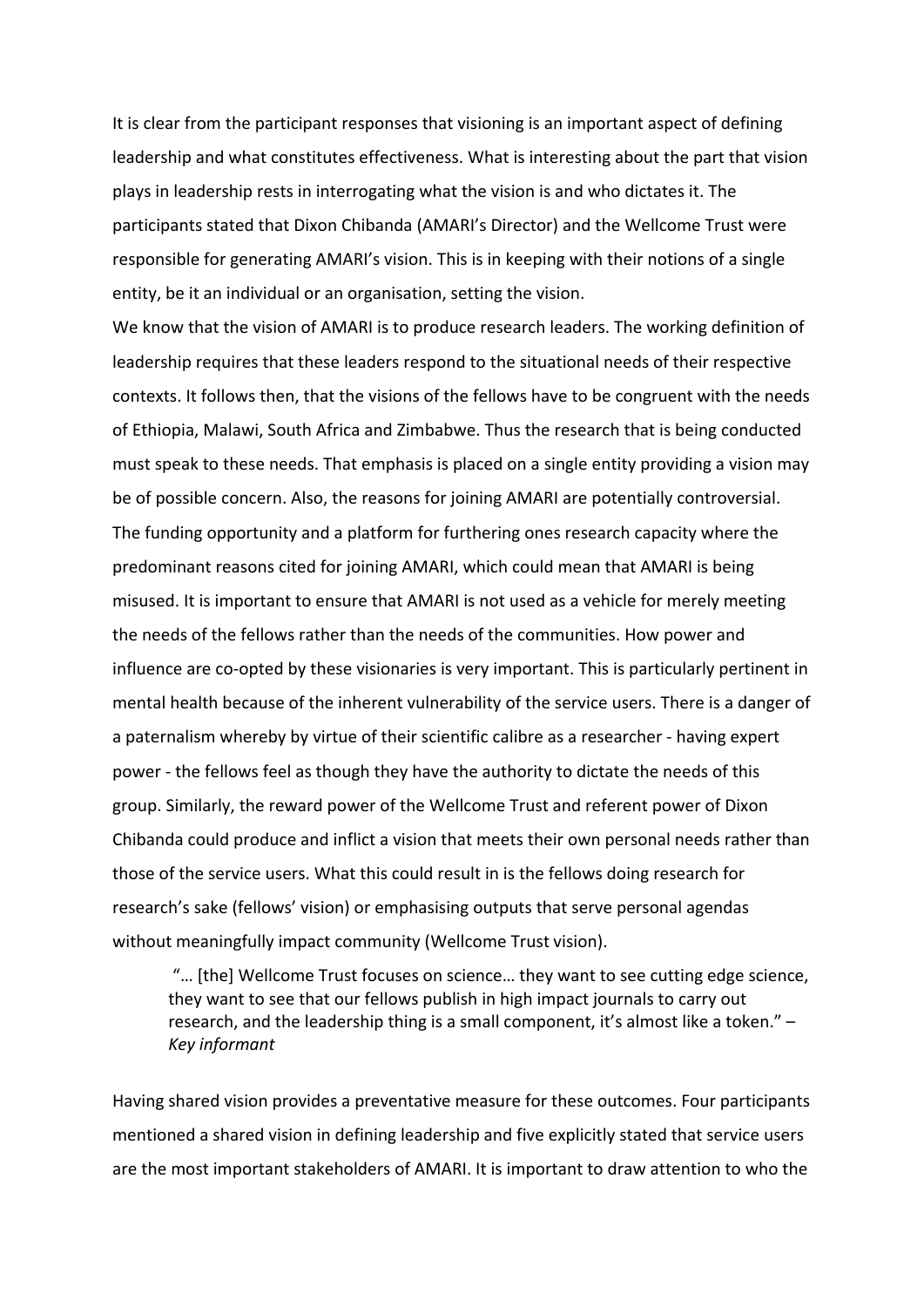followers are in this given definition of leadership in order to understand what a shared vision is i.e. *who* contributes to this shared vision. There are many configurations of the leader-follower dynamic. An inexhaustive list of the possible leader-follower relationships could be Wellcome Trust-AMARI, AMARI-Fellow, AMARI-Service user, Fellow-Service user or Service User-AMARI. The scope of this study does not allow for an in-depth interrogation of these relationships and what they mean for shared vision. Thus, the predominant configuration to be considered will be the AMARI-Fellow dynamic. Given that power is (potentially) concentrated between the funder, Chibanda and the fellows it is important to ensure that the inclusion of the service users is not merely performative. AMARI's desire to incorporate the voices of the service users is vital for avoiding the concentration and misuse of power because it allows for multiple inputs into its vision thus distributing power amongst several stakeholders.

#### THEME 3: HELPING OTHERS ACHIEVE THEIR POTENTIAL

Over half of the participants defined leadership as helping others realise their potential. This also ranked number one, alongside achieving outcomes for leadership effectiveness (Figure 7).

#### *As a definition of leadership*

"…as well you have to impart that information to other people who are less knowledgeable…we have to push the next generations and make it even much better…" – *PhD fellow*

#### *In leadership effectiveness*

"…a mark of a good leader would really be well how can I do that and get the best out of people and keep them onside." – Key informant

It is clear that helping people achieve their potential is an important aspect of how the participants conceptualise leadership. This is even more pressing for AMARI and the contexts that they work in due to the scarcity of human resources. Many participants commented on the profound shortage of those doing MNS disorder research and leaders in their countries.

"So this idea about kind of being able to get the best out of the people you can be working with is so crucial here when we have a limited pool of people." – *Key informant*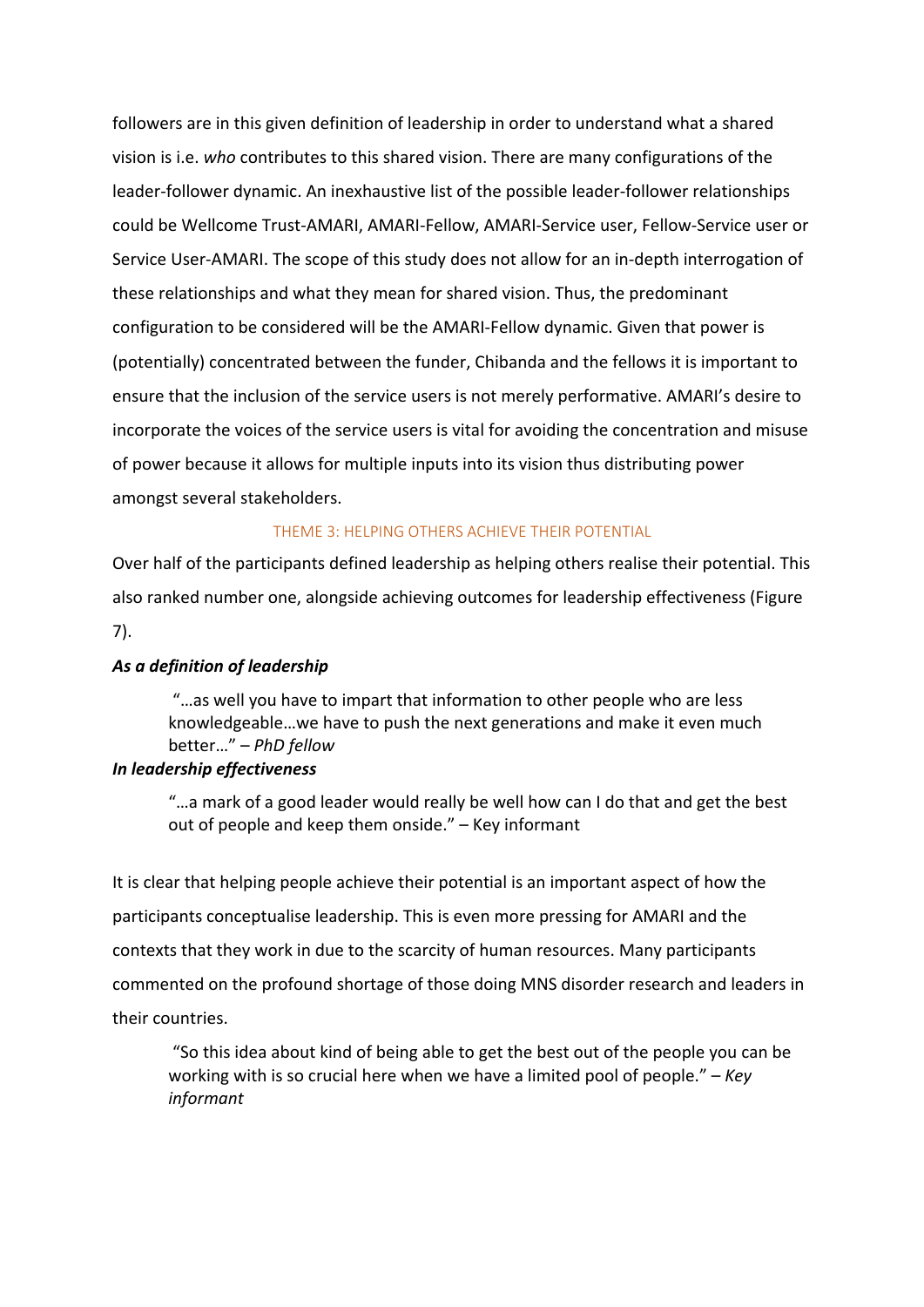The participants mentioned several different ways in which they enact leadership defined as helping others reach their potential. Most fellows spoke of going on to help junior AMARI fellows or other students after they had acquired skills from being part of AMARI. Mentoring and inspiring the next generation also featured significantly in the interviews.

"And critically the role I see myself playing is being a mentor and also showing people that it's possible" – *Key informant*

Interestingly, despite this support, the participants felt they received or gave out with respect to achieving potential, it seems that the maximal capacity of the fellows or those they support is not being reached because of insufficient leadership training. The participants unanimously stated that more leadership training should be included in AMARI.

"…in fact that's what I need because there are situations where things change every day so I need to be updated on whatever new development that comes in terms of leadership. I need more training." – *MPhil fellow*

If AMARI's vision is to generate fellows who are research leaders, one has to question whether they are succeeding in this if the fellows don't feel as though they are sufficiently equipped to be leaders. Whilst they do the best they can with the few resources that are available to them, AMARI has the potential to maximise their potential by focusing more on specific leadership training in its curriculum.

#### AMARI GOAL 2: LEADING HIGH-QUALITY MENTAL HEALTH RESEARCH PROGRAMS AND DEVELOPING SUSTAINABLE CAREER PATHWAYS FOR ITS FELLOWS

In considering AMARI's success in achieving its second broad goal – to produce fellows that lead high-quality mental health research – that this must be deeply cognisant of the particularities of the African context was repeated by many of the fellows. Two themes arose: firstly, participants spoke of the difficulties that are specific to research leaders on the continent; second was discussion around having African responses to these Africaspecific problems. Both of these are underpinned by a matter of ownership.

#### THEME 1: CHALLENGES SPECIFIC TO THE AFRICAN CONTEXT

Many participants spoke about the importance of understanding and responding to the African context.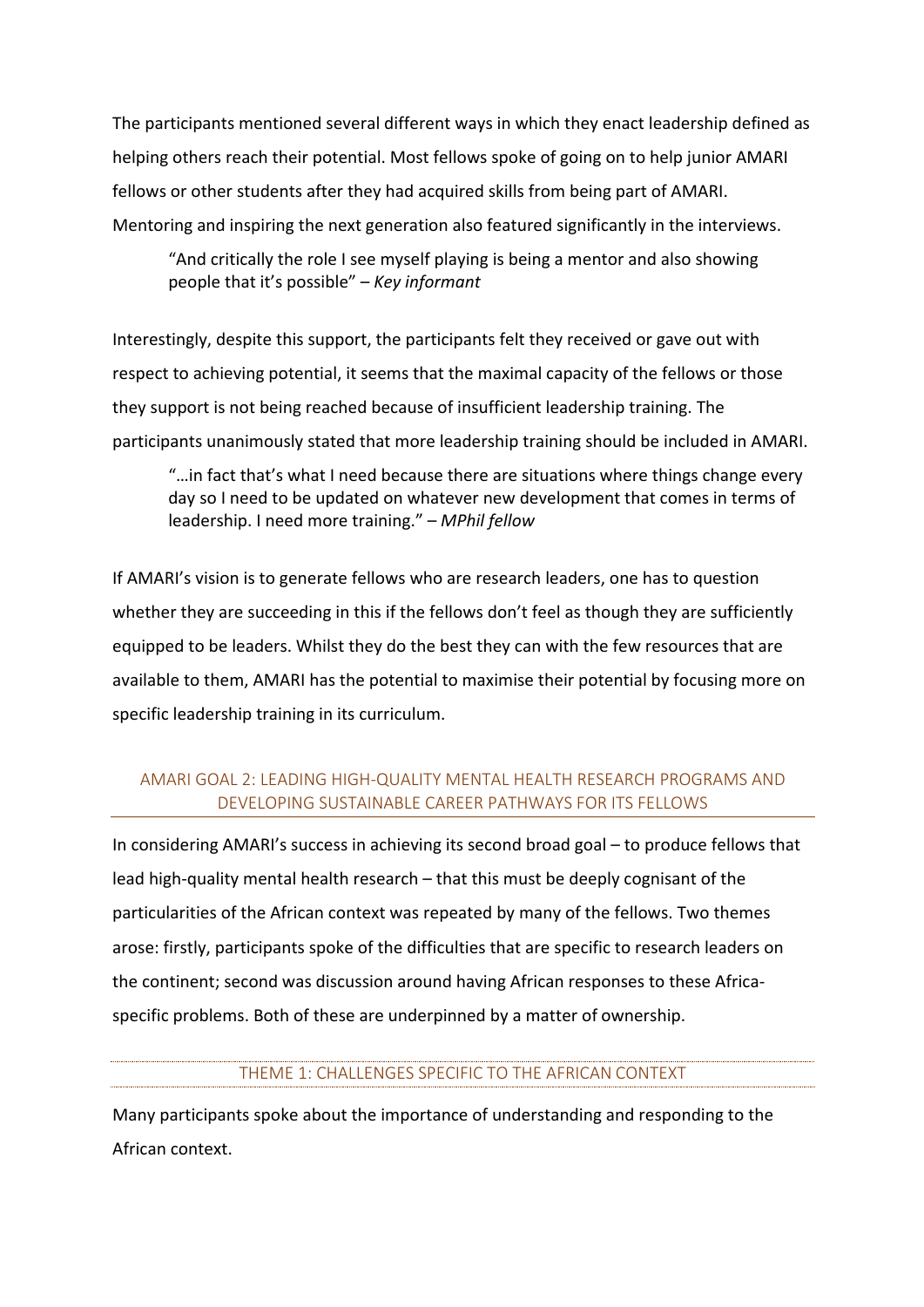"But I believe there is scope for a uniquely African leadership program. The type of program that responds to the needs of African scientists. In mind that they always work in environments are very, very challenging." – *Key informant*

That participants voiced contextual differences goes some way to acknowledging and responding to the heterogenous landscape of the continent. Typically, approaches to global mental health tend to lump Africa as one homogenous entity. It is very important to recognise and appreciate the differences not only between but also within the countries if leadership responses will meet the needs of the community.

"…we have different countries in almost different social economic status levels. For example, South Africa, you can't compare South Africa to Malawi and Zimbabwe. You can't even compare UK and us African countries." – *PhD fellow*

Being aware of the different structural forces at play is important for recognising the web of interpersonal networks, environmental factors and political/socioeconomic forces that dictate ones mental health. An analysis that does not consider these structural forces will be shallow and thus will not meet the needs of the communities it seeks to serve.

The African context, with its colonial history, ongoing conflicts, political instability, poverty and environmental insecurity presents complex structural forces that require careful interrogation and management. This means that the approach to dealing with the mental health problems in Africa must be intersectional and multidisciplinary in order to avoid detrimental consequences.

"…how do we keep communities well…what do we need to do to keep people well, mentally well, because of the violence and the trauma and the experiences of apartheid and whatever that has caused so many divisions? So I think for me, the intersectionality isn't there or not enough. I think people are conscious about it, but maybe just overwhelmed about what that could mean." – *PhD fellow*

Due to the 'infancy' of mental health research in Africa, AMARI and its fellows are well positioned to deconstruct and reconstruct mental health practices and ensure that structural competency is incorporated. This would go some way to achieving AMARI's goal of producing high impact research.

THEME 2: CHALLENGING WESTERN MODELS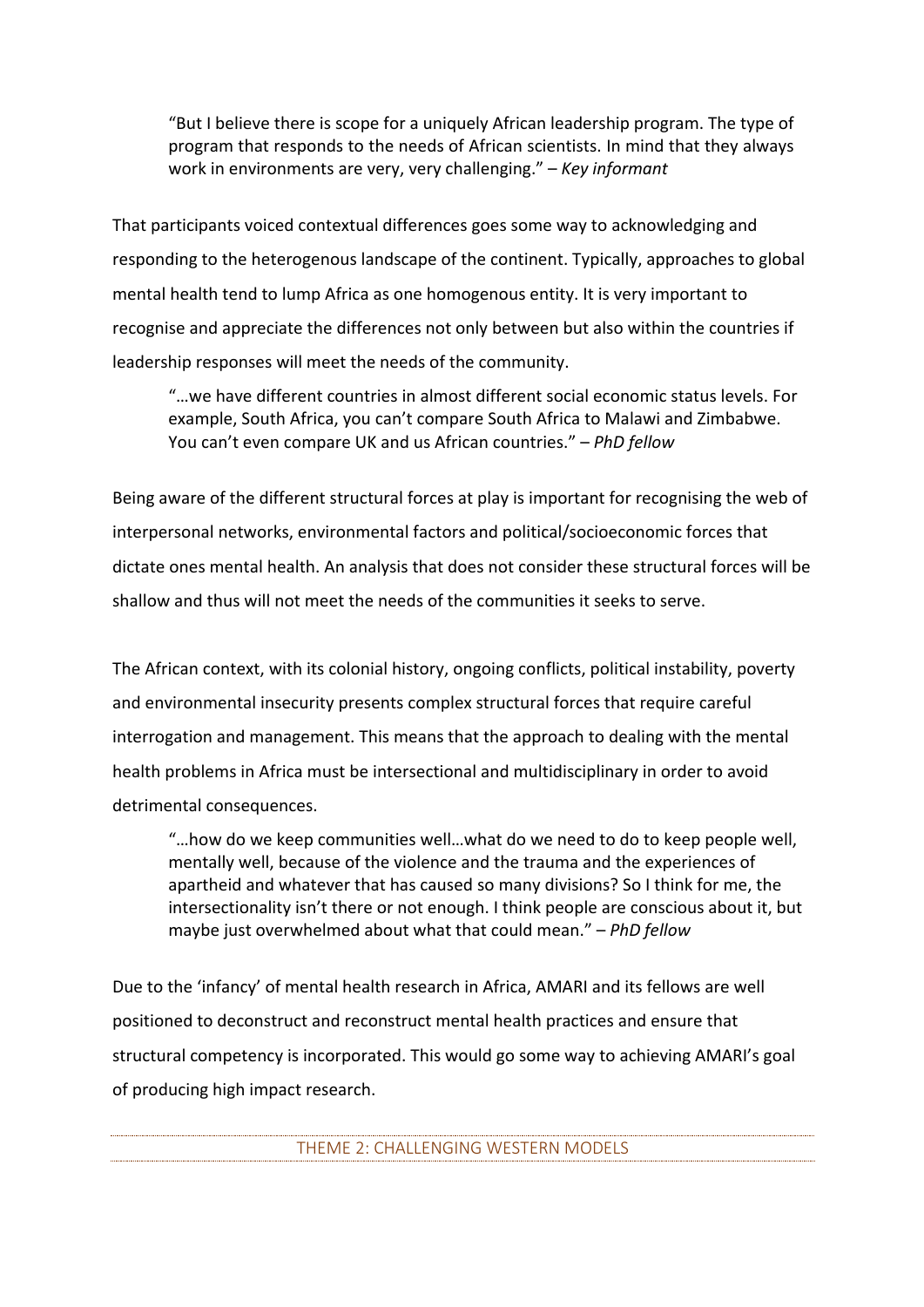Participants commented on the need to refuse the dictates of the West with its biomedical model of mental health.

"Since…being part of AMARI, what I'm seeing is that they are trying to build a network of leadership [in] mental health research so that as Africans we should also generate enough information to make informed decisions" – *PhD fellow*

The exportation of *"advanced"* Western epistemologies to the *"developing"* world is widespread in mental health. The assumption is that Western Psychiatric constructions of mental illness and interventions for its treatment can be transplanted onto an African context, albeit "adapted" to fit "LMIC settings". It is important to question the universality and relativity of psychopathology, psychotherapeutics, cross-cultural psychopharmacology and psychosocial interventions. Participants spoke of the need to challenge such assumptions and instead construct epistemologies surrounding mental illness that centre and are fashioned by Africans.

"Well…you want Africans to tell their own story. No one, no one can tell our story better than us" – *Key informant*

This endeavour is not without difficulty. One has to raise the question about whether or not there are enough resources to produce and distribute this African knowledge. Finances are needed in order to overcome some of these resource needs. This is a particular problem in contexts, such as the AMARI countries, in which mental health is not prioritised by governments and thus receives a small proportion of the already meagre health expenditure.

"I think the first thing is to really, you know, to make a case for the provision of these services maybe from policy level. Even with a few financial resources that are available to make sure that mental health services are also prioritised as much as other programmes such as HIV or TB or Malaria would be" – *PhD fellow*

The financial constraints of these contexts present a potential problem with regards to producing African epistemologies and interventions for mental illness. AMARI through DELTAS receives £4.2 million from the Wellcome Trust. Questions of the balance of power in dictating what knowledge is produced must be asked when the program seeks to distance itself from accepting western models through producing African-led research that is funded by the West. There were suggestions of the Wellcome Trust flexing its power and thus dictating what knowledge is produced: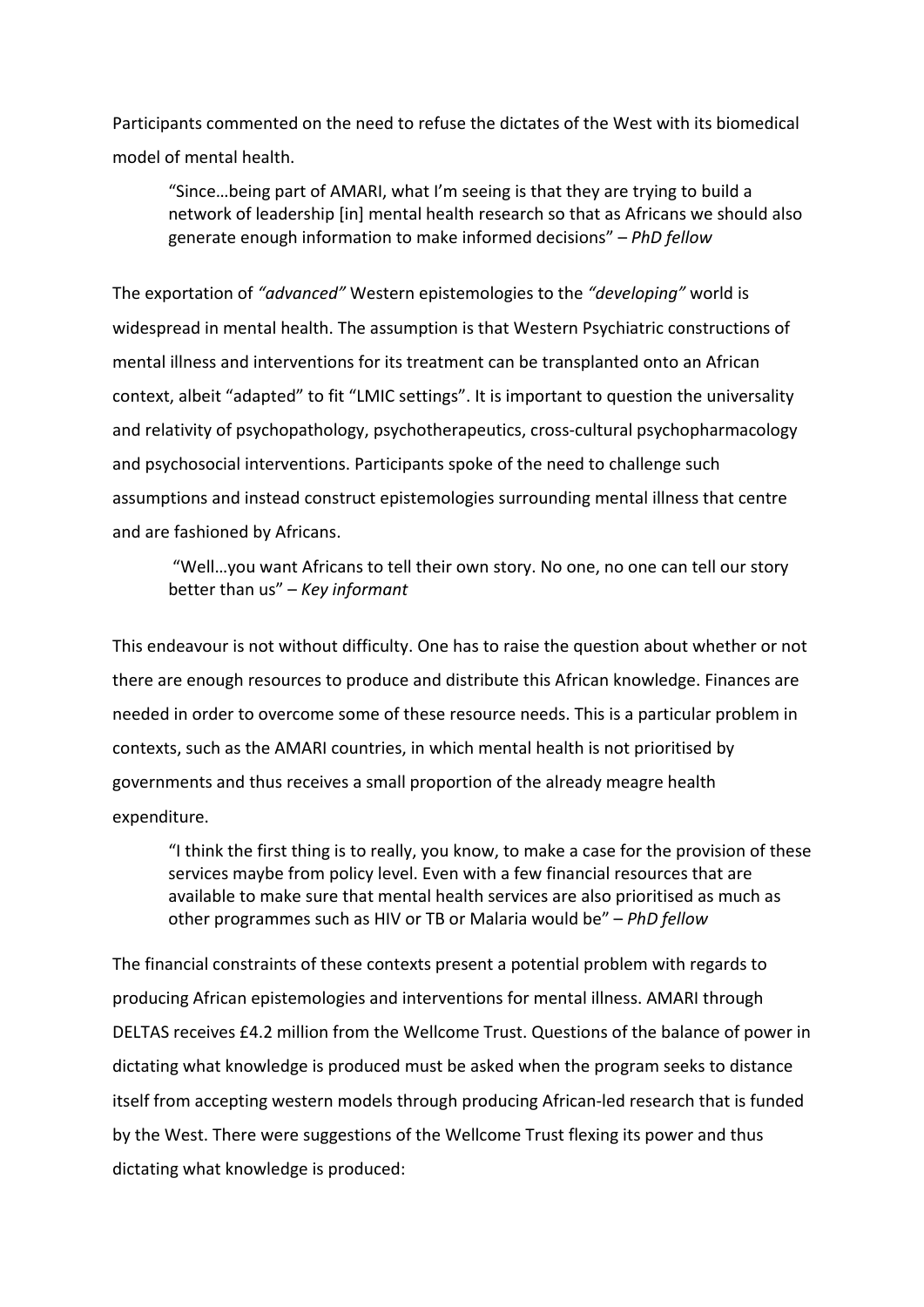"…it's very simple. If a funder has an agenda we have to stick to that agenda if we want to be funded" – *Key informant*

This reliance on donor funding may create a dependency that stunts the desired emancipation of African research from the West. Financial liberation would allow for a greater freedom to produce research that is free of influence of geo-political ties and donor self-interest. Is it really the case that funding for MNS disorder research cannot be found in Africa? Ultimately, this is a matter of ownership.

"So we want to generate research that contributes towards the growth, the development of Africa, through empowering the cohort of fellows to carry out vigorous, cutting edge research which would normally have to be carried out by people coming from the UK, or America. We want people in Africa to be able to do that research on their own, you know, we want people in Africa to be able to compete for grants on their own and be funded." – *Key informant*

#### AMARI GOAL 3: MEETING THE NEEDS OF THE FELLOWS' COUNTRIES

AMARI's third goal seeks to produce research that is locally relevant. To explore whether it is successful in this case studies of research from each country were completed. Assessment was guided by the Relevance of Research Rubric (Appendix B).

#### **ZIMBABWE**

**Title:** A case study exploring occupational injustice among young adults dually afflicted with substance use disorder and HIV/AIDs in Zimbabwe

**Relevance Score:** Great (10 points – **G**3**N**2**A**2**I**3)

This study seeks to build insight into the way in which occupational injustices are

experienced and negotiated by young adults dually affected by HIV/AIDs and substance use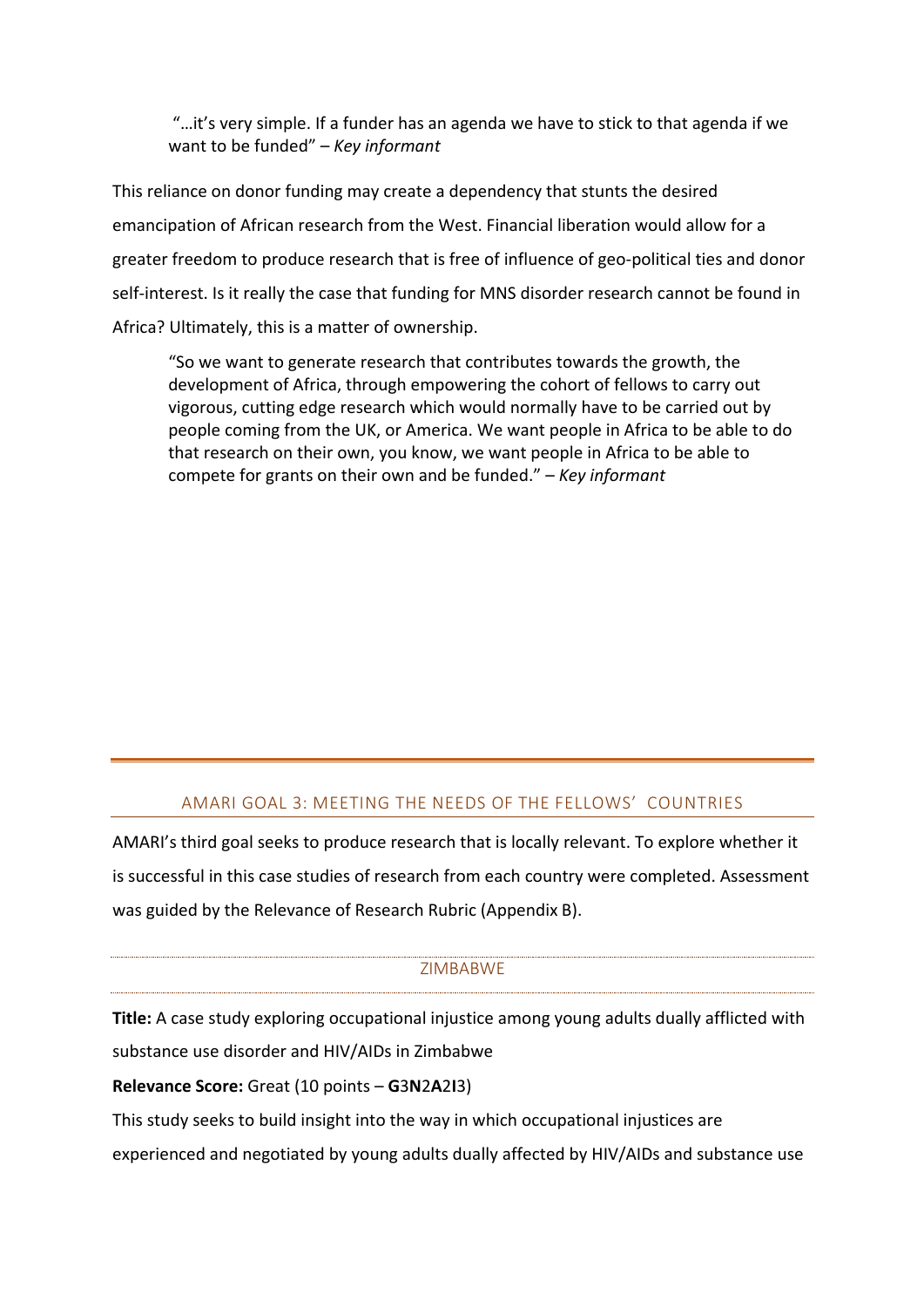disorders SUD in Zimbabwe. The aim of to use the knowledge garnered in this study could inform the development of integrated rehabilitation interventions for those dually affected young adults in Zimbabwe through conducting narrative interviews with dually afflicted young adults, in-depth interviews with key informants and document analysis of policy and legislation documents, strategic plans, reports on progress in addressing SUD and HIV/AIDS. This study acquired the highest global priority and impact scores with three points in each of those domains. With respect to global priorities, the study scored points based on its aim for the elimination of stigma, discrimination and social exclusion of patients and emphasis on community rehabilitation. The national priority scores were based on the emphasis on substance use disorders. The impact score was also highest in this study of all the case studies. In showing that it is vital to be mindful of key structures perpetuating occupational injustice and social exclusion which feed from conditions and systems perpetuating stigma and discrimination, this study demonstrates much structural competency. Given the political/socioeconomic context in Zimbabwe, this study demonstrates a leadership by paying particular attention to the injustice of individuals, groups or communities who are denied resources and opportunities in physical, socioeconomic, cultural and even political sense. By paying attention to the non-biomedical outcomes of SUD and HIV/AIDS this study present the potential to meet the needs of dually affected young adults and provide them with an opportunity to engage and participate in freely chosen, healthy, meaningful and empowering occupations and thus live fully productive, inclusive and satisfying lives.

#### LIMITATIONS

The Relevance of Research Rubric seeks to ascertain whether the research being conducted by the AMARI fellows is in line with their third broad goal – to meet the needs of those with MNS disorders. Initially there where three domains for the Impact category: cultural competency, dissemination of research and translation of research (Figure 9 - below).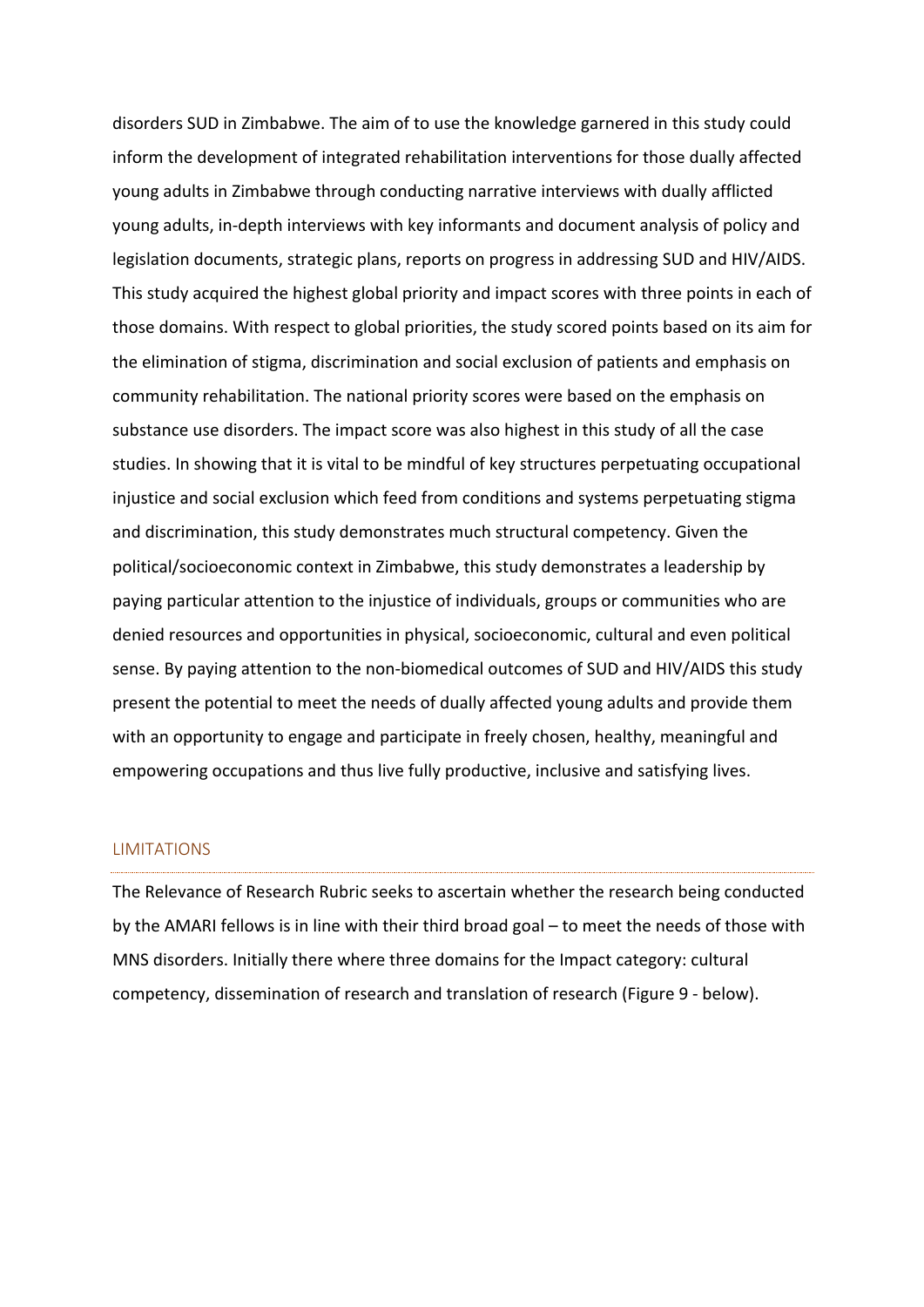| Domain                    | Criteria                                                         |
|---------------------------|------------------------------------------------------------------|
|                           | Qualitative data from service users                              |
|                           | 2 Service users involved in study design                         |
|                           | Intervention tool that used is validated for context             |
| Cultural competency       | 4 Intervention delivered/available in native languages           |
|                           | Multidiciplinary (non-health care people consulted e.g.          |
|                           | 5 traditional healers                                            |
|                           | 6 Research findings published                                    |
|                           | Policy brief generated                                           |
| Dissemination of research | 8 Presenting research findings at conference                     |
|                           | Discussion of research on other media platforms (radio, TV,      |
|                           | newspapers etc)                                                  |
|                           | Intervention has the support factors to be implemented           |
|                           | $10$ practically in the given setting (feasibility)              |
|                           | 11 Plans for further research                                    |
|                           | 12 Policy makers consulted                                       |
| Translation of research   | 12 Plans to scale up                                             |
|                           | 13 Change of practice in local community as a result of research |
|                           | 14 Change of practice nationally as a result of research         |
|                           | 15 Change of practice internationally as a result of research    |

FIGURE 7: IMPACT CRITERIA (RELEVANCE OF RESERCH RUBRIC)

To assess whether the fellows' research goes beyond merely being research for research's sake and is a response to the situational needs it is important to make an assessment against all of these domains. However, some of the impact criteria were difficult to assess. For example marking the translation of their work given the timeframe of this study would be difficult to meaningfully assess thus producing invalid results. Furthermore, given the staggered nature of the AMARI cohort intakes the fellows are at different stages of their research thus the results would have been unreliable especially for the dissemination and translation of research domains. In order to avoid creating the impression that certain countries are doing irrelevant research these two domains were omitted. However, the importance and desirability of these two domains remain in assessing whether AMARI meets situational needs still merits further exploration.

Secondly, some of the national priority criteria were ill-defined. Therefore assessing if a study deserves the point is difficult and this presents opportunity for marker bias.

#### **CONCLUSION**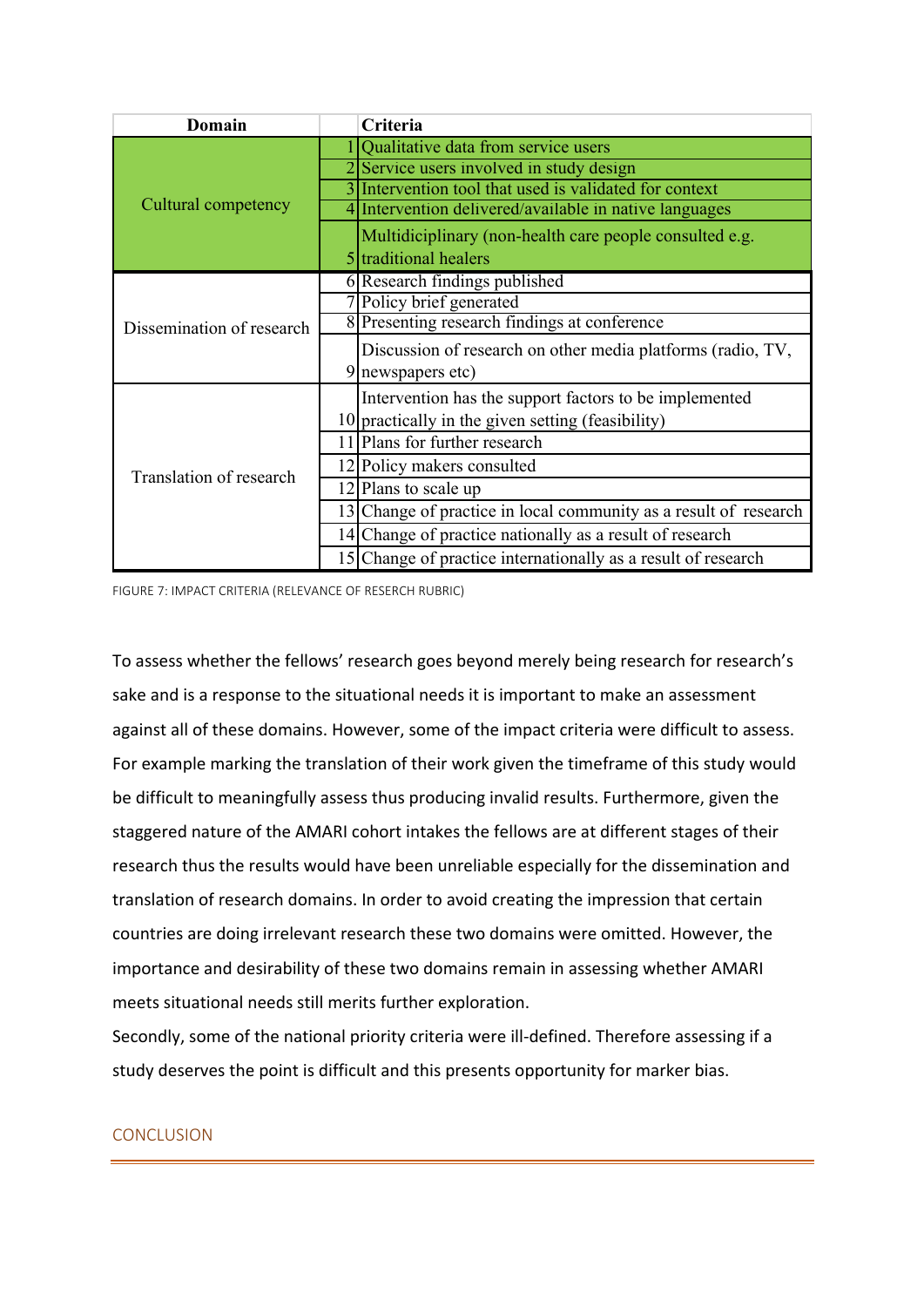The problem of mental health in Africa is particularly bad. The continent suffers with some of the lowest levels of resource availability and public spending on mental health equates to less than 1% of health-care funding, resulting in the dire shortage of therapeutics and mental health care workers. Much is taking place to mitigate for these problems, mostly in the form of task-sharing and shifting within the processes of intervention scale up. AMARI seeks to contribute to bettering the landscape of mental health in Africa through generating an Africa-led network of research leaders in MNS disorders in Zimbabwe, Ethiopia, Malawi and South Africa. This program has three goals: building an African-led network of 47 research leaders in MNS disorder research, leading high-quality mental health research programs whilst developing sustainable career pathways for its fellows and meeting the needs of mental health service users. The means to assess whether AMARI can be successful in achieving this first requires an interrogation of what type of fellow it seeks to produce, as otherwise its assessment is meaningless. It is vital, therefore, that before an evaluation of its effectiveness AMARI and its onlookers articulate what constitutes a fellow, for each fellow typology will have different key performance indicators. Despite this, the fact that 42 researchers are enrolled into the program should be celebrated.

A full analysis of whether it is effective in being a leader that produces fellows, who themselves are leaders, required AMARI to have a more nuanced articulation of what typology of fellow it desires to produce. For this to occur, a grounding in leadership scholarship is necessary as otherwise the concept of a fellow who is a "research leader" is without weight. It is evident from the interview responses and AMARI literature that the conceptualisations of leadership require maturation. There is room for the definitions of leadership, perceptions of leadership effectiveness and involvement in leadership to be more congruent. Thus, as desired by all of the participants, specific leadership training will go some way to developing the concept and practice of leadership of those involved in AMARI.

It remains though, that the leadership that is taking place speaks to the AMARI's goal of meeting the needs of the communities of Ethiopia, Malawi, South Africa and Zimbabwe. The participants stressed the importance of the inclusion of service users so as to ensure that the research being conducted is in response to the contextual situation. The Zimbabwe case study, alongside the Relevance of Research Rubric, demonstrated that the research does indeed respond to the priorities of their respective contexts.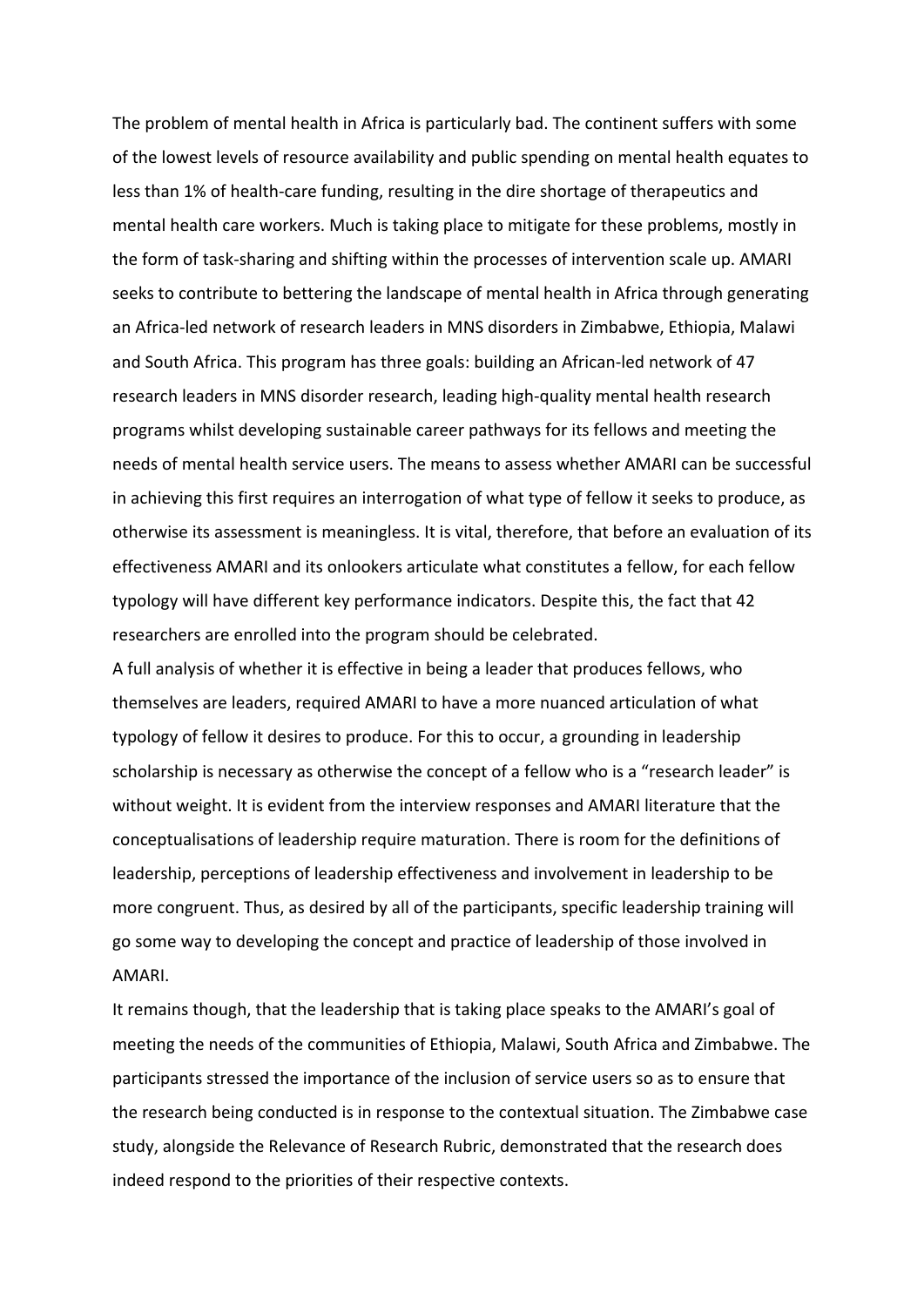Overall AMARI sits as a juncture where it can profoundly transform the mental health paradigm in Africa. By using leadership as an entry point, there is the potential to generate research leaders whose perceptions of high-impact research is structurally competent and so provides peace of mind to millions of people suffering with mental illness.

"You know, one of the challenges I always find with mental health is sometimes we do so much research without thinking of the ordinary person in the street. You know, we run our clinical trials, finish your clinical trial, you publish in a high impact journal you start writing your next book hoping for your next grant. The impact of our work is often not felt. It's because scaling up, scaling up is dirty, it's not easy and I understand that's why a lot of people will naturally avoid it because a lot can go wrong. So that's what I would love to see, you know, programmes that are really rooted in empirical observation being taken to scale. That's my wish." - *Key informant*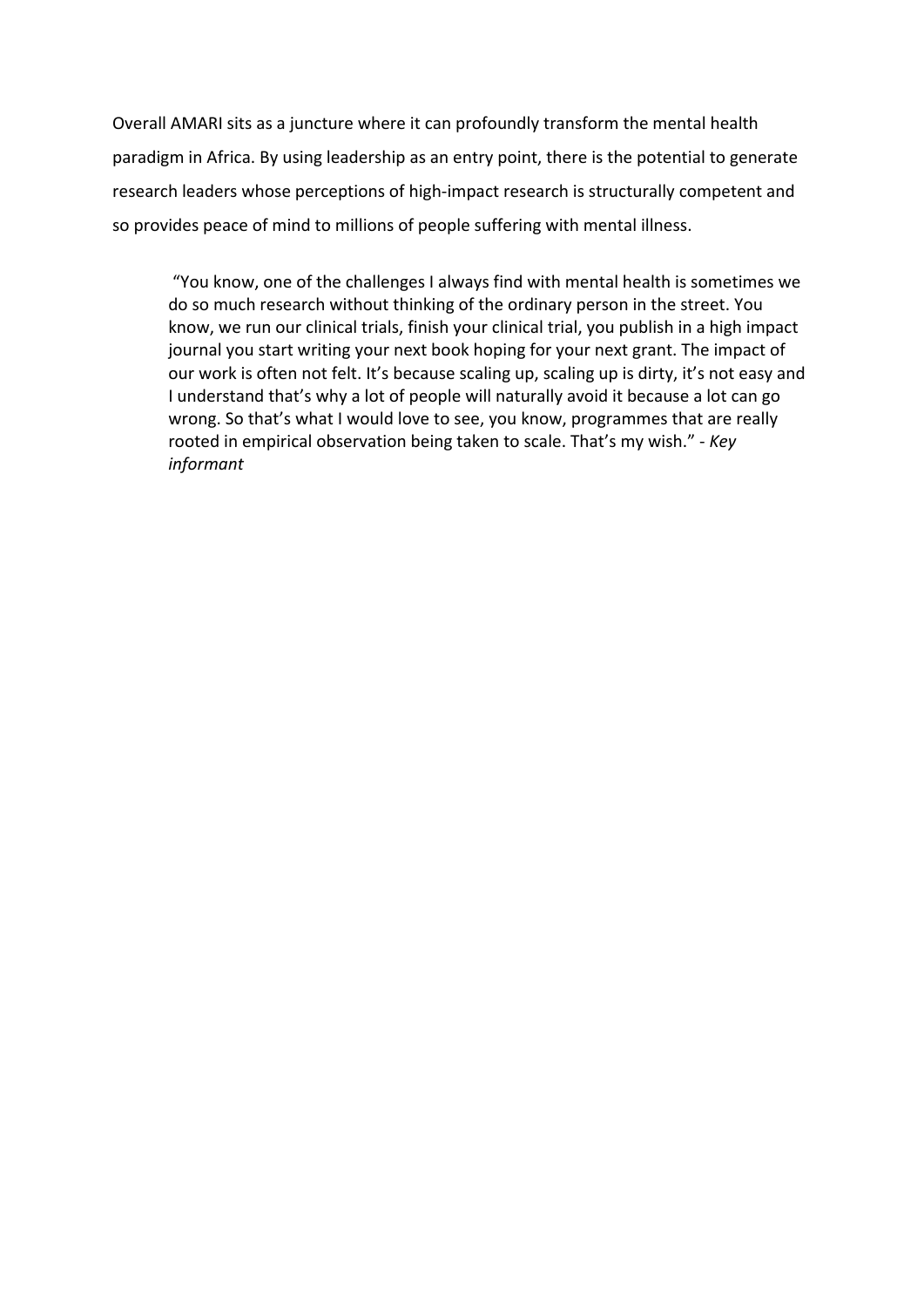African Mental Health Research Initiative, 'AMARI: An Africa-Led Network Of Research Excellence', 2019, https://amari-africa.org/about, [15/09/19]

Al-Sawai, Abduulaziz (2013), 'Leadership of Healthcare Professionals: Where Do We Stand?', *Oman Medical Journal,* pp. 285-287

BBC News, 'Abiy Ahmed's Reforms In Ethiopia Lift The Lid On Ethnic Tensions', 2019 https:/[/www.bbc.co.uk/news/world-africa-48803815, \[](http://www.bbc.co.uk/news/world-africa-48803815)15/09/19]

Bertolote, José & Fleischmann, Alexandra (2015), 'A Global Perspective In The Epidemiology Of Suicide' *Suicidologi* Vol. 7, No. 2, pp. 6-8

Burns, James (1978), *Leadership*, (New York:Harper and Row)

Collins, Pamela (2011), 'Grand Challenges in Global Mental Health', *Nature*, Vol. 475, No. 7354, pp. 27-30

Cooper, Sara (2016), 'Research on help-seeking for mental illness in Africa: Dominant approaches and possible alternatives', *Transcultural Psychiatry*, Vol. 53, No. 6, pp. 696-718

Federal Democratic Republic of Ethiopia Ministry of Health, 'National Mental Health Strategy 2012/13 - 2015/16', 2012, https:/[/www.mhinnovation.net/sites/default/files/downloads/innovation/reports/ETHIOPIA](http://www.mhinnovation.net/sites/default/files/downloads/innovation/reports/ETHIOPIA) -NATIONAL-MENTAL-HEALTH-STRATEGY-2012-1.pdf, [15/09/19]

Fekadu, Abedaw & Thorniroft, Graham (2014), 'Global Mental Health: Perspectives from Ethiopia', *Global Health Action*, Vol. 7, No. 25447, pp.1-7

France 24, 'Dozens Killed In Foiled Ethiopia Coup Attempt, Authorities Say', 2019, https:/[/www.france24.com/en/20190626-dozens-killed-foiled-ethiopia-coup-attempt](http://www.france24.com/en/20190626-dozens-killed-foiled-ethiopia-coup-attempt-)authorities-say-abiy-ahmed-amhara, [15/09/19]

Galtung, Johan (1969), 'Violence, Peace, And Peace Research', *Journal Of Peace Research*, Vol.6, No.3, pp. 167-191

Grint, Keith (2010), Leadership: A Very Short Introduction, (Oxford: Oxford University Press), p.15

Government of the Republic of Malawi, Health Sector Strategic Plan II (2017-2022)', 2017, [http://www.nationalplanningcycles.org/sites/default/files/planning\\_cycle\\_repository/mala](http://www.nationalplanningcycles.org/sites/default/files/planning_cycle_repository/mala) wi/health\_sector\_strategic\_plan\_ii\_030417\_smt\_dps.pdf, [15/09/19]

Hailemichael, Yohannes, Hanlon, Charlotte,Tirfessa, Kebede, Docrat, Sumaiyah, Alem, Atalay Medhin, Girmay, Fekadu, Abebaw, Lund, Crick, Chisholm, Dan & Hailemariam, Damen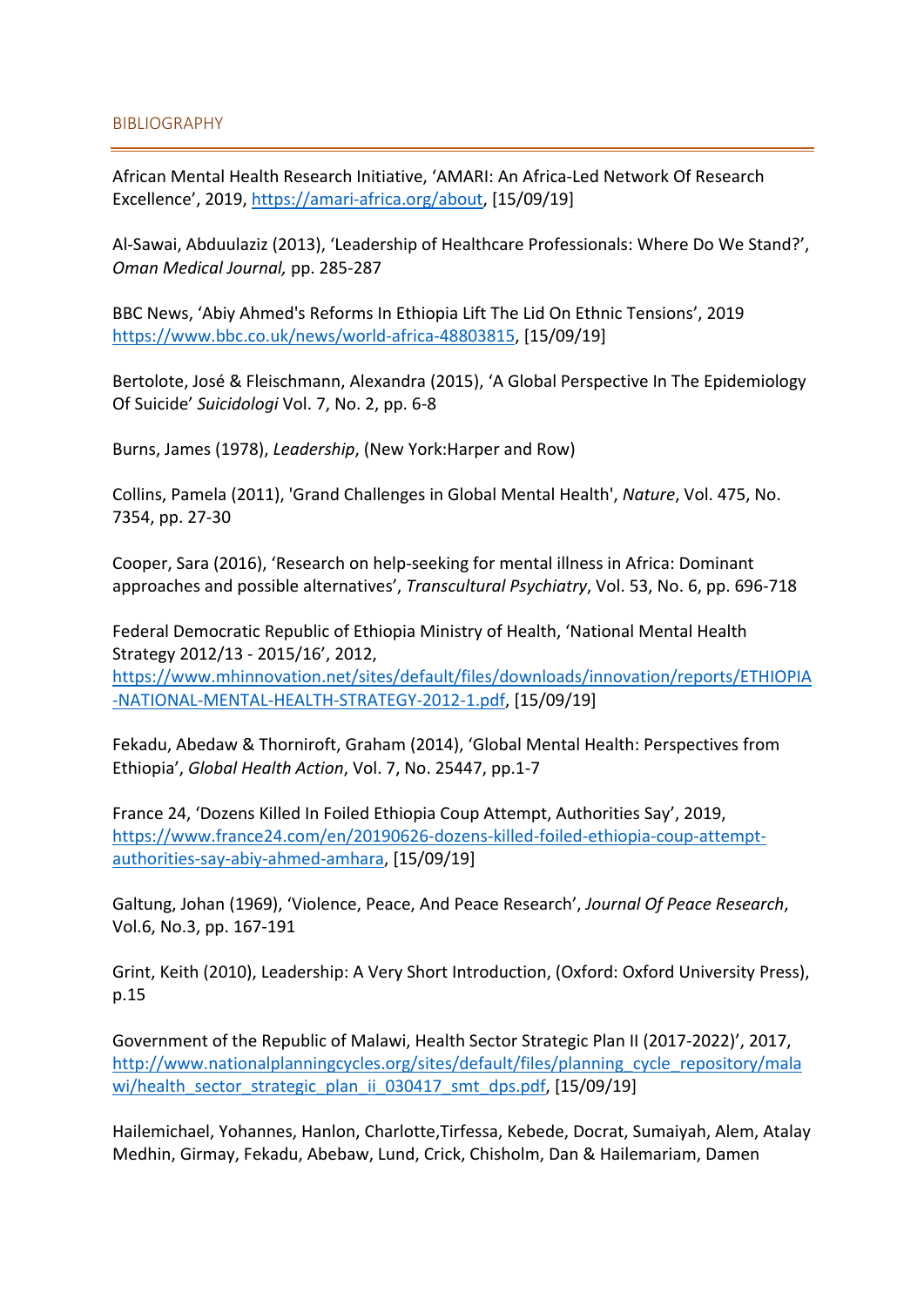(2019) 'Mental Health Problems And Socioeconomic Disadvantage: A Controlled Household Study In Rural Ethiopia', *International Journal For Equity In Health*, Vol. 18, No. 1, pp.1-12

Hodal, Kate, Hammond, and Robin, 'Emaciated, mutilated, dead: the mental health scandal that rocked South Africa', *The Guardian*, October 2018, https:/[/www.theguardian.com/global-development/2018/oct/14/emaciated-mutilated](http://www.theguardian.com/global-development/2018/oct/14/emaciated-mutilated-)dead-the-mental-health-scandal-that-rocked-south-africa, [15/09/19]

Hollander, Edwin & Julian, James (2011), *Contemporary Trends in the Analysis of Leadership Process*, in Jon Pierce & John Newstrom, eds., *Leaders and The Leadership Process*, 6th edn., (Asia: McGraw Hill), pp.14-17

Jackson, Brad & Parry, Ken (2011), 'Very Short Fairly Interesting and Reasonably Cheap Book About Leadership', (London: Sage Publication)

Khameer, Kidia, Machando, Debra, Mangezi, Walter, Hendler, Reuben, Crooks, Megan, Abas, Melanie, Chibanda, Dixon ,Thornicroft, Graham Semrau, Maya & Jack, Helen (2017), 'Mental Health In Zimbabwe: A Health Systems Analysis', *The Lancet Psychiatry*, Vol.4, No.11, pp. 876-886

Kauye, Felix (2008), 'Management Of Mental Health Services In Malawi', *International Psychiatry*, Vol. 5, No. 2, pp. 29-30

Kauye, Felix, Chiwandir, Chikayiko, Wright, Jerome, Common, Stephanie, McEvans, Phiri, Mafuta, Chitsazo, Maliwichi-Senganimalunje, Limbika & Udedi, Michael (2011), 'Increasing the capacity of health surveillance assistants in community mental health care in a developing country, Malawi', *Malawi Medical Journal*, Vol. 23, No. 3, pp. 85-88

Lockhat, R & van Niekerk, A (2000), 'South African Children: A History Of Adversity, Violence And Trauma', *Ethnicity & Health,* Vol. 5, No.3-4, pp. 291-302

Lopez, Alan & Murray, Christopher (1998), 'The Global Burden Of Disease, 1990– 2020', *Nature Medicine,* Vol. 4, No.11, pp. 1241-1243

Lund, Crick, Kleintjes, Sharon , Kakuma, Ritsuko & Flisher, Alan (2009), 'Public Sector Mental Health Systems In South Africa: Inter-Provincial Comparisons And Policy Implications', *Social Psychiatry And Psychiatric Epidemiology*, Vol. 45, No. 3, pp. 393-404

Lund, Crick, De Silva, Mary, Plagerson, Sophie, Cooper, Sara, Chisholm, Dan, Das, Jishnu, Knapp, Martin & Patel, Vikram (2011), 'Poverty and mental disorders: breaking the cycle in low-income and middle-income countries', *Lancet*, Vol, 378, No.9801, pp.1502-1514

Lund, Crick et al (2015), 'Generating Evidence To Narrow The Treatment Gap For Mental Disorders In Sub-Saharan Africa: Rationale, Overview And Methods Of AFFIRM', *Epidemiology And Psychiatric Sciences*, Vol. 24, No. 3, pp. 233-240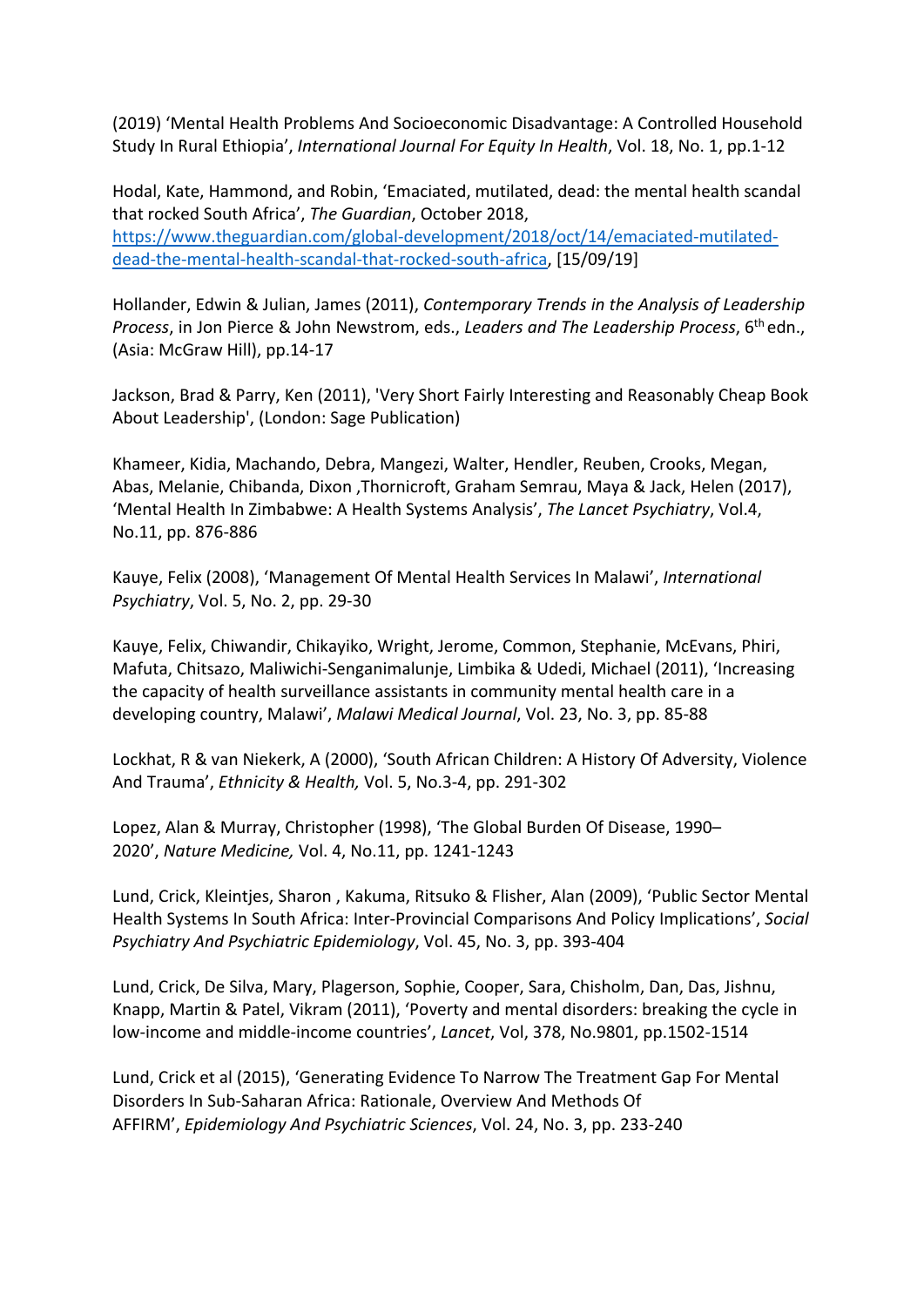Metzl, Jonathan & Hansen, Helena (2014), 'Structural Competency: Theorizing A New Medical Engagement With Stigma And Inequality', *Social Science & Medicine*, Vol. 103, pp.126-133.

Ministry of Health and Child Care Zimbabwe (2019), 'National Strategic Plan for Mental Health Services 2019 – 2023: Towards Quality of Care in Mental Health Services'

Mohammed, Ademo (2019), 'Abiy's Year One: Ethiopia's Best Hope For Stability', *Aljazeera,*  https:/[/www.aljazeera.com/indepth/opinion/abiy-year-ethiopia-hope-stability-](http://www.aljazeera.com/indepth/opinion/abiy-year-ethiopia-hope-stability-)190331151858910.html, [15/09/19]

Muronzi, Chris (2019), 'Discontent Swells In Zimbabwe Amid Crackdown, Economic Woes', *Aljazeera, https:/[/www.aljazeera.com/indepth/features/discontent-swells-zimbabwe](http://www.aljazeera.com/indepth/features/discontent-swells-zimbabwe-)crackdown-economic-woes-190902192154717.html, [15/09/19]*

Murphy, Albert (1941), 'A Study of the Leadership Process', *American Sociology Review*, Vol.6, No.5, pp. 674-687

Murphy, Albert (2011), *A Study of The Leadership Proces*s, in Jon Pierce and John Newstrom, eds., *Leaders and The Leadership Process*, 6th edn., (Asia: McGraw Hill), pp.12-13

Northouse, Peter Guy ( 2010), *Leadership: Theory And Practice*, 5th edn, (Los Angeles, London, New Delhi, Singapore, Washington DC: Sage), pp.9-11

Olonisakin, Funmi (2015), 'Re-conceptualising Leadership for Effective Peacemaking and Human Security in Africa', *Strategic Review for Southern Africa*, Vol.37, No.1, pp. 122-151

Palinkas, Lawrence, Horwitz, Sarah, Green, Carla, Wisdom, Jennifer, Duan, Naihua & Hoagwood, Kimberly (2013), 'Purposeful Sampling For Qualitative Data Collection And Analysis In Mixed Method Implementation Research', *Administration And Policy In Mental Health And Mental Health Services Research* Vol. 42, No. 5, pp.533-544

Patel, Vikram (2014), 'Why Mental Health Matters To Global Health', *Transcultural Psychiatry*, Vol. 51, No.6, pp. 777–789

Petersen, Inge & Lund, Crick (2011), 'Mental Health Service Delivery in South Africa From 2000 to 2010: One Step Forward, One Step Back', South African Medical Journal, Vol.101, No. 10, pp. 751-757

Probert, Joana and Turnball James, Kim (2011), 'Leadership Development: Crisis, Opportunities and the Leadership Concept', *Leadership*, Vol. 7, No. 2, pp. 137-150

Reuters, 'Zimbabwe Proposes Designating Health Services As Essential Amid Doctor's Strike', 2019. https://uk.reuters.com/article/uk-zimbabwe-economy/zimbabwe-proposesdesignating-health-services-as-essential-amid-doctors-strike-idUKKCN1VP1A0.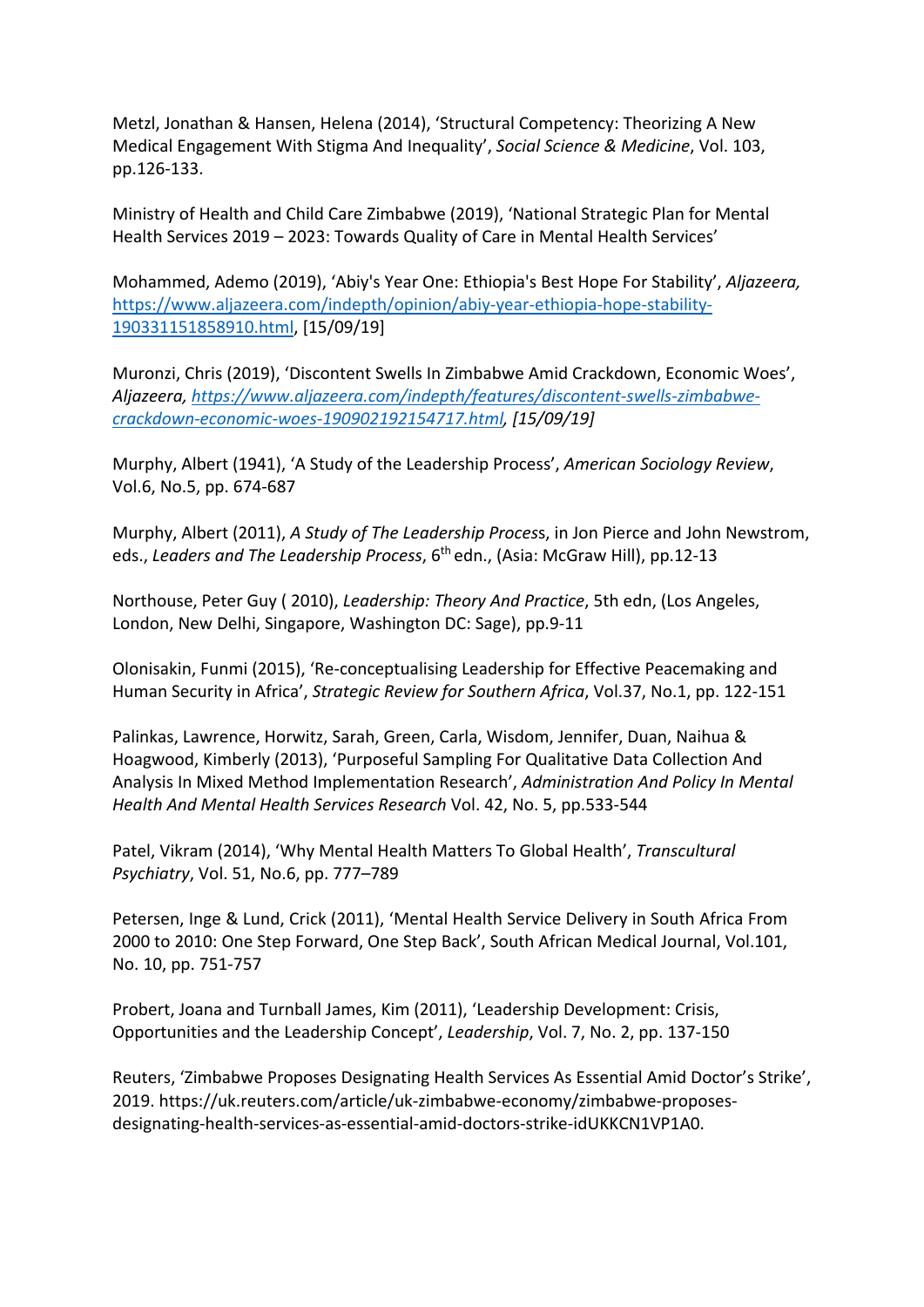Saxena, Shekhar, Thornicroft, Graham, Knapp, Marvin & Whiteford, Harvey (2007), 'Resources for Mental Health: Scarcity, Inequity, and Inefficiency', *Lancet*, Vol. 307, No. 9590, pp. 878-889

Sankoh, Osman, Sevalie, Stephen &Weston, Mark (2018), 'Mental Health In Africa', *The Lancet Global Health*, Vol.6, No. 9, pp. 954-955

Sorsdahl, Katherine et al, (2014), 'Screening And Brief Interventions For Substance Use In Emergency Departments In The Western Cape Province Of South Africa: Views Of Health Care Professionals', *International Journal Of Injury Control And Safety Promotion*, Vol. 21, No. 3, pp. 236-243

South African Human Rights Commission, 'Report Of The National Investigative Hearing Into The Status Of Mental Health Care In South Africa', 2017, https:/[/www.sahrc.org.za/home/21/files/SAHRC%20Mental%20Health%20Report%20Final](http://www.sahrc.org.za/home/21/files/SAHRC%20Mental%20Health%20Report%20Final) %2025032019.pdf, [15/09/19]

Summerfield, Derek (2004), Cross-Cultural Perspectives on the Medicalization of Human Suffering, in Rosen, G.M (Ed.), *Posttraumatic stress disorder: Issues and controversies*, (New York: John Wiley & Sons Ltd)

Summerfield, Derek (2012), 'Afterword: Against "Global Mental Health"', *Transcultural Psychiatry,* Vol.49, No. 3-4, pp.519-530

The World Bank, South Africa: Country Profile, 2018 https://databank.worldbank.org/views/reports/reportwidget.aspx?Report\_Name=CountryP rofile&Id=b450fd57&tbar=y&dd=y&inf=n&zm=n&country=ZAF, [15 August 2019]

The World Bank, 'The World Bank In Ethiopia: Overwiew', https:/[/www.worldbank.org/en/country/ethiopia/overview#1, \[](http://www.worldbank.org/en/country/ethiopia/overview#1)15/09/19]

The World Bank, 'The World Bank In Malawi: Overview', *https:/[/www.worldbank.org/en/country/malawi/overview,](http://www.worldbank.org/en/country/malawi/overview)* [15/09/19]

Udedi, Michael (2016), 'Improving Access to Mental Health Services in Malawi'

United Nations, 'Malawi Country Profile', 2014, https://mw.one.un.org/country-profile/, [15 August 2019]

wa Pulimuheya, Thandie, 'Malawi: The powerful truth demonstrator's character, *The Maravi Post*, August 2019, [http://www.maravipost.com/malawi-the-powerful-truth-demonstrators](http://www.maravipost.com/malawi-the-powerful-truth-demonstrators-)character/, [15 August 2019],

Willman, Alys, Gould, Chandré, Newham, Gareth & Puerto Gomez, Margarita, 'Background Note: Crime, Violence, & Exclusion in South Africa Society: Overcoming the Legacy Of Exclusion in South Africa', The World Bank, 2017,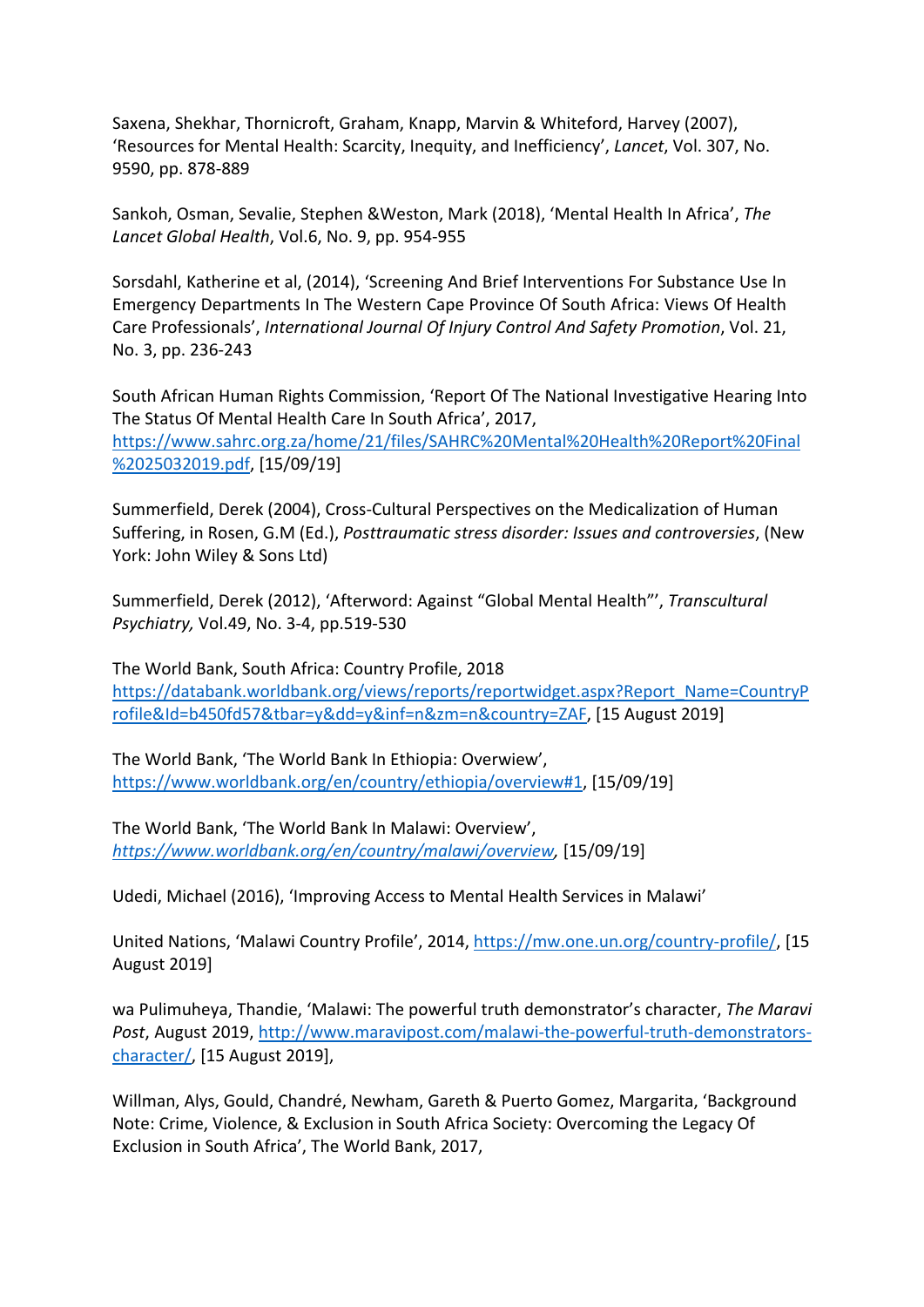Woldemichael, Abraha, Takian, Amirhossein, Akbari Sari, Ali & Olyaeemanesh, Alireza (2019), 'Inequalities In Healthcare Resources And Outcomes Threatening Sustainable Health Development In Ethiopia: Panel Data Analysis', *BMJ Open*, Vol. 9, No. 1,pp. 1-17

World Health Organisation, 'Malawi Statistics Summary (2002 - present)', [http://apps.who.int/gho/data/node.country.country-MWI, \[](http://apps.who.int/gho/data/node.country.country-MWI)15/09/2019]

World Health Organisation, 'Mental Disorders', 2017, https:/[/www.who.int/en/news](http://www.who.int/en/news-)room/fact-sheets/detail/mental-disorders, [15/09/19]

World Health Organisation, 'Psychiatrists and nurses (per 100 000 population)', Global Health Observatory (GHO) data, 2016,

https:/[/www.who.int/gho/mental\\_health/human\\_resources/psychiatrists\\_nurses/en/,](http://www.who.int/gho/mental_health/human_resources/psychiatrists_nurses/en/) [15/09/19]

World Health Organisation, <sup>1</sup> 'Violence and Injury Prevention', https:/[/www.who.int/violence\\_injury\\_prevention/violence/world\\_report/outline/en/,](http://www.who.int/violence_injury_prevention/violence/world_report/outline/en/) [15/09/19]

World Health Organization, 'WHO Mental Health Atlas', 2017, https://apps.who.int/iris/bitstream/handle/10665/272735/9789241514019-eng.pdf, [15/09/19]

World Health Organisation ,'WHO Metrics: Disability-Adjusted Life Year (DALY)', 2019, https:/[/www.who.int/healthinfo/global\\_burden\\_disease/metrics\\_daly/en/, \[](http://www.who.int/healthinfo/global_burden_disease/metrics_daly/en/)15/09/19]

Wyatt, Gail, Thames, April, Simbayi, Leickness, Stein, Dan, Burns, Jonathan and Maselesele, Mashudu (2017), 'Trauma and Mental Health in South Africa: Overview', *Psychological Trauma*, Vol. 9, No. 3, pp. 249-251

Yoder, Helene, Tol, Weitse, Reis, Ria, & Jong, Joop (2016), 'Child Mental Health in Sierra Leone: A Survey and Exploratory Qualitative Study', *International Journal of Mental Health Systems*, Vol.10, No. 48, pp.1-13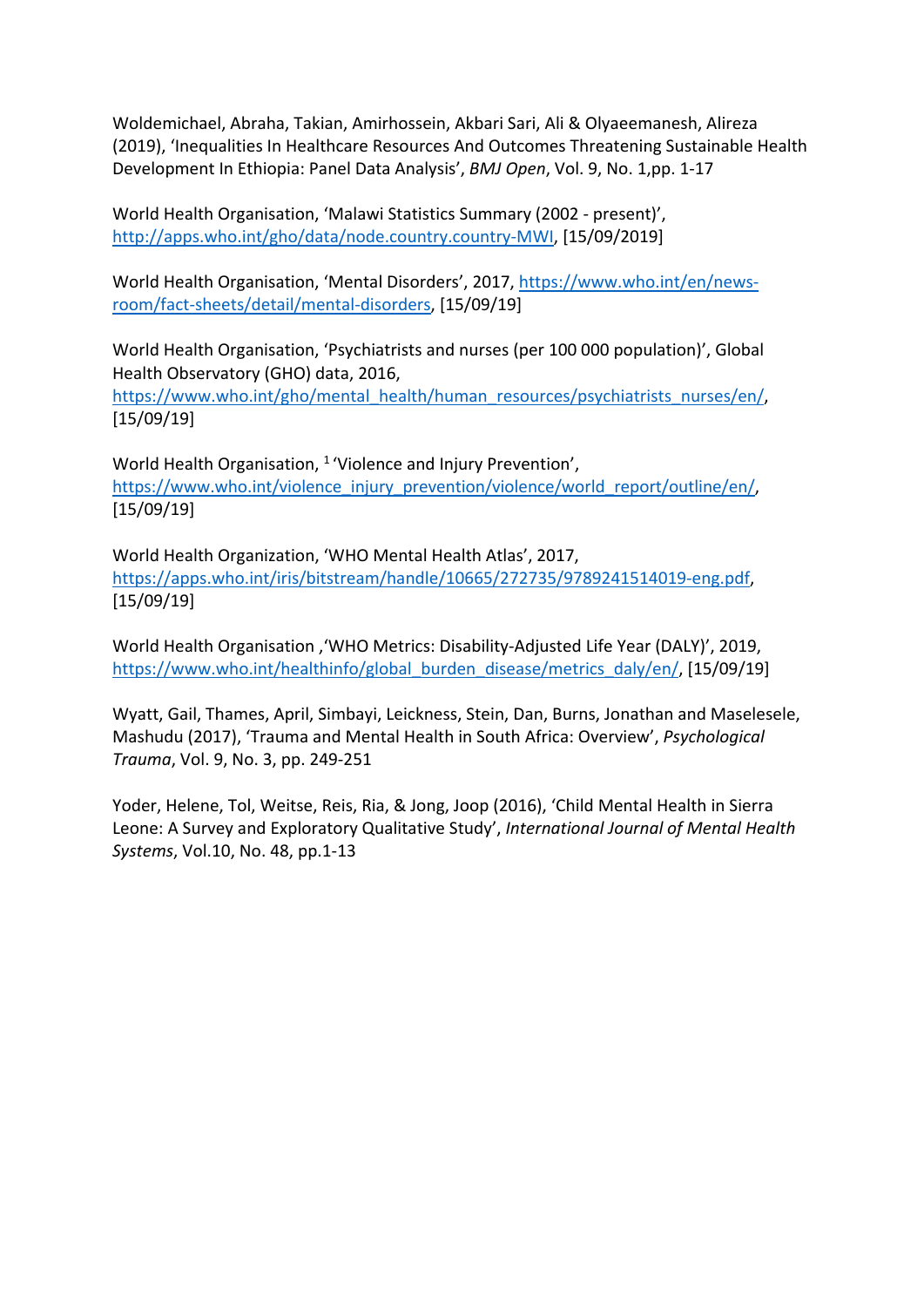# APPENDIX APPENDIX

# **Country Profiles**

**Country Profiles<br>APPENDIX 1: COUNTRY PROFILES** APPENDIX 1: COUNTRY PROFILES

|                     |              |                |           |                       | <b>Standalone</b> |                        |           |
|---------------------|--------------|----------------|-----------|-----------------------|-------------------|------------------------|-----------|
|                     |              | Income         | DALYs per |                       | mental health     | Workforce (per 100,000 |           |
|                     | Population   | classidication | 100,000   | % of total YLD policy |                   | population)            |           |
|                     |              |                |           |                       |                   | Psychiatrists          | 0.08      |
|                     |              |                |           |                       |                   | Mental health nurses   | 1.00      |
| Ethiopia            |              | Lower middle   |           |                       | Yes $(2012/13 -$  | Psychologists          | 0.04      |
|                     | 100 million  | income         | 2599.58   | 25.50%                | 15/16             | Other                  | 0.62      |
|                     |              |                |           |                       |                   | Psychiatrists          | 0.01      |
| Malawi              |              |                |           |                       |                   | Mental health nurses   | 0.22      |
|                     |              |                |           |                       |                   | Psychologists          | 0.02      |
|                     | 15.7 million | Low income     | 2684.23   | 23.95%                | NA                | Other                  | 0.11      |
|                     |              |                |           |                       |                   | Psychiatrists          | 1.52      |
|                     |              |                |           |                       |                   | Mental health nurses   | NA        |
| <b>South Africa</b> |              | Upper middle   |           |                       |                   | Psychologists          | NA        |
|                     | 55.3 million | income         | 3415.26   | 32.84%                | Yes (2013)        | Other                  | <b>NA</b> |
|                     |              |                |           |                       |                   | Psychiatrists          | 0.10      |
| <b>Zimbabwe</b>     |              |                |           |                       |                   | Mental health nurses   | 3.49      |
|                     |              | lower middle   |           |                       |                   | Psychologists          | 0.06      |
|                     | 15.8 million | mcome          | 2748.67   | 24.49%                | Yes (2014)        | Other                  | 0.90      |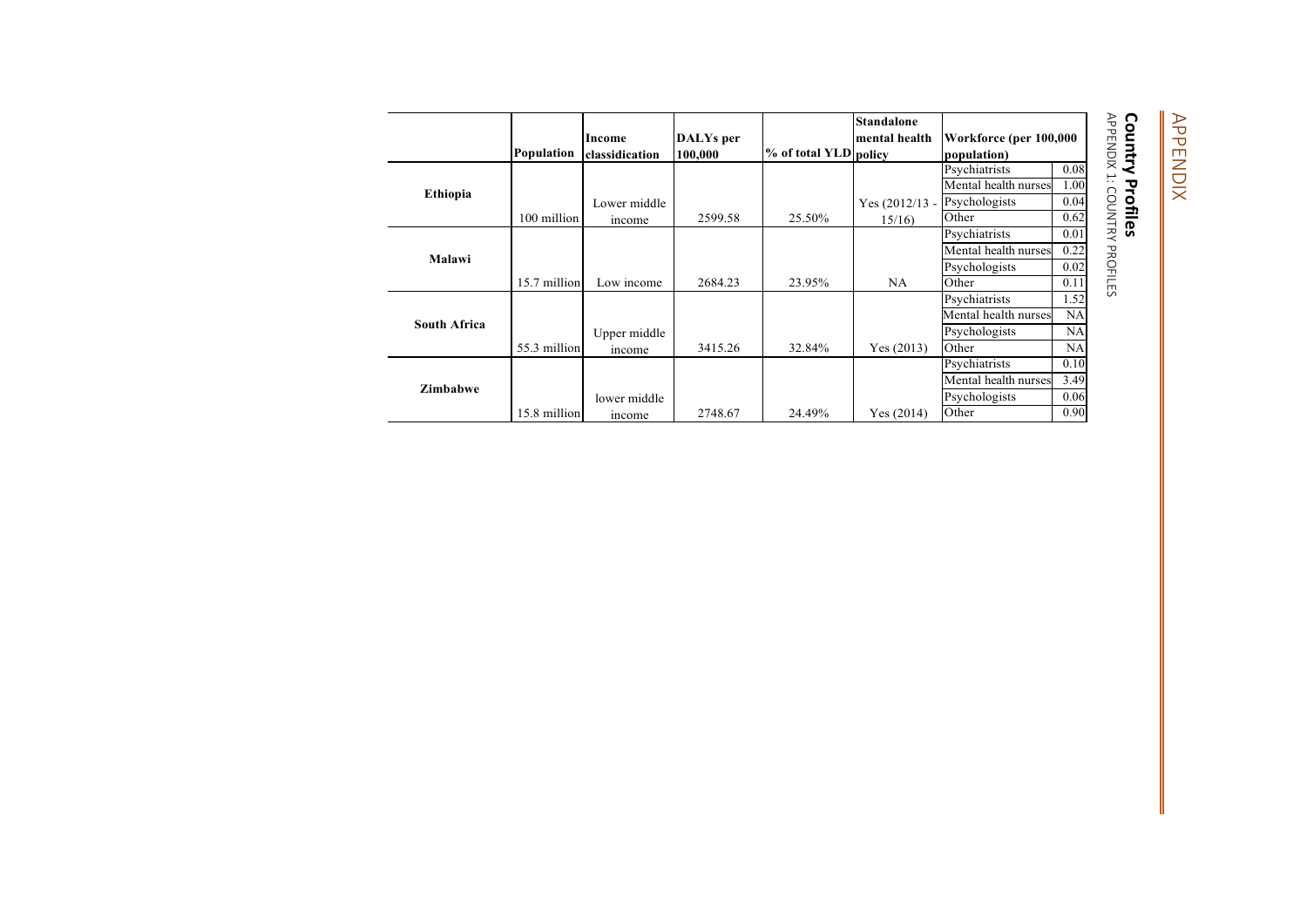#### **Interview Guide**

APPENDIX 2: INTERVIEW GUIDE

#### AMARI

- 1. What do you believe is the vision of AMARI?
- 2. Who was involved in generating this vision?
- 3. What led you to taking part in AMARI?
- 4. What goal(s) do you want to achieve with AMARI?
- 5. Who are the other stakeholders of AMARI?
- 6. What role do you have in AMARI?
- 7. Does your vision/ideas/goal align with AMARI's vision?

General leadership perceptions

- 1. What does leadership mean to you?
- 2. Provide one example ofleadership?
- 3. Why is this leadership?
- 4. Was this leadership effective?
- 5. What makes the leadership effective or not effective?
- 6. Why did you choose this particular example/leader?

Leadership within their environment

- 1. Who do you see as a leader within your workingenvironment?
- 2. What makes them a leader within your workingenvironment?
- 3. Are they effective as a leader?
- 4. What makes them effective or not effective as a leader?
- 5. What interferes with effective leadership?
- 6. What makes this leadership effective?
- 7. Who makes decisions within your working environment?
- 8. Who is involved in the decision making process?
- 9. What one change has this person tried to make and have they beensuccessful?

Personal leadership

- 1. Do you feel involved in the leadership process?
- 2. In what position of the leadership are you?
- 3. How are you involved in the leadership processes here?
- 4. Do you feel supported in your leadership?
- 5. Would you want more leadership training?
- 6. What do you think should be included in that training?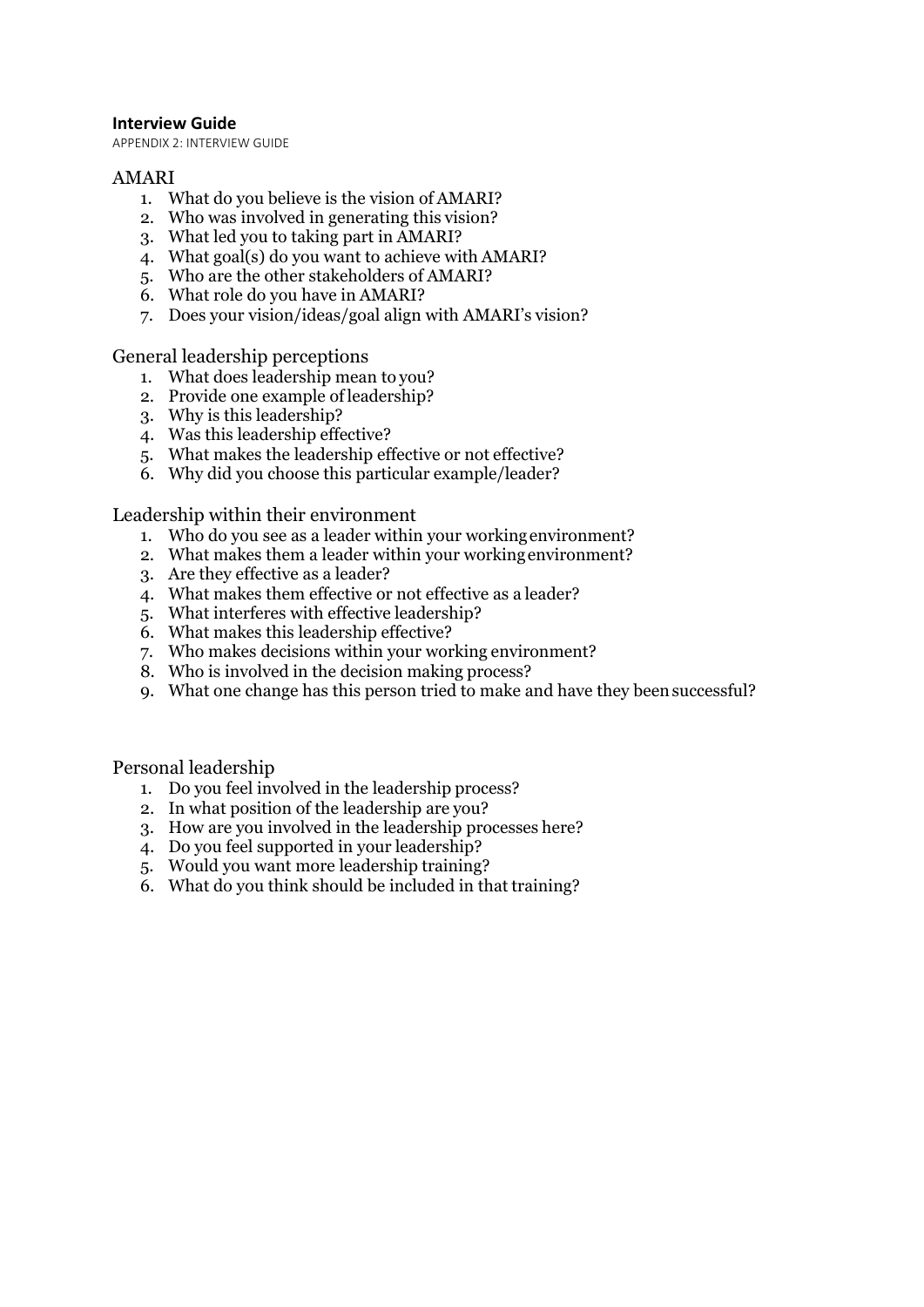APPENDIX 3: RELEVANCE OF RESEARCH RUBRIC (RRR)

| Domain                     | <b>Criteria</b>                | <b>Points</b> |
|----------------------------|--------------------------------|---------------|
|                            | Meets 1 global challenge       |               |
| <b>Global Priorities</b>   | Meets 2 global challenges      |               |
|                            | Meets $>3$ global challenges   |               |
|                            | Meets 1 national priority      |               |
| <b>National Priorities</b> | Meets 2 national priorities    |               |
|                            | Meets $>3$ national priorities |               |
|                            | Meets 1 AMARI priority         |               |
| <b>AMARI Priorities</b>    | Meets 2 AMARI priorities       |               |
|                            | Meets $>3$ AMARI priorities    |               |
|                            | Meets 1 Impact criteria        |               |
| <b>Impact Criteria</b>     | Meets 2 Impact criteria        |               |
|                            | Meets >3 Impact criteria       |               |
|                            | Total score                    |               |

APPENDIX 4: RRR GLOBAL PRIORITIES

APPENDIX 5: NATIONAL PRIORITIES (ZIMBABWE)

| Domain                                                                     | Numbe<br>r     | Goal                                                                                                                                                                         |
|----------------------------------------------------------------------------|----------------|------------------------------------------------------------------------------------------------------------------------------------------------------------------------------|
| Objective 1:<br>Improve Quality of<br>Patient Care and<br>Service delivery | $\mathbf{1}$   | Ensure Standard Operating Procedures (for managing admission<br>/discharge/violent patients/suicidal patients) are adopted by all<br>currently functional psychiatric units, |
|                                                                            | 2              | Develop and adopt of SOP for key conditions                                                                                                                                  |
|                                                                            | $\overline{3}$ | Establish and implement guidelines for rehabilitative ward<br>programs to ensure therapeutic ward environments                                                               |
|                                                                            | $\overline{4}$ | Develop and implement quality of care standards document for<br>use in mental health units                                                                                   |
|                                                                            | 5              | Improve Quality of Care through in service training of staff in<br>Quality of Care, SOPs, 5S model and Kaizen                                                                |
|                                                                            | 6              | Ensure consistent psychotropic drug procurement and supply to<br>all psychiatric units, provincial, district hospitals and local clinics                                     |
|                                                                            | $\overline{7}$ | Develop and implement Self Appraisal Protocol for individual staff<br>members and                                                                                            |
|                                                                            | 8              | Improve mental health assessments                                                                                                                                            |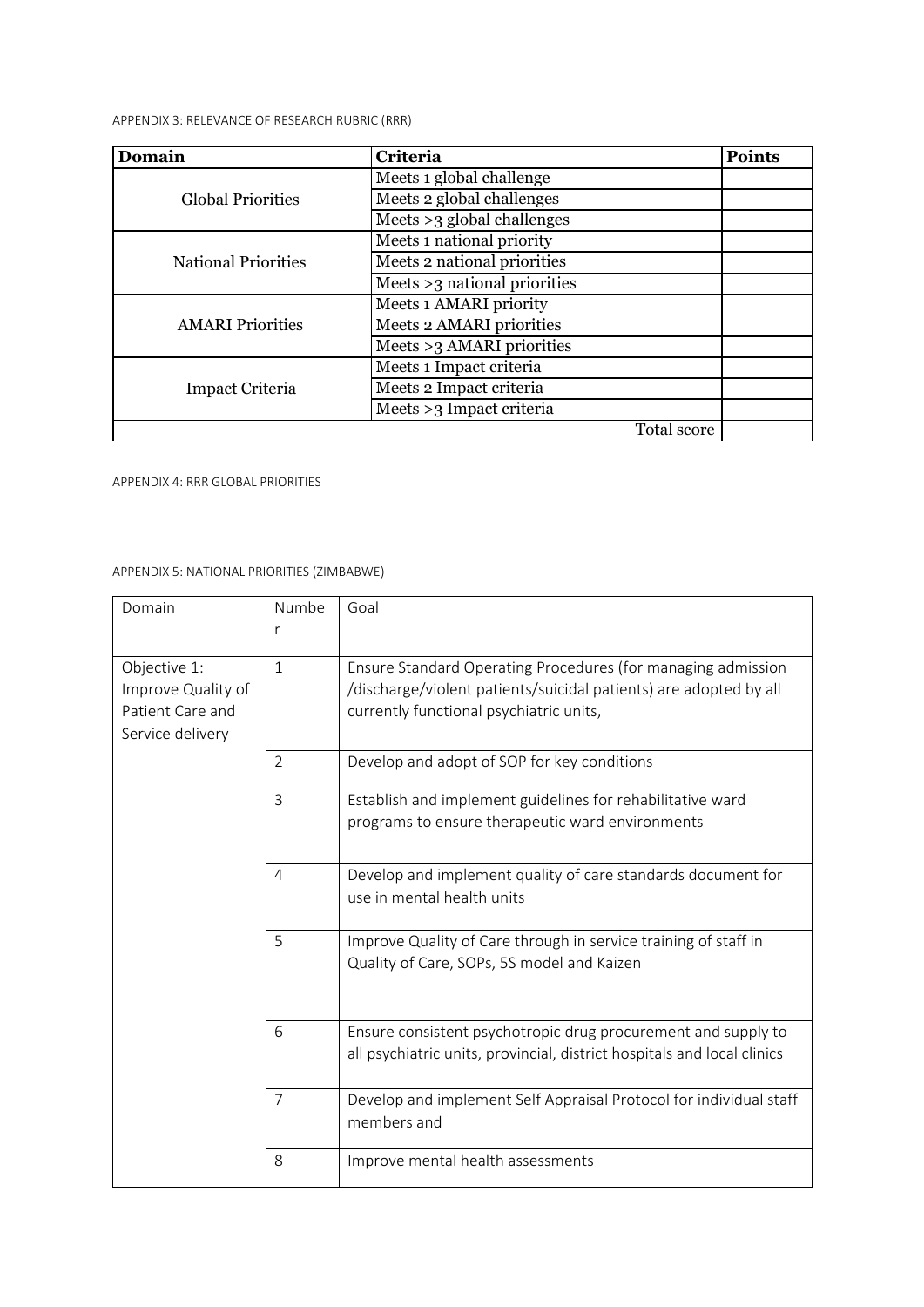|                                                      | 9  | Ensure regular meetings of the Mental Health Review Tribunal<br>(MHRT), Special Boards and Hospital Mental Health Boards                                                                 |
|------------------------------------------------------|----|------------------------------------------------------------------------------------------------------------------------------------------------------------------------------------------|
|                                                      |    |                                                                                                                                                                                          |
|                                                      | 10 | Renovation of tertiary, forensic and provincial psychiatric units                                                                                                                        |
|                                                      | 11 | Establish dedicated child/adolescent outpatient and admission<br>facilities                                                                                                              |
|                                                      | 12 | Establish alcohol and substance rehabilitation units at each<br>provincial hospital and at tertiary units based on guidelines from<br>the Alcohol and substance rehabilitation taskforce |
|                                                      |    | Strengthen community mental health services through                                                                                                                                      |
|                                                      | 13 | supervisory visits                                                                                                                                                                       |
| Objective 2:<br>Improving mental<br>health awareness | 14 | Improve media presence of the mental health dept and mental<br>health activities                                                                                                         |
| and community<br>empowerment                         | 15 | Commemorate international days to promote awareness of<br>mental health issues                                                                                                           |
|                                                      | 16 | Develop local Information, Education and Communication (IEC)<br>material on pertinent mental health issues                                                                               |
|                                                      | 17 | Adoption of the Friendship Bench as a Ministry of Health program                                                                                                                         |
|                                                      | 18 | Develop and implement a School and Higher Learning Centre<br>Mental Health Awareness Programme                                                                                           |
|                                                      | 19 | Develop and disseminate guidelines for workplace mental health<br>care                                                                                                                   |
| Objective 3:<br>Research and Data<br>Management      | 20 | Form a research and development task force to direct research<br>agenda and to identify existing local data useful to clinical practice<br>in mental health                              |
|                                                      | 21 | Develop and implement a research agenda based on current<br>situation and data available                                                                                                 |
|                                                      | 22 | Coordinate national surveys                                                                                                                                                              |
|                                                      | 23 | Review and update data collection systems for mental health<br>information to ensure accurate records                                                                                    |
|                                                      | 24 | Review the Mental Health Act of 1996                                                                                                                                                     |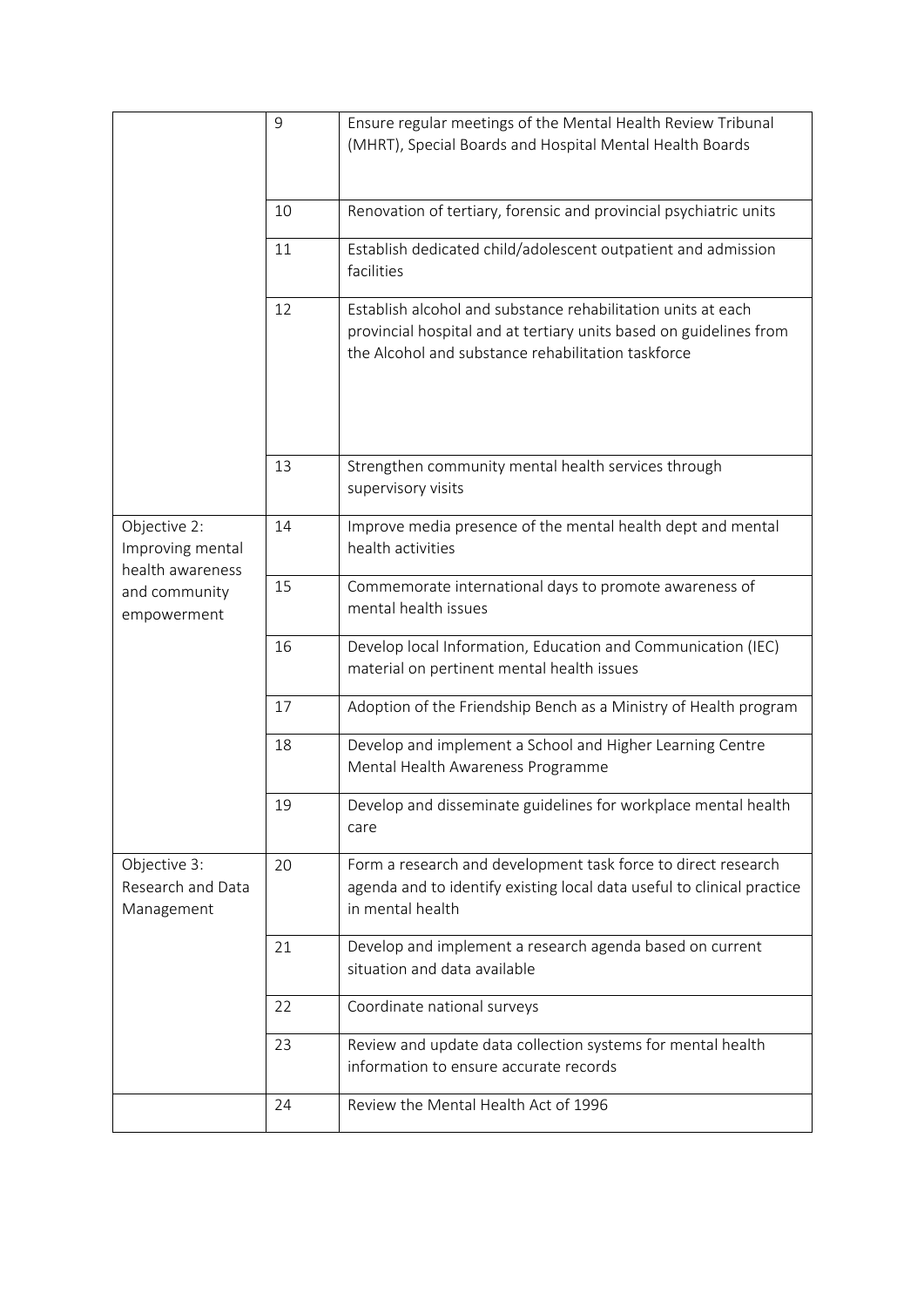| Objective 4: Review<br>of legislation                                                                                       | 25 | Develop a national alcohol and substance use treatment and<br>rehabilitation regulations and guidelines for treatment and<br>rehabilitation of patients with alcohol and substance use disorders |
|-----------------------------------------------------------------------------------------------------------------------------|----|--------------------------------------------------------------------------------------------------------------------------------------------------------------------------------------------------|
|                                                                                                                             | 26 | Coordinate reviewing and finalising the National Drug Control<br>Master plan                                                                                                                     |
|                                                                                                                             | 27 | Propose introduction of a mental health levy derived from alcohol<br>and tobacco taxes to fund mental health and rehabilitation<br>activities                                                    |
| Objective 5: Mental<br>Health Training,<br>Human resource<br>development,<br>administration of<br>mental health<br>services | 28 | Substantively fill posts for provincial mental health coordinators                                                                                                                               |
|                                                                                                                             | 29 | Strengthen the Provincial Mental Health Coordinator and District<br>Mental Health Focal person network through training, supervisory<br>visits and quarterly meetings                            |
|                                                                                                                             | 30 | Public Mental Health module for clinical psychologists, clinical<br>social workers, psychiatric nurse practitioners and psychiatrists<br>with attachments to provinces and to head office        |
|                                                                                                                             | 31 | mhGap training of non specialist health workers                                                                                                                                                  |
|                                                                                                                             | 32 | Establish a 3rd mental health nurse training program at<br>Ngomahuru Hospital                                                                                                                    |
|                                                                                                                             | 33 | Training in alcohol and substance use disorder management to<br>facilitate opening of government rehabs in each province                                                                         |
|                                                                                                                             | 34 | Improve training of and number of clinical psychologists                                                                                                                                         |

APPENDIX 6: AMARI PRIORITIES

|                | <b>AMARI Priorities</b>                                                                  |
|----------------|------------------------------------------------------------------------------------------|
| 1              | Carry out participatory research - include service users throughout reseach process      |
| $\overline{2}$ | Provide early access to mental health services                                           |
| 3              | Integrate mental health services into the community, primary health, district hospitals. |
| $\overline{4}$ | Provide mental health education (to the public)                                          |
| 5              | Scale up existing evidence based interventions                                           |
| 6              | Deliver task-shared interventions into the community                                     |
| 7              | Train traditional healers and spiritual leaders in mental health                         |